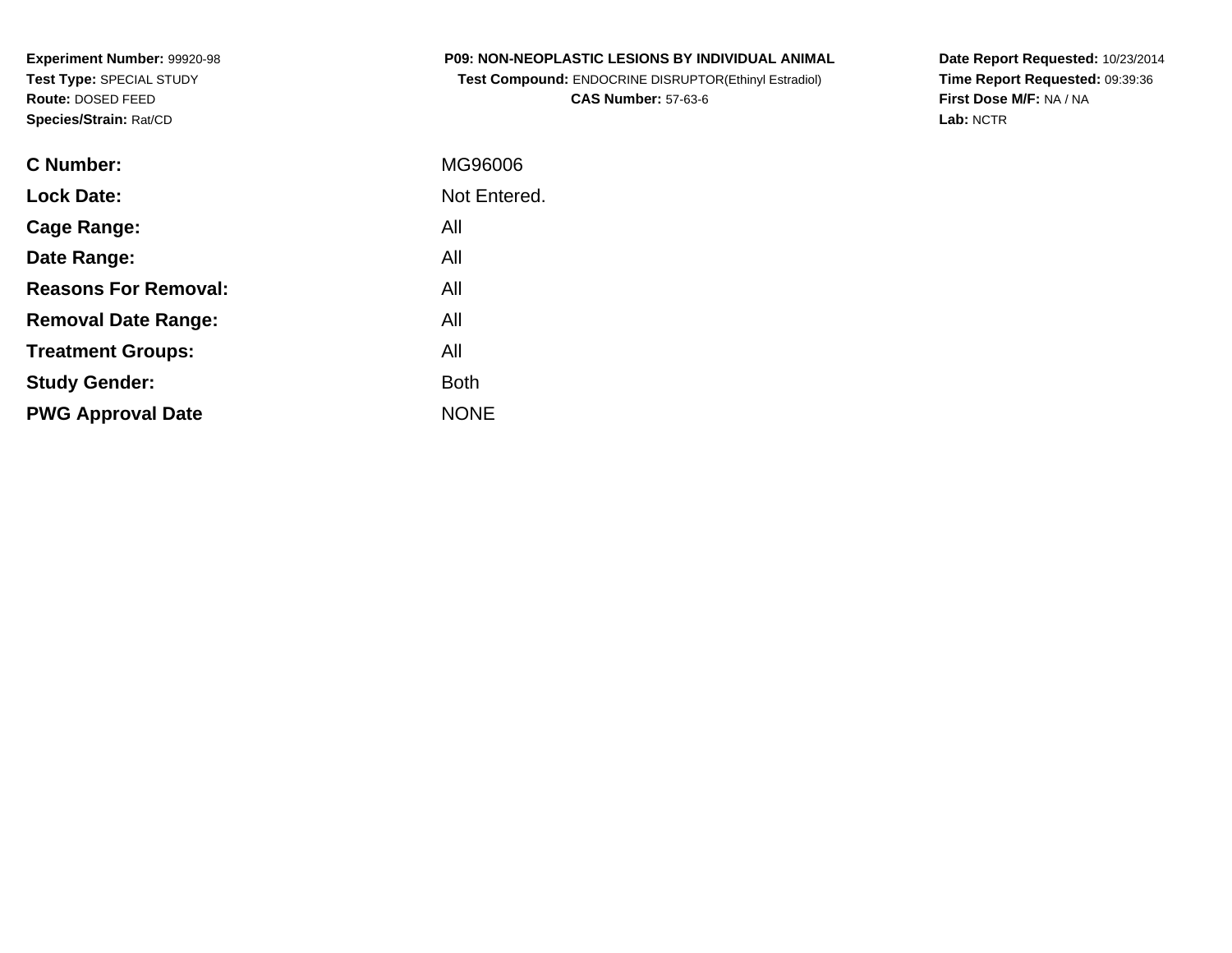**Test Compound:** ENDOCRINE DISRUPTOR(Ethinyl Estradiol)

## **CAS Number:** 57-63-6

**Date Report Requested:** 10/23/2014**Time Report Requested:** 09:39:36**First Dose M/F:** NA / NA**Lab:** NCTR

| DAY ON TEST<br><b>CD Rat Male</b><br><b>CONTROL</b><br>F <sub>1</sub><br><b>ANIMAL ID</b>                                                | 0<br>1<br>6<br>$\pmb{0}$<br>0<br>$\overline{c}$<br>6<br>4 | $\pmb{\theta}$<br>$\boldsymbol{l}$<br>6<br>$\boldsymbol{l}$<br>$\pmb{0}$<br>$\pmb{0}$<br>$\sqrt{2}$<br>$\,6$<br>5 | $\boldsymbol{\theta}$<br>$\boldsymbol{l}$<br>6<br>$\boldsymbol{l}$<br>$\pmb{0}$<br>$\pmb{0}$<br>$\sqrt{2}$<br>$\,6$<br>6 | $\pmb{\theta}$<br>$\boldsymbol{l}$<br>6<br>$\pmb{0}$<br>$\mathbf 0$<br>$\sqrt{2}$<br>$\,6\,$ | 0<br>$\boldsymbol{l}$<br>6<br>0<br>$\pmb{0}$<br>$\overline{2}$<br>$\,6\,$<br>8 | 0<br>$\boldsymbol{l}$<br>6<br>$\pmb{0}$<br>$\pmb{0}$<br>$\overline{c}$<br>$\,6$<br>9 | $\pmb{\theta}$<br>$\boldsymbol{l}$<br>6<br>$\overline{c}$<br>$\mathbf 0$<br>$\pmb{0}$<br>$\sqrt{3}$<br>0<br>5 | $\pmb{\theta}$<br>$\boldsymbol{l}$<br>6<br>$\mathbf 0$<br>$\pmb{0}$<br>$\sqrt{3}$<br>$\,0\,$<br>6 | $\boldsymbol{\theta}$<br>$\boldsymbol{l}$<br>6<br>$\mathbf 0$<br>0<br>3<br>0 | 0<br>$\boldsymbol{l}$<br>6<br>0<br>0<br>$\sqrt{3}$<br>0<br>8 | $\boldsymbol{\theta}$<br>6<br>$\mathbf 0$<br>$\mathbf 0$<br>$\sqrt{3}$<br>$\mathbf 0$<br>q | 0<br>6<br>$\overline{2}$<br>0<br>0<br>$\mathbf{3}$<br>4 | 0<br>1<br>6<br>$\overline{\mathbf{c}}$<br>0<br>$\mathsf 0$<br>$\ensuremath{\mathsf{3}}$<br>4<br>8 | 0<br>1<br>6<br>$\boldsymbol{2}$<br>$\pmb{0}$<br>$\pmb{0}$<br>$\ensuremath{\mathsf{3}}$<br>4<br>9 | $\pmb{\theta}$<br>$\boldsymbol{l}$<br>6<br>$\pmb{0}$<br>$\pmb{0}$<br>$\sqrt{3}$<br>$\mathbf 5$<br>$\Omega$ | 0<br>$\boldsymbol{l}$<br>6<br>$\pmb{0}$<br>0<br>$\mathbf{3}$<br>5 | 0<br>$\boldsymbol{l}$<br>6<br>3<br>$\pmb{0}$<br>$\pmb{0}$<br>$\ensuremath{\mathsf{3}}$<br>$\bf 8$<br>9 | $\boldsymbol{\theta}$<br>$\boldsymbol{l}$<br>6<br>$\overline{c}$<br>$\pmb{0}$<br>$\pmb{0}$<br>$\ensuremath{\mathsf{3}}$<br>9<br>$\Omega$ | $\pmb{\theta}$<br>$\boldsymbol{l}$<br>6<br>$\boldsymbol{2}$<br>$\pmb{0}$<br>$\pmb{0}$<br>$\ensuremath{\mathsf{3}}$<br>$\boldsymbol{9}$ | 0<br>$\boldsymbol{l}$<br>6<br>$\overline{2}$<br>0<br>$\mathbf 0$<br>$\mathbf{3}$<br>9<br>$\mathfrak{p}$ | $\pmb{\theta}$<br>$\boldsymbol{l}$<br>6<br>$\pmb{0}$<br>$\pmb{0}$<br>$\mathbf{3}$<br>9<br>3 | $\pmb{\theta}$<br>$\boldsymbol{l}$<br>6<br>$\boldsymbol{\beta}$<br>$\pmb{0}$<br>$\pmb{0}$<br>$\overline{\mathbf{4}}$<br>$\sqrt{3}$ | $\pmb{\theta}$<br>$\boldsymbol{l}$<br>6<br>$\boldsymbol{2}$<br>$\mathbf 0$<br>$\pmb{0}$<br>$\overline{\mathbf{4}}$<br>$\ensuremath{\mathsf{3}}$<br>$\mathcal{P}$ | $\boldsymbol{\theta}$<br>$\boldsymbol{l}$<br>6<br>0<br>$\mathbf 0$<br>$\mathbf 0$<br>$\overline{4}$<br>$\mathbf{3}$<br>3 | $\boldsymbol{\theta}$<br>$\boldsymbol{I}$<br>6<br>2<br>$\mathbf 0$<br>0<br>$\overline{4}$<br>3<br>4 | <i><b>*TOTALS</b></i> |        |                   |
|------------------------------------------------------------------------------------------------------------------------------------------|-----------------------------------------------------------|-------------------------------------------------------------------------------------------------------------------|--------------------------------------------------------------------------------------------------------------------------|----------------------------------------------------------------------------------------------|--------------------------------------------------------------------------------|--------------------------------------------------------------------------------------|---------------------------------------------------------------------------------------------------------------|---------------------------------------------------------------------------------------------------|------------------------------------------------------------------------------|--------------------------------------------------------------|--------------------------------------------------------------------------------------------|---------------------------------------------------------|---------------------------------------------------------------------------------------------------|--------------------------------------------------------------------------------------------------|------------------------------------------------------------------------------------------------------------|-------------------------------------------------------------------|--------------------------------------------------------------------------------------------------------|------------------------------------------------------------------------------------------------------------------------------------------|----------------------------------------------------------------------------------------------------------------------------------------|---------------------------------------------------------------------------------------------------------|---------------------------------------------------------------------------------------------|------------------------------------------------------------------------------------------------------------------------------------|------------------------------------------------------------------------------------------------------------------------------------------------------------------|--------------------------------------------------------------------------------------------------------------------------|-----------------------------------------------------------------------------------------------------|-----------------------|--------|-------------------|
| <b>Alimentary System</b>                                                                                                                 |                                                           |                                                                                                                   |                                                                                                                          |                                                                                              |                                                                                |                                                                                      |                                                                                                               |                                                                                                   |                                                                              |                                                              |                                                                                            |                                                         |                                                                                                   |                                                                                                  |                                                                                                            |                                                                   |                                                                                                        |                                                                                                                                          |                                                                                                                                        |                                                                                                         |                                                                                             |                                                                                                                                    |                                                                                                                                                                  |                                                                                                                          |                                                                                                     |                       |        |                   |
| Liver<br>Infiltration Cellular, Lymphocyte<br>Inflammation, Chronic Active<br>Mesentery<br>Fat, Necrosis<br><b>Cardiovascular System</b> |                                                           |                                                                                                                   |                                                                                                                          |                                                                                              |                                                                                |                                                                                      |                                                                                                               |                                                                                                   |                                                                              |                                                              | 1                                                                                          |                                                         |                                                                                                   |                                                                                                  |                                                                                                            | 1<br>4                                                            |                                                                                                        |                                                                                                                                          |                                                                                                                                        |                                                                                                         |                                                                                             |                                                                                                                                    |                                                                                                                                                                  |                                                                                                                          |                                                                                                     | 25<br>$\mathbf{1}$    | 5<br>6 | 1.0<br>1.0<br>4.0 |
|                                                                                                                                          |                                                           |                                                                                                                   |                                                                                                                          |                                                                                              |                                                                                |                                                                                      |                                                                                                               |                                                                                                   |                                                                              |                                                              |                                                                                            |                                                         |                                                                                                   |                                                                                                  |                                                                                                            |                                                                   |                                                                                                        |                                                                                                                                          |                                                                                                                                        |                                                                                                         |                                                                                             |                                                                                                                                    |                                                                                                                                                                  |                                                                                                                          |                                                                                                     |                       |        |                   |
| <b>NONE</b><br><b>Endocrine System</b>                                                                                                   |                                                           |                                                                                                                   |                                                                                                                          |                                                                                              |                                                                                |                                                                                      |                                                                                                               |                                                                                                   |                                                                              |                                                              |                                                                                            |                                                         |                                                                                                   |                                                                                                  |                                                                                                            |                                                                   |                                                                                                        |                                                                                                                                          |                                                                                                                                        |                                                                                                         |                                                                                             |                                                                                                                                    |                                                                                                                                                                  |                                                                                                                          |                                                                                                     |                       |        |                   |
| <b>Adrenal Cortex</b><br>Vacuolization Cytoplasmic<br>Adrenal Medulla                                                                    |                                                           |                                                                                                                   |                                                                                                                          |                                                                                              |                                                                                |                                                                                      |                                                                                                               |                                                                                                   |                                                                              |                                                              |                                                                                            |                                                         |                                                                                                   |                                                                                                  |                                                                                                            |                                                                   |                                                                                                        |                                                                                                                                          |                                                                                                                                        |                                                                                                         |                                                                                             |                                                                                                                                    |                                                                                                                                                                  |                                                                                                                          |                                                                                                     | 25<br>25              | 3      | 1.0               |
| <b>Pituitary Gland</b><br><b>Thyroid Gland</b><br>Cyst, Squamous<br>Cyst, Squamous, Multiple                                             |                                                           |                                                                                                                   | X                                                                                                                        |                                                                                              |                                                                                |                                                                                      |                                                                                                               |                                                                                                   |                                                                              |                                                              |                                                                                            |                                                         |                                                                                                   |                                                                                                  |                                                                                                            |                                                                   |                                                                                                        |                                                                                                                                          |                                                                                                                                        |                                                                                                         |                                                                                             |                                                                                                                                    |                                                                                                                                                                  | $\boldsymbol{\mathsf{X}}$                                                                                                | $\mathsf X$                                                                                         | 24<br>25              | 2      |                   |
| <b>General Body System</b>                                                                                                               |                                                           |                                                                                                                   |                                                                                                                          |                                                                                              |                                                                                |                                                                                      |                                                                                                               |                                                                                                   |                                                                              |                                                              |                                                                                            |                                                         |                                                                                                   |                                                                                                  |                                                                                                            |                                                                   |                                                                                                        |                                                                                                                                          |                                                                                                                                        |                                                                                                         |                                                                                             |                                                                                                                                    |                                                                                                                                                                  |                                                                                                                          |                                                                                                     |                       |        |                   |
| <b>NONE</b><br><b>Genital System</b>                                                                                                     |                                                           |                                                                                                                   |                                                                                                                          |                                                                                              |                                                                                |                                                                                      |                                                                                                               |                                                                                                   |                                                                              |                                                              |                                                                                            |                                                         |                                                                                                   |                                                                                                  |                                                                                                            |                                                                   |                                                                                                        |                                                                                                                                          |                                                                                                                                        |                                                                                                         |                                                                                             |                                                                                                                                    |                                                                                                                                                                  |                                                                                                                          |                                                                                                     |                       |        |                   |
| <b>Coagulating Gland</b>                                                                                                                 |                                                           |                                                                                                                   |                                                                                                                          |                                                                                              |                                                                                |                                                                                      |                                                                                                               |                                                                                                   |                                                                              |                                                              |                                                                                            |                                                         |                                                                                                   |                                                                                                  |                                                                                                            |                                                                   |                                                                                                        |                                                                                                                                          |                                                                                                                                        |                                                                                                         |                                                                                             |                                                                                                                                    |                                                                                                                                                                  |                                                                                                                          |                                                                                                     | 25                    |        |                   |

\* ..Total animals with tissue examined microscopically; Total animals with lesion and mean severity grade

| + Tissue examined microscopically | M Missing tissue                   | 1-4 Lesion qualified as: |                        |
|-----------------------------------|------------------------------------|--------------------------|------------------------|
| X Lesion present                  | A Autolysis precludes evaluation   |                          | 1) Minimal 3) Moderate |
| …Insufficient tissue              | BLANK Not examined microscopically | 2) Mild                  | 4) Marked              |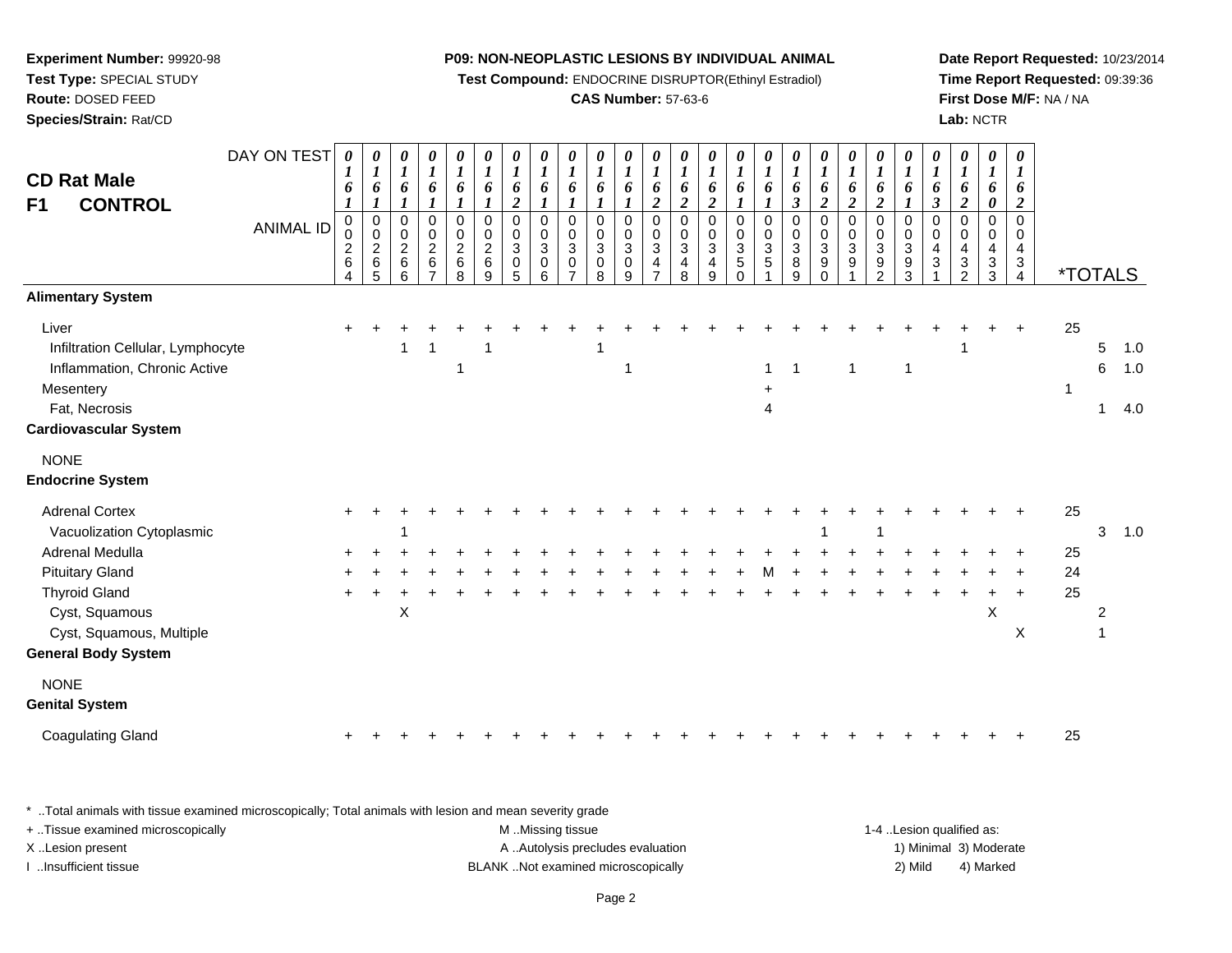**Test Compound:** ENDOCRINE DISRUPTOR(Ethinyl Estradiol)

## **CAS Number:** 57-63-6

**Date Report Requested:** 10/23/2014**Time Report Requested:** 09:39:36**First Dose M/F:** NA / NA**Lab:** NCTR

| DAY ON TEST<br><b>CD Rat Male</b><br><b>CONTROL</b><br>F1<br><b>ANIMAL ID</b> | $\boldsymbol{\theta}$<br>6<br>0<br>$\overline{c}$ | 0<br>$\boldsymbol{l}$<br>6<br>$\mathbf 0$<br>$\pmb{0}$ | 0<br>$\boldsymbol{l}$<br>6<br>0<br>0<br>$\overline{2}$ | 0<br>$\boldsymbol{l}$<br>6<br>0<br>0<br>$\overline{c}$ | $\boldsymbol{\theta}$<br>$\boldsymbol{l}$<br>6<br>$\mathbf 0$<br>0<br>$\boldsymbol{2}$ | $\boldsymbol{\theta}$<br>$\boldsymbol{l}$<br>6<br>$\mathbf 0$<br>0<br>$\overline{c}$ | $\boldsymbol{\theta}$<br>$\boldsymbol{l}$<br>6<br>$\boldsymbol{2}$<br>$\Omega$<br>0<br>$\mathbf{3}$ | $\boldsymbol{l}$<br>6<br>$\Omega$<br>0<br>3 | $\boldsymbol{l}$<br>6<br>$\Omega$<br>$\mathbf 0$<br>$\mathbf{3}$ | 6<br>$\Omega$<br>0<br>$\mathbf 3$ | $\boldsymbol{\theta}$<br>6<br>$\Omega$<br>0<br>$\ensuremath{\mathsf{3}}$ | 6<br>$\overline{2}$<br>$\Omega$<br>0<br>$\sqrt{3}$ | 6<br>$\overline{2}$<br>$\Omega$<br>0<br>$\mathbf{3}$ | 6<br>$\overline{2}$<br>$\Omega$<br>0<br>3 | $\boldsymbol{\theta}$<br>$\boldsymbol{l}$<br>6<br>$\Omega$<br>0<br>$\sqrt{3}$ | $\boldsymbol{l}$<br>6<br>$\Omega$<br>0<br>3 | $\boldsymbol{l}$<br>6<br>$\boldsymbol{\beta}$<br>$\Omega$<br>$\mathbf 0$<br>3 | $\boldsymbol{l}$<br>6<br>$\boldsymbol{2}$<br>$\mathbf 0$<br>0<br>3 | 0<br>$\boldsymbol{l}$<br>6<br>$\overline{\mathbf{c}}$<br>$\Omega$<br>0<br>$\ensuremath{\mathsf{3}}$ | $\boldsymbol{l}$<br>6<br>$\boldsymbol{2}$<br>0<br>0<br>$\ensuremath{\mathsf{3}}$ | $\boldsymbol{l}$<br>6<br>$\mathbf{I}$<br>$\Omega$<br>0<br>3 | $\boldsymbol{l}$<br>6<br>$\boldsymbol{\beta}$<br>$\Omega$<br>$\mathbf 0$<br>4 | 0<br>$\boldsymbol{l}$<br>6<br>$\boldsymbol{2}$<br>$\Omega$<br>0<br>4 | $\bm{l}$<br>6<br>0<br>$\Omega$<br>$\Omega$ | 0<br>1<br>6<br>2<br>$\Omega$<br>$\Omega$<br>4 |                       |                |     |
|-------------------------------------------------------------------------------|---------------------------------------------------|--------------------------------------------------------|--------------------------------------------------------|--------------------------------------------------------|----------------------------------------------------------------------------------------|--------------------------------------------------------------------------------------|-----------------------------------------------------------------------------------------------------|---------------------------------------------|------------------------------------------------------------------|-----------------------------------|--------------------------------------------------------------------------|----------------------------------------------------|------------------------------------------------------|-------------------------------------------|-------------------------------------------------------------------------------|---------------------------------------------|-------------------------------------------------------------------------------|--------------------------------------------------------------------|-----------------------------------------------------------------------------------------------------|----------------------------------------------------------------------------------|-------------------------------------------------------------|-------------------------------------------------------------------------------|----------------------------------------------------------------------|--------------------------------------------|-----------------------------------------------|-----------------------|----------------|-----|
|                                                                               | $\,6\,$<br>$\overline{4}$                         | $\frac{2}{6}$<br>5                                     | $\,6\,$<br>6                                           | $\,6\,$<br>$\overline{7}$                              | $\,6$<br>8                                                                             | 6<br>9                                                                               | 0<br>5                                                                                              | 0<br>6                                      | $\Omega$                                                         | $\mathbf 0$<br>8                  | $\mathbf 0$<br>9                                                         | $\overline{4}$                                     | $\overline{4}$<br>8                                  | 4<br>9                                    | $\sqrt{5}$<br>$\Omega$                                                        | 5                                           | 8<br>g                                                                        | 9<br>$\Omega$                                                      | 9                                                                                                   | $\boldsymbol{9}$<br>$\overline{2}$                                               | 9<br>3                                                      | 3                                                                             | $\ensuremath{\mathsf{3}}$<br>2                                       | 3<br>3                                     | $\sqrt{3}$<br>$\overline{4}$                  | <i><b>*TOTALS</b></i> |                |     |
| Bilateral, Developmental Malformation                                         |                                                   |                                                        |                                                        |                                                        |                                                                                        |                                                                                      |                                                                                                     |                                             | $\mathsf{X}$                                                     | X                                 |                                                                          |                                                    |                                                      |                                           |                                                                               |                                             |                                                                               |                                                                    |                                                                                                     |                                                                                  |                                                             |                                                                               |                                                                      |                                            |                                               |                       | 2              |     |
| Developmental Malformation                                                    |                                                   |                                                        |                                                        |                                                        | X                                                                                      |                                                                                      | $\mathsf X$                                                                                         |                                             |                                                                  |                                   |                                                                          |                                                    |                                                      |                                           |                                                                               | Χ                                           |                                                                               |                                                                    |                                                                                                     |                                                                                  |                                                             |                                                                               |                                                                      | X                                          |                                               |                       |                |     |
| Epididymis                                                                    |                                                   |                                                        |                                                        |                                                        |                                                                                        |                                                                                      |                                                                                                     |                                             |                                                                  |                                   |                                                                          |                                                    |                                                      |                                           |                                                                               |                                             |                                                                               |                                                                    |                                                                                                     |                                                                                  |                                                             |                                                                               |                                                                      |                                            |                                               | 25                    |                |     |
| Infiltration Cellular, Lymphocyte                                             | 1                                                 |                                                        |                                                        |                                                        |                                                                                        |                                                                                      |                                                                                                     |                                             |                                                                  |                                   |                                                                          |                                                    |                                                      |                                           |                                                                               |                                             |                                                                               |                                                                    |                                                                                                     |                                                                                  |                                                             |                                                                               |                                                                      |                                            |                                               |                       | $\overline{2}$ | 1.0 |
| <b>Preputial Gland</b>                                                        |                                                   |                                                        |                                                        |                                                        |                                                                                        |                                                                                      |                                                                                                     |                                             |                                                                  |                                   |                                                                          |                                                    |                                                      |                                           |                                                                               |                                             |                                                                               |                                                                    |                                                                                                     |                                                                                  |                                                             |                                                                               |                                                                      |                                            |                                               | 3                     |                |     |
| Atrophy                                                                       |                                                   |                                                        |                                                        |                                                        |                                                                                        |                                                                                      |                                                                                                     |                                             |                                                                  |                                   |                                                                          |                                                    |                                                      |                                           |                                                                               |                                             |                                                                               |                                                                    |                                                                                                     |                                                                                  |                                                             |                                                                               |                                                                      |                                            | $\overline{c}$                                |                       | 2              | 1.5 |
| Inflammation, Suppurative                                                     |                                                   |                                                        |                                                        |                                                        |                                                                                        |                                                                                      |                                                                                                     |                                             |                                                                  |                                   | $\overline{2}$                                                           |                                                    |                                                      |                                           |                                                                               |                                             |                                                                               |                                                                    |                                                                                                     |                                                                                  |                                                             |                                                                               |                                                                      |                                            |                                               |                       |                | 2.0 |
| Prostate, Dorsal/Lateral Lobe                                                 |                                                   |                                                        |                                                        |                                                        |                                                                                        |                                                                                      |                                                                                                     |                                             |                                                                  |                                   |                                                                          |                                                    |                                                      |                                           |                                                                               |                                             |                                                                               |                                                                    |                                                                                                     |                                                                                  |                                                             |                                                                               |                                                                      |                                            |                                               | 25                    |                |     |
| Infiltration Cellular, Lymphocyte                                             |                                                   |                                                        |                                                        |                                                        |                                                                                        |                                                                                      |                                                                                                     |                                             |                                                                  |                                   |                                                                          |                                                    |                                                      |                                           |                                                                               |                                             |                                                                               |                                                                    | 2                                                                                                   |                                                                                  |                                                             |                                                                               |                                                                      |                                            |                                               |                       | 3              | 1.3 |
| Inflammation, Suppurative                                                     |                                                   |                                                        |                                                        |                                                        |                                                                                        |                                                                                      |                                                                                                     |                                             |                                                                  |                                   |                                                                          |                                                    |                                                      |                                           | 4                                                                             |                                             |                                                                               |                                                                    |                                                                                                     |                                                                                  |                                                             | 2                                                                             |                                                                      |                                            |                                               |                       | 6              | 1.7 |
| Prostate, Ventral Lobe                                                        |                                                   |                                                        |                                                        |                                                        |                                                                                        |                                                                                      |                                                                                                     |                                             |                                                                  |                                   |                                                                          |                                                    |                                                      |                                           |                                                                               |                                             |                                                                               |                                                                    |                                                                                                     |                                                                                  |                                                             |                                                                               |                                                                      |                                            |                                               | 25                    |                |     |
| Infiltration Cellular, Lymphocyte                                             |                                                   |                                                        |                                                        |                                                        |                                                                                        |                                                                                      | 2                                                                                                   | $\overline{2}$                              |                                                                  |                                   |                                                                          |                                                    |                                                      |                                           |                                                                               | 2                                           |                                                                               |                                                                    | 4                                                                                                   |                                                                                  | $\overline{2}$                                              |                                                                               |                                                                      |                                            |                                               |                       | 17             | 1.7 |
| Inflammation, Suppurative                                                     |                                                   |                                                        |                                                        |                                                        |                                                                                        |                                                                                      |                                                                                                     |                                             |                                                                  |                                   |                                                                          |                                                    |                                                      |                                           |                                                                               |                                             |                                                                               |                                                                    |                                                                                                     |                                                                                  |                                                             |                                                                               |                                                                      |                                            |                                               |                       | $\overline{2}$ | 1.0 |
| <b>Rete Testes</b>                                                            |                                                   |                                                        |                                                        |                                                        |                                                                                        |                                                                                      |                                                                                                     |                                             |                                                                  |                                   |                                                                          |                                                    |                                                      |                                           |                                                                               |                                             |                                                                               |                                                                    |                                                                                                     |                                                                                  |                                                             |                                                                               |                                                                      |                                            |                                               | 25                    |                |     |
| Seminal Vesicle                                                               |                                                   |                                                        |                                                        |                                                        |                                                                                        |                                                                                      |                                                                                                     |                                             |                                                                  |                                   |                                                                          |                                                    |                                                      |                                           |                                                                               |                                             |                                                                               |                                                                    |                                                                                                     |                                                                                  |                                                             |                                                                               |                                                                      |                                            |                                               | 25                    |                |     |
| <b>Depletion Secretory</b>                                                    |                                                   |                                                        |                                                        |                                                        |                                                                                        |                                                                                      |                                                                                                     |                                             |                                                                  |                                   |                                                                          |                                                    |                                                      |                                           |                                                                               |                                             |                                                                               |                                                                    | 3                                                                                                   |                                                                                  |                                                             |                                                                               |                                                                      |                                            |                                               |                       | 2              | 3.0 |
| <b>Testes</b>                                                                 |                                                   |                                                        |                                                        |                                                        |                                                                                        |                                                                                      |                                                                                                     |                                             |                                                                  |                                   |                                                                          |                                                    |                                                      |                                           |                                                                               |                                             |                                                                               |                                                                    |                                                                                                     |                                                                                  |                                                             |                                                                               |                                                                      |                                            |                                               | 25                    |                |     |
| Seminif Tub, Degeneration                                                     |                                                   |                                                        |                                                        |                                                        |                                                                                        |                                                                                      | $\overline{c}$                                                                                      |                                             |                                                                  |                                   |                                                                          |                                                    |                                                      |                                           |                                                                               |                                             |                                                                               |                                                                    |                                                                                                     |                                                                                  |                                                             |                                                                               |                                                                      |                                            |                                               |                       | 2              | 1.5 |
| <b>Hematopoietic System</b>                                                   |                                                   |                                                        |                                                        |                                                        |                                                                                        |                                                                                      |                                                                                                     |                                             |                                                                  |                                   |                                                                          |                                                    |                                                      |                                           |                                                                               |                                             |                                                                               |                                                                    |                                                                                                     |                                                                                  |                                                             |                                                                               |                                                                      |                                            |                                               |                       |                |     |
| <b>Bone Marrow</b>                                                            |                                                   |                                                        |                                                        |                                                        |                                                                                        |                                                                                      |                                                                                                     |                                             |                                                                  |                                   |                                                                          |                                                    |                                                      |                                           |                                                                               |                                             |                                                                               |                                                                    |                                                                                                     |                                                                                  |                                                             |                                                                               |                                                                      |                                            |                                               | 25                    |                |     |
| Spleen                                                                        |                                                   |                                                        |                                                        |                                                        |                                                                                        |                                                                                      |                                                                                                     |                                             |                                                                  |                                   |                                                                          |                                                    |                                                      |                                           |                                                                               |                                             |                                                                               |                                                                    |                                                                                                     |                                                                                  |                                                             |                                                                               |                                                                      |                                            |                                               | 25                    |                |     |
| Hematopoietic Cell Proliferation                                              |                                                   |                                                        |                                                        |                                                        |                                                                                        |                                                                                      |                                                                                                     |                                             |                                                                  |                                   |                                                                          |                                                    |                                                      |                                           |                                                                               |                                             | 2                                                                             |                                                                    |                                                                                                     |                                                                                  |                                                             |                                                                               |                                                                      |                                            |                                               |                       |                | 2.0 |

\* ..Total animals with tissue examined microscopically; Total animals with lesion and mean severity grade

**Experiment Number:** 99920-98**Test Type:** SPECIAL STUDY**Route:** DOSED FEED**Species/Strain:** Rat/CD

÷,

| + . Tissue examined microscopically | M Missing tissue                   | 1-4 Lesion qualified as: |                        |
|-------------------------------------|------------------------------------|--------------------------|------------------------|
| X Lesion present                    | A Autolysis precludes evaluation   |                          | 1) Minimal 3) Moderate |
| Insufficient tissue                 | BLANK Not examined microscopically | 2) Mild                  | 4) Marked              |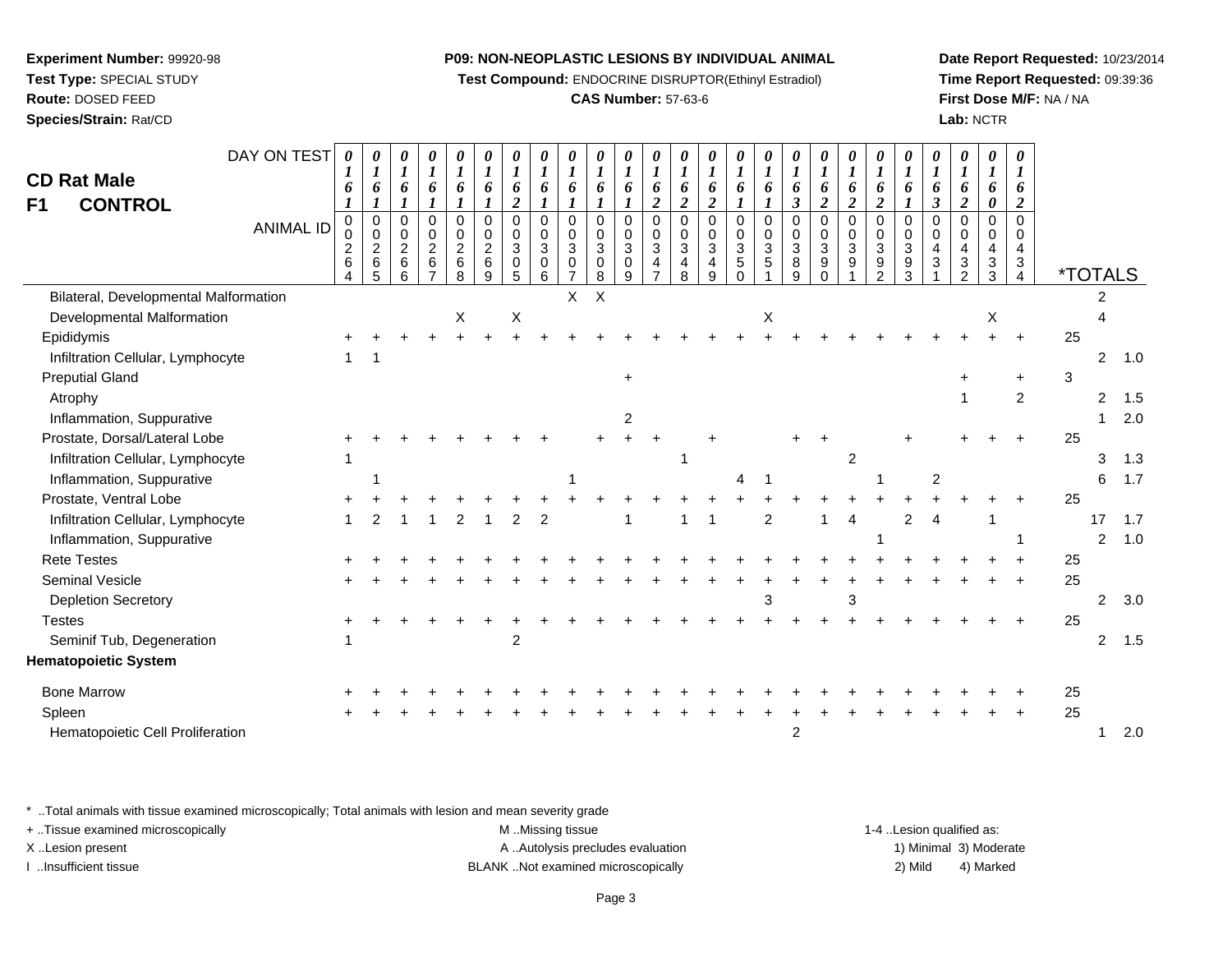**Test Compound:** ENDOCRINE DISRUPTOR(Ethinyl Estradiol)

## **CAS Number:** 57-63-6

**Date Report Requested:** 10/23/2014**Time Report Requested:** 09:39:36**First Dose M/F:** NA / NA**Lab:** NCTR

| <b>CD Rat Male</b><br><b>CONTROL</b><br>F1                                                          | DAY ON TEST<br><b>ANIMAL ID</b> | $\boldsymbol{\theta}$<br>$\boldsymbol{I}$<br>6<br>$\bm{l}$<br>$\mathbf 0$<br>0<br>$\begin{array}{c} 2 \\ 6 \end{array}$<br>4 | 0<br>$\boldsymbol{l}$<br>6<br>$\boldsymbol{l}$<br>$\mathsf 0$<br>$\pmb{0}$<br>$\frac{2}{6}$ | 0<br>$\boldsymbol{l}$<br>6<br>1<br>0<br>0<br>$\boldsymbol{2}$<br>$\,6$<br>6 | 0<br>$\boldsymbol{l}$<br>6<br>1<br>$\mathbf 0$<br>$\boldsymbol{0}$<br>$\overline{c}$<br>$\,6$<br>$\overline{7}$ | 0<br>$\boldsymbol{l}$<br>6<br>1<br>$\pmb{0}$<br>$\pmb{0}$<br>$\mathbf 2$<br>$\,6\,$<br>8 | 0<br>$\boldsymbol{l}$<br>6<br>$\mathbf 0$<br>0<br>$\overline{c}$<br>$\,6\,$<br>9 | 0<br>$\boldsymbol{l}$<br>6<br>$\boldsymbol{2}$<br>$\Omega$<br>0<br>$\mathbf{3}$<br>$\pmb{0}$<br>5 | $\boldsymbol{\theta}$<br>$\boldsymbol{l}$<br>6<br>$\boldsymbol{l}$<br>$\mathbf 0$<br>0<br>$\sqrt{3}$<br>$\pmb{0}$<br>6 | 0<br>$\boldsymbol{l}$<br>6<br>$\mathbf 0$<br>0<br>$\sqrt{3}$<br>$\mathbf 0$<br>$\overline{ }$ | 0<br>$\boldsymbol{l}$<br>6<br>0<br>0<br>$\mathbf{3}$<br>$\mathbf 0$<br>8 | 0<br>$\boldsymbol{l}$<br>6<br>$\Omega$<br>$\boldsymbol{0}$<br>$\mathbf{3}$<br>$\pmb{0}$<br>9 | 0<br>$\boldsymbol{l}$<br>6<br>$\boldsymbol{2}$<br>$\mathbf 0$<br>$\pmb{0}$<br>$\mathbf 3$<br>$\frac{4}{7}$ | $\frac{\theta}{I}$<br>6<br>$\boldsymbol{2}$<br>$\pmb{0}$<br>$\pmb{0}$<br>$\ensuremath{\mathsf{3}}$<br>$\overline{\mathbf{4}}$<br>8 | $\frac{\theta}{1}$<br>6<br>$\overline{2}$<br>0<br>$\pmb{0}$<br>$\ensuremath{\mathsf{3}}$<br>$\begin{array}{c} 4 \\ 9 \end{array}$ | $\frac{\theta}{I}$<br>6<br>1<br>0<br>0<br>3<br>$\mathbf 5$<br>$\Omega$ | $\boldsymbol{\theta}$<br>$\boldsymbol{l}$<br>6<br>1<br>$\mathbf 0$<br>0<br>3<br>5 | $\boldsymbol{\theta}$<br>$\boldsymbol{l}$<br>6<br>$\boldsymbol{\beta}$<br>0<br>0<br>$\ensuremath{\mathsf{3}}$<br>$\,8\,$<br>9 | $\boldsymbol{\theta}$<br>$\boldsymbol{l}$<br>6<br>$\overline{c}$<br>$\mathbf 0$<br>$\boldsymbol{0}$<br>$\sqrt{3}$<br>$9\,$<br>$\Omega$ | 0<br>$\boldsymbol{l}$<br>6<br>$\overline{c}$<br>$\mathbf 0$<br>$\boldsymbol{0}$<br>$\mathbf{3}$<br>9 | 0<br>$\boldsymbol{l}$<br>6<br>$\boldsymbol{2}$<br>$\mathbf 0$<br>$\pmb{0}$<br>$\ensuremath{\mathsf{3}}$<br>9<br>$\overline{2}$ | 0<br>$\boldsymbol{l}$<br>6<br>$\Omega$<br>0<br>$\sqrt{3}$<br>9<br>3 | 0<br>$\boldsymbol{l}$<br>6<br>$\boldsymbol{\beta}$<br>$\Omega$<br>$\Omega$<br>4<br>3 | 0<br>$\boldsymbol{l}$<br>6<br>$\boldsymbol{2}$<br>$\Omega$<br>$\mathbf 0$<br>4<br>3<br>$\overline{2}$ | 0<br>$\boldsymbol{l}$<br>6<br>0<br>0<br>0<br>4<br>$\frac{3}{3}$ | 0<br>$\boldsymbol{l}$<br>6<br>$\overline{c}$<br>$\mathsf{O}$<br>0<br>4<br>$\frac{3}{4}$ |    | <i><b>*TOTALS</b></i> |                   |
|-----------------------------------------------------------------------------------------------------|---------------------------------|------------------------------------------------------------------------------------------------------------------------------|---------------------------------------------------------------------------------------------|-----------------------------------------------------------------------------|-----------------------------------------------------------------------------------------------------------------|------------------------------------------------------------------------------------------|----------------------------------------------------------------------------------|---------------------------------------------------------------------------------------------------|------------------------------------------------------------------------------------------------------------------------|-----------------------------------------------------------------------------------------------|--------------------------------------------------------------------------|----------------------------------------------------------------------------------------------|------------------------------------------------------------------------------------------------------------|------------------------------------------------------------------------------------------------------------------------------------|-----------------------------------------------------------------------------------------------------------------------------------|------------------------------------------------------------------------|-----------------------------------------------------------------------------------|-------------------------------------------------------------------------------------------------------------------------------|----------------------------------------------------------------------------------------------------------------------------------------|------------------------------------------------------------------------------------------------------|--------------------------------------------------------------------------------------------------------------------------------|---------------------------------------------------------------------|--------------------------------------------------------------------------------------|-------------------------------------------------------------------------------------------------------|-----------------------------------------------------------------|-----------------------------------------------------------------------------------------|----|-----------------------|-------------------|
| Pigmentation<br>Thymus<br><b>Integumentary System</b>                                               |                                 |                                                                                                                              |                                                                                             |                                                                             |                                                                                                                 |                                                                                          |                                                                                  |                                                                                                   |                                                                                                                        |                                                                                               |                                                                          |                                                                                              |                                                                                                            |                                                                                                                                    |                                                                                                                                   |                                                                        |                                                                                   |                                                                                                                               |                                                                                                                                        |                                                                                                      |                                                                                                                                |                                                                     |                                                                                      |                                                                                                       |                                                                 |                                                                                         | 25 | 1                     | 1.0               |
| Mammary Gland<br>Alveolus, Hyperplasia<br>Musculoskeletal System                                    |                                 |                                                                                                                              |                                                                                             |                                                                             |                                                                                                                 |                                                                                          |                                                                                  |                                                                                                   |                                                                                                                        |                                                                                               |                                                                          |                                                                                              |                                                                                                            |                                                                                                                                    |                                                                                                                                   |                                                                        |                                                                                   |                                                                                                                               |                                                                                                                                        | $\mathbf{3}$                                                                                         |                                                                                                                                |                                                                     |                                                                                      |                                                                                                       |                                                                 | ÷                                                                                       | 25 | 1                     | 3.0               |
| Bone<br>Nervous System                                                                              |                                 |                                                                                                                              |                                                                                             |                                                                             |                                                                                                                 |                                                                                          |                                                                                  |                                                                                                   |                                                                                                                        |                                                                                               |                                                                          |                                                                                              |                                                                                                            |                                                                                                                                    |                                                                                                                                   |                                                                        |                                                                                   |                                                                                                                               |                                                                                                                                        |                                                                                                      |                                                                                                                                |                                                                     |                                                                                      |                                                                                                       |                                                                 |                                                                                         | 25 |                       |                   |
| <b>NONE</b><br><b>Respiratory System</b>                                                            |                                 |                                                                                                                              |                                                                                             |                                                                             |                                                                                                                 |                                                                                          |                                                                                  |                                                                                                   |                                                                                                                        |                                                                                               |                                                                          |                                                                                              |                                                                                                            |                                                                                                                                    |                                                                                                                                   |                                                                        |                                                                                   |                                                                                                                               |                                                                                                                                        |                                                                                                      |                                                                                                                                |                                                                     |                                                                                      |                                                                                                       |                                                                 |                                                                                         |    |                       |                   |
| <b>NONE</b><br><b>Special Senses System</b>                                                         |                                 |                                                                                                                              |                                                                                             |                                                                             |                                                                                                                 |                                                                                          |                                                                                  |                                                                                                   |                                                                                                                        |                                                                                               |                                                                          |                                                                                              |                                                                                                            |                                                                                                                                    |                                                                                                                                   |                                                                        |                                                                                   |                                                                                                                               |                                                                                                                                        |                                                                                                      |                                                                                                                                |                                                                     |                                                                                      |                                                                                                       |                                                                 |                                                                                         |    |                       |                   |
| <b>NONE</b><br><b>Urinary System</b>                                                                |                                 |                                                                                                                              |                                                                                             |                                                                             |                                                                                                                 |                                                                                          |                                                                                  |                                                                                                   |                                                                                                                        |                                                                                               |                                                                          |                                                                                              |                                                                                                            |                                                                                                                                    |                                                                                                                                   |                                                                        |                                                                                   |                                                                                                                               |                                                                                                                                        |                                                                                                      |                                                                                                                                |                                                                     |                                                                                      |                                                                                                       |                                                                 |                                                                                         |    |                       |                   |
| Kidney<br>Congestion<br>Cortex, Cyst<br><b>Hyaline Droplet</b><br>Infiltration Cellular, Lymphocyte |                                 | 1                                                                                                                            | Χ                                                                                           | $\overline{c}$                                                              |                                                                                                                 | 1                                                                                        | $\overline{1}$                                                                   | $\mathsf X$                                                                                       |                                                                                                                        | $\mathsf X$<br>$\mathbf{1}$                                                                   |                                                                          | 2                                                                                            |                                                                                                            |                                                                                                                                    | 1                                                                                                                                 | $\overline{2}$<br>Χ                                                    |                                                                                   |                                                                                                                               | 1                                                                                                                                      |                                                                                                      | $\sqrt{2}$<br>$\overline{\mathbf{1}}$                                                                                          | $\mathbf{1}$                                                        | $\overline{1}$                                                                       | $\overline{c}$                                                                                        |                                                                 | 1                                                                                       | 25 | 2<br>4<br>4<br>18     | 2.0<br>1.3<br>1.1 |

\* ..Total animals with tissue examined microscopically; Total animals with lesion and mean severity grade

+ ..Tissue examined microscopically examined microscopically examined as:  $M$  ..Missing tissue 1-4 ..Lesion qualified as: X..Lesion present **A ..Autolysis precludes evaluation** A ..Autolysis precludes evaluation 1) Minimal 3) Moderate I ..Insufficient tissue BLANK ..Not examined microscopically 2) Mild 4) Marked

**Experiment Number:** 99920-98**Test Type:** SPECIAL STUDY

**Route:** DOSED FEED

**Species/Strain:** Rat/CD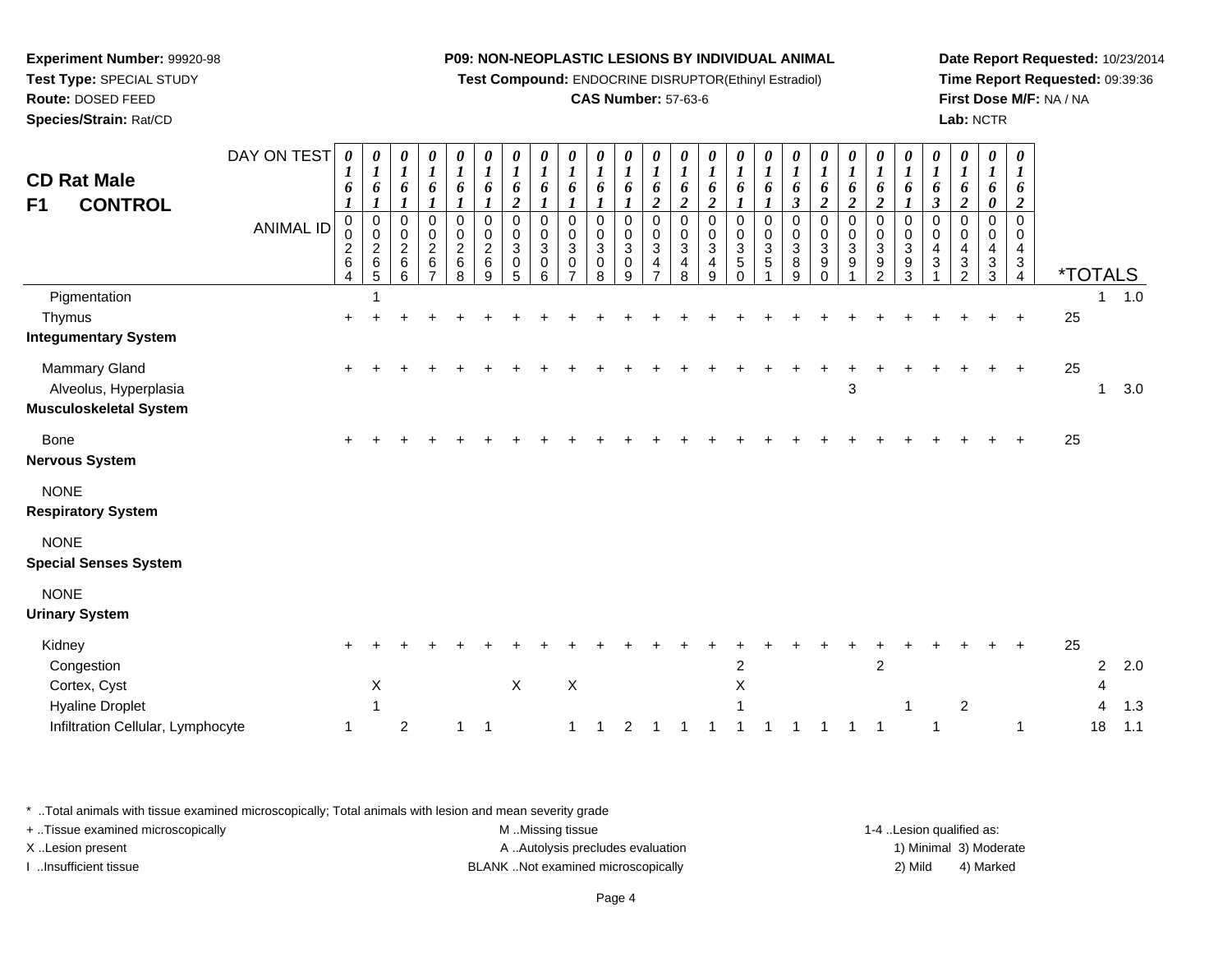**Experiment Number:** 99920-98

**Test Type:** SPECIAL STUDY**Route:** DOSED FEED

**Species/Strain:** Rat/CD

### **P09: NON-NEOPLASTIC LESIONS BY INDIVIDUAL ANIMAL**

**Test Compound:** ENDOCRINE DISRUPTOR(Ethinyl Estradiol)

## **CAS Number:** 57-63-6

**Date Report Requested:** 10/23/2014**Time Report Requested:** 09:39:36**First Dose M/F:** NA / NA**Lab:** NCTR

| <b>CD Rat Male</b><br><b>CONTROL</b><br>F1 | DAY ON TEST<br>ANIMAL ID | 0<br>6<br>$\mathbf{0}$<br>υ<br>ົ<br>∼<br>6 | 0<br>$\bm{o}$<br>$\mathbf 0$<br>0<br>$\sim$<br>∠<br>6<br>5 | $\boldsymbol{\theta}$<br>6<br>- 0<br>$\sim$<br>6 | $\boldsymbol{\theta}$<br>6<br>$\mathbf 0$<br>0<br>$\Omega$<br>∠<br>6 | $\boldsymbol{\theta}$<br>6<br>0<br>0<br>$\overline{2}$<br>6<br>8 | $\boldsymbol{\theta}$<br>6<br>$\mathbf{0}$<br>0<br>$\overline{2}$<br>6<br>9 | $\theta$<br>O<br>0<br>0<br>3<br>0<br>5. | $\boldsymbol{\theta}$<br>6<br>$\mathbf 0$<br>0<br>3<br>$\mathbf 0$<br>6 | $\theta$<br>n<br>3<br>0 | $\boldsymbol{\theta}$<br>o<br>0<br>0<br>3<br>0<br>8 | $\boldsymbol{\theta}$<br>6<br>3<br>0<br>a | $\boldsymbol{\theta}$<br>6<br>0<br>0<br>3<br>4 | 0<br>o<br>0<br>3<br>4<br>8 | 0<br>6<br>0<br>0<br>3<br>4<br>9 | 0<br>o<br>0<br>0<br>3<br>5 | $\theta$<br>o<br>-0<br>3<br>.5 | 0<br>6<br>0<br>0<br>3<br>8<br>9 | $\boldsymbol{\theta}$<br>o<br>$\mathcal{L}$<br>0<br>0<br>3<br>9 | $\boldsymbol{\theta}$<br>6<br>2<br>3<br>9 | $\boldsymbol{\theta}$<br>0<br>0<br>0<br>3<br>9<br>ົ | $\boldsymbol{\theta}$<br>6<br>0<br>$\mathbf 0$<br>3<br>9<br>3 | 0<br>o<br>3 | $\boldsymbol{\theta}$<br>O<br>0<br>$\mathbf 0$<br>4<br>3<br>$\mathcal{D}$ | $\boldsymbol{\theta}$<br>6<br>0<br>0<br>0<br>3<br>3 | $\boldsymbol{\theta}$<br>6<br>0<br>0<br>4<br>3<br>4 | <i><b>*TOTALS</b></i> |     |
|--------------------------------------------|--------------------------|--------------------------------------------|------------------------------------------------------------|--------------------------------------------------|----------------------------------------------------------------------|------------------------------------------------------------------|-----------------------------------------------------------------------------|-----------------------------------------|-------------------------------------------------------------------------|-------------------------|-----------------------------------------------------|-------------------------------------------|------------------------------------------------|----------------------------|---------------------------------|----------------------------|--------------------------------|---------------------------------|-----------------------------------------------------------------|-------------------------------------------|-----------------------------------------------------|---------------------------------------------------------------|-------------|---------------------------------------------------------------------------|-----------------------------------------------------|-----------------------------------------------------|-----------------------|-----|
| Inflammation, Chronic                      |                          |                                            |                                                            |                                                  |                                                                      |                                                                  |                                                                             | 2                                       |                                                                         |                         |                                                     |                                           |                                                |                            |                                 |                            |                                |                                 |                                                                 |                                           |                                                     |                                                               |             |                                                                           |                                                     |                                                     |                       | 2.0 |
| Interstitium, Fibrosis                     |                          | ົ                                          |                                                            |                                                  |                                                                      |                                                                  |                                                                             |                                         |                                                                         |                         |                                                     |                                           |                                                |                            |                                 |                            |                                |                                 |                                                                 |                                           |                                                     |                                                               |             |                                                                           |                                                     |                                                     | 4                     | 1.3 |
| Renal Tubule, Dilatation                   |                          |                                            |                                                            |                                                  |                                                                      |                                                                  |                                                                             |                                         | $2 \quad 2$                                                             |                         |                                                     | ົ                                         |                                                |                            |                                 | 2                          |                                |                                 |                                                                 |                                           | 2                                                   |                                                               |             |                                                                           | 2                                                   |                                                     | 9                     | 1.7 |
| Renal Tubule, Regeneration                 |                          |                                            |                                                            |                                                  |                                                                      |                                                                  |                                                                             |                                         |                                                                         |                         |                                                     |                                           |                                                |                            |                                 |                            |                                |                                 |                                                                 |                                           |                                                     |                                                               |             |                                                                           |                                                     |                                                     | 9                     | 1.0 |

\* ..Total animals with tissue examined microscopically; Total animals with lesion and mean severity grade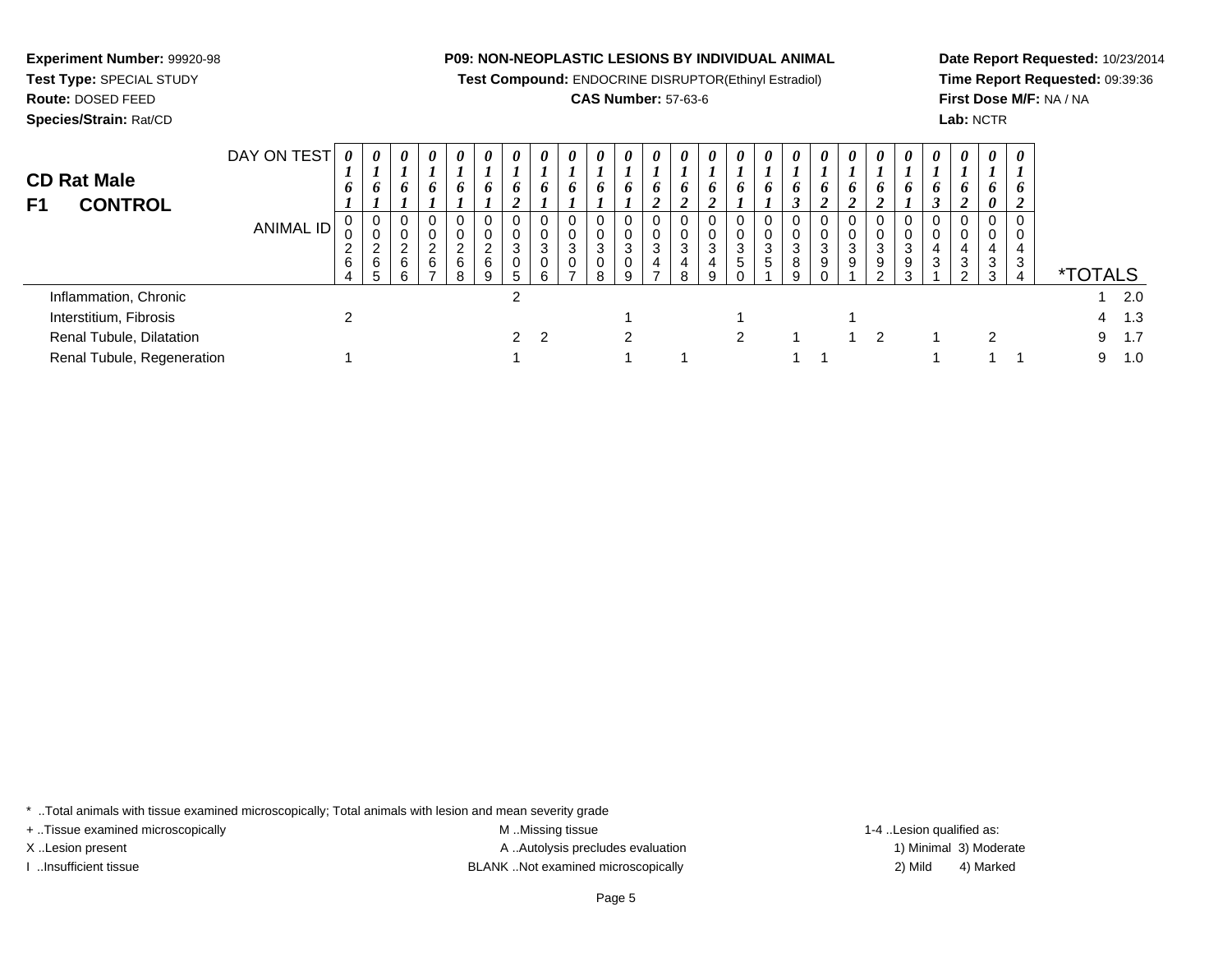**Test Compound:** ENDOCRINE DISRUPTOR(Ethinyl Estradiol)

## **CAS Number:** 57-63-6

**Date Report Requested:** 10/23/2014**Time Report Requested:** 09:39:36**First Dose M/F:** NA / NA**Lab:** NCTR

+ 2

<sup>1</sup> 3.0

| Species/Strain: Rat/CD                                              |                  |                                             |                                             |                                          |                              |                                                             |                                                                                     |                                                |                                                |                                                 |                                                |                                                                  |                                                                |                                                              |                                     |                                                                      |                                                                |                                                         |                                                    |                                                                |                                                                        |                                                                              |                                                |                                                | Lab: NCTR                                      |                                                                           |    |                       |     |
|---------------------------------------------------------------------|------------------|---------------------------------------------|---------------------------------------------|------------------------------------------|------------------------------|-------------------------------------------------------------|-------------------------------------------------------------------------------------|------------------------------------------------|------------------------------------------------|-------------------------------------------------|------------------------------------------------|------------------------------------------------------------------|----------------------------------------------------------------|--------------------------------------------------------------|-------------------------------------|----------------------------------------------------------------------|----------------------------------------------------------------|---------------------------------------------------------|----------------------------------------------------|----------------------------------------------------------------|------------------------------------------------------------------------|------------------------------------------------------------------------------|------------------------------------------------|------------------------------------------------|------------------------------------------------|---------------------------------------------------------------------------|----|-----------------------|-----|
| <b>CD Rat Male</b><br><b>2.0 PPB</b><br>F <sub>1</sub>              | DAY ON TEST      | $\boldsymbol{\theta}$<br>1<br>6             | 0<br>$\boldsymbol{l}$<br>6                  | 0<br>$\boldsymbol{l}$<br>6               | 0<br>$\boldsymbol{l}$<br>6   | 0<br>$\boldsymbol{l}$<br>6                                  | 0<br>$\boldsymbol{l}$<br>6<br>$\boldsymbol{2}$                                      | 0<br>$\boldsymbol{l}$<br>6<br>$\boldsymbol{2}$ | 0<br>$\boldsymbol{l}$<br>6<br>$\boldsymbol{2}$ | 0<br>$\boldsymbol{l}$<br>6<br>$\overline{2}$    | 0<br>$\boldsymbol{l}$<br>6<br>$\boldsymbol{2}$ | $\boldsymbol{\theta}$<br>$\boldsymbol{l}$<br>6<br>$\mathfrak{z}$ | 0<br>$\boldsymbol{l}$<br>6<br>$\boldsymbol{\beta}$             | 0<br>$\boldsymbol{l}$<br>6<br>$\boldsymbol{\beta}$           | 0<br>$\boldsymbol{l}$<br>6<br>3     | 0<br>$\boldsymbol{l}$<br>6<br>$\boldsymbol{\beta}$                   | 0<br>$\boldsymbol{l}$<br>6<br>1                                | 0<br>$\boldsymbol{l}$<br>6<br>$\boldsymbol{\beta}$      | 0<br>$\boldsymbol{l}$<br>6<br>$\boldsymbol{\beta}$ | 0<br>$\boldsymbol{l}$<br>6<br>$\boldsymbol{\beta}$             | $\boldsymbol{\theta}$<br>$\boldsymbol{l}$<br>6<br>$\boldsymbol{\beta}$ | 0<br>$\boldsymbol{l}$<br>6<br>$\boldsymbol{\beta}$                           | 0<br>$\boldsymbol{l}$<br>6<br>$\boldsymbol{2}$ | 0<br>$\boldsymbol{l}$<br>6<br>$\boldsymbol{2}$ | 0<br>$\boldsymbol{l}$<br>6<br>$\boldsymbol{2}$ | $\boldsymbol{\theta}$<br>$\boldsymbol{\mathit{1}}$<br>6<br>$\overline{2}$ |    |                       |     |
|                                                                     | <b>ANIMAL ID</b> | 0<br>$\pmb{0}$<br>$\frac{2}{7}$<br>$\Omega$ | $\mathbf 0$<br>$\mathbf 0$<br>$\frac{2}{7}$ | 0<br>0<br>$\frac{2}{7}$<br>$\mathcal{P}$ | 0<br>0<br>$\frac{2}{7}$<br>3 | 0<br>$\mathbf 0$<br>$\frac{2}{7}$<br>$\boldsymbol{\Lambda}$ | $\mathbf 0$<br>$\mathbf 0$<br>$\ensuremath{\mathsf{3}}$<br>$\mathbf{1}$<br>$\Omega$ | 0<br>0<br>3<br>1                               | 0<br>$\mathbf 0$<br>$\sqrt{3}$<br>1<br>2       | $\Omega$<br>$\mathbf 0$<br>$\sqrt{3}$<br>1<br>3 | 0<br>$\mathbf 0$<br>$\ensuremath{\mathsf{3}}$  | $\Omega$<br>$\mathbf 0$<br>3<br>5<br>$\mathfrak{D}$              | $\Omega$<br>0<br>$\ensuremath{\mathsf{3}}$<br>$\mathbf 5$<br>3 | 0<br>$\mathbf 0$<br>$\mathbf{3}$<br>$\mathbf 5$<br>$\Lambda$ | $\Omega$<br>0<br>3<br>$\frac{5}{5}$ | $\Omega$<br>0<br>$\sqrt{3}$<br>$\begin{array}{c} 5 \\ 6 \end{array}$ | $\Omega$<br>$\mathbf 0$<br>$\mathbf{3}$<br>5<br>$\overline{7}$ | 0<br>$\mathbf 0$<br>$\ensuremath{\mathsf{3}}$<br>9<br>4 | 0<br>$\mathbf 0$<br>3<br>9<br>5                    | $\Omega$<br>$\mathbf 0$<br>$\ensuremath{\mathsf{3}}$<br>9<br>6 | 0<br>$\pmb{0}$<br>$\ensuremath{\mathsf{3}}$<br>9<br>$\overline{ }$     | 0<br>0<br>$\ensuremath{\mathsf{3}}$<br>$\begin{array}{c} 9 \\ 8 \end{array}$ | $\Omega$<br>0<br>$\sqrt{3}$<br>9<br>9          | $\Omega$<br>0<br>4<br>3<br>5                   | 0<br>0<br>4<br>$\ensuremath{\mathsf{3}}$<br>6  | $\Omega$<br>0<br>4<br>3<br>$\overline{7}$                                 |    | <i><b>*TOTALS</b></i> |     |
| <b>Alimentary System</b>                                            |                  |                                             |                                             |                                          |                              |                                                             |                                                                                     |                                                |                                                |                                                 |                                                |                                                                  |                                                                |                                                              |                                     |                                                                      |                                                                |                                                         |                                                    |                                                                |                                                                        |                                                                              |                                                |                                                |                                                |                                                                           |    |                       |     |
| Liver<br>Hepatodiaphragmatic Nodule<br><b>Cardiovascular System</b> |                  |                                             |                                             |                                          |                              |                                                             |                                                                                     |                                                |                                                |                                                 |                                                |                                                                  |                                                                |                                                              |                                     |                                                                      | $+$<br>X                                                       |                                                         |                                                    |                                                                |                                                                        |                                                                              |                                                |                                                |                                                |                                                                           | 1  |                       |     |
| <b>NONE</b><br><b>Endocrine System</b>                              |                  |                                             |                                             |                                          |                              |                                                             |                                                                                     |                                                |                                                |                                                 |                                                |                                                                  |                                                                |                                                              |                                     |                                                                      |                                                                |                                                         |                                                    |                                                                |                                                                        |                                                                              |                                                |                                                |                                                |                                                                           |    |                       |     |
| <b>NONE</b><br><b>General Body System</b>                           |                  |                                             |                                             |                                          |                              |                                                             |                                                                                     |                                                |                                                |                                                 |                                                |                                                                  |                                                                |                                                              |                                     |                                                                      |                                                                |                                                         |                                                    |                                                                |                                                                        |                                                                              |                                                |                                                |                                                |                                                                           |    |                       |     |
| <b>NONE</b><br><b>Genital System</b>                                |                  |                                             |                                             |                                          |                              |                                                             |                                                                                     |                                                |                                                |                                                 |                                                |                                                                  |                                                                |                                                              |                                     |                                                                      |                                                                |                                                         |                                                    |                                                                |                                                                        |                                                                              |                                                |                                                |                                                |                                                                           |    |                       |     |
| <b>Coagulating Gland</b>                                            |                  |                                             |                                             |                                          |                              |                                                             |                                                                                     |                                                |                                                |                                                 |                                                |                                                                  |                                                                |                                                              |                                     |                                                                      |                                                                |                                                         |                                                    |                                                                |                                                                        |                                                                              |                                                |                                                | $+$                                            | M                                                                         | 24 |                       |     |
| Developmental Malformation                                          |                  |                                             |                                             |                                          | Χ                            |                                                             |                                                                                     |                                                |                                                | X                                               |                                                |                                                                  |                                                                |                                                              |                                     |                                                                      |                                                                |                                                         |                                                    |                                                                |                                                                        |                                                                              |                                                |                                                | X                                              |                                                                           |    | 3                     |     |
| Epididymis                                                          |                  | $\pm$                                       |                                             |                                          |                              |                                                             |                                                                                     |                                                |                                                |                                                 |                                                |                                                                  |                                                                |                                                              |                                     |                                                                      |                                                                |                                                         |                                                    |                                                                |                                                                        |                                                                              |                                                |                                                |                                                | $\ddot{}$                                                                 | 25 |                       |     |
| Atrophy                                                             |                  |                                             |                                             |                                          |                              | 3                                                           |                                                                                     | 3                                              |                                                |                                                 |                                                |                                                                  |                                                                |                                                              |                                     |                                                                      |                                                                |                                                         |                                                    |                                                                |                                                                        |                                                                              |                                                | 3                                              |                                                |                                                                           |    | 3                     | 3.0 |
| Hypospermia                                                         |                  |                                             |                                             |                                          |                              | 4                                                           |                                                                                     | 4                                              |                                                |                                                 |                                                |                                                                  |                                                                |                                                              |                                     |                                                                      |                                                                |                                                         |                                                    |                                                                |                                                                        |                                                                              |                                                | 4                                              |                                                |                                                                           |    | 3                     | 4.0 |

\* ..Total animals with tissue examined microscopically; Total animals with lesion and mean severity grade

**Experiment Number:** 99920-98**Test Type:** SPECIAL STUDY**Route:** DOSED FEED

Infiltration Cellular, Lymphocyte

Infiltration Cellular, Lymphocyte

Inflammation, Suppurative

Preputial Gland

Atrophy

+ ..Tissue examined microscopically examined microscopically examined as:  $M$  ..Missing tissue 1-4 ..Lesion qualified as: X..Lesion present **A ..Autolysis precludes evaluation** A ..Autolysis precludes evaluation 1) Minimal 3) Moderate I ..Insufficient tissue BLANK ..Not examined microscopically 2) Mild 4) Marked

 $\alpha$ 

 $\mathsf{y}$  3

a and  $4 \t 4$  4  $4 \t 3 \t 4.0$ 

e 2 1.0

e 2 1 2.0

e and the set of  $4$  and  $4.0$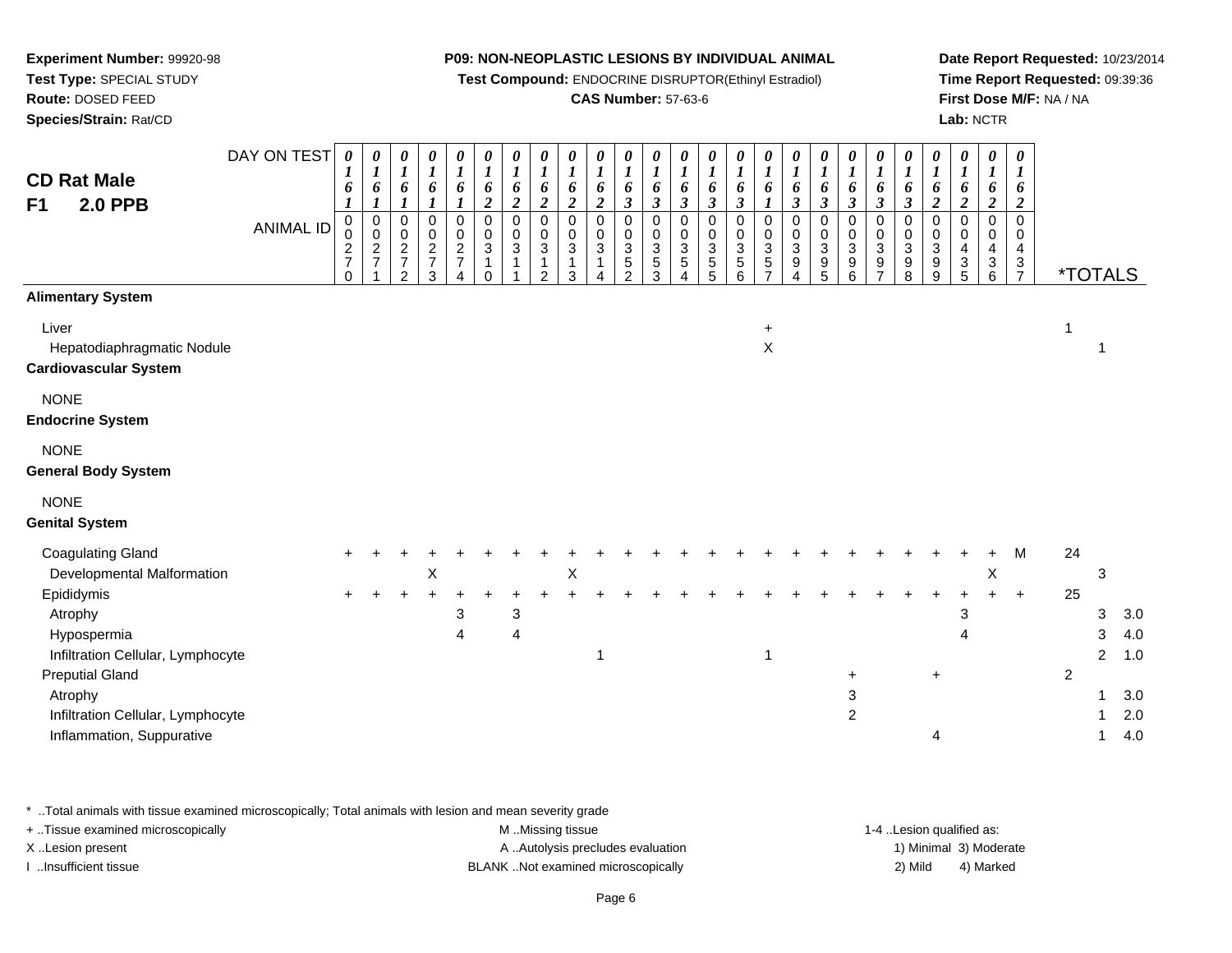**Test Compound:** ENDOCRINE DISRUPTOR(Ethinyl Estradiol)

#### **CAS Number:** 57-63-6

**Date Report Requested:** 10/23/2014**Time Report Requested:** 09:39:37**First Dose M/F:** NA / NA**Lab:** NCTR

DAY ON TEST**CD Rat Male F1 2.0 PPB**ANIMAL ID*0 1 6 1* 0 0 2 7 0 $\ddot{}$ *0 1 6 1* 0 0 2 7 1 $+$ *0 1 6 1* 0 0 2 7 2*0 1 6 1* 0 0 2 7 3*0 1 6 1* 0 0 2 7 4*0 1 6 2* 0 0 3 1 0 $\ddot{}$ *0 1 6 2* 0 0 3 1 1*0 1 6 2* 0 0 3 1 2 $\ddot{}$ *0 1 6 2* 0 0 3 1 3 $\ddot{}$ *0 1 6 2* 0 0 3 1 4*0 1 6 3* 0 0 3 5 2 $\ddot{}$ *0 1 6 3* 0 0 3 5 3 $\ddot{}$ *0 1 6 3* 0 0 3 5 4 $\ddot{}$ *0 1 6 3* 0 0 3 5 5*0 1 6 3* 0 0 3 5 6 $\ddot{}$ *0 1 6 1* 0 0 3 5 7 $\ddot{}$ *0 1 6 3* 0 0 3 9 4*0 1 6 3* 0 0 3 9 5*0 1 6 3* 0 0 3 9 6*0 1 6 3* 0 0 3 9 7*0 1 6 3* 0 0 3 9 8*0 1 6 2* 0 0 3 9 9*0 1 6 2* 0 0 4 3 5 $\ddot{}$ *0 1 6 2* 0 0 4 3 6*0 1 6 2* 0 0 43<br>7 <sup>7</sup> \*TOTALSProstate, Dorsal/Lateral Lobee + <sup>+</sup> <sup>+</sup> <sup>+</sup> <sup>+</sup> <sup>+</sup> <sup>+</sup> <sup>+</sup> <sup>+</sup> <sup>+</sup> <sup>+</sup> <sup>+</sup> <sup>+</sup> <sup>+</sup> <sup>+</sup> <sup>+</sup> <sup>+</sup> <sup>+</sup> <sup>+</sup> <sup>+</sup> <sup>+</sup> <sup>+</sup> + 25 Infiltration Cellular, Lymphocytee 1 1.0 Inflammation, Suppurative <sup>2</sup> <sup>2</sup> <sup>2</sup> 2.0 Prostate, Ventral Lobee + <sup>+</sup> <sup>+</sup> <sup>+</sup> <sup>+</sup> <sup>+</sup> <sup>+</sup> <sup>+</sup> <sup>+</sup> <sup>+</sup> <sup>+</sup> <sup>+</sup> <sup>+</sup> <sup>+</sup> <sup>+</sup> <sup>+</sup> <sup>+</sup> <sup>+</sup> <sup>+</sup> <sup>+</sup> <sup>+</sup> <sup>+</sup> <sup>+</sup> <sup>+</sup> + 25 Infiltration Cellular, Lymphocyte <sup>2</sup> <sup>1</sup> <sup>1</sup> <sup>1</sup> <sup>1</sup> <sup>1</sup> <sup>1</sup> <sup>2</sup> <sup>3</sup> <sup>1</sup> <sup>1</sup> <sup>1</sup> <sup>1</sup> <sup>1</sup> <sup>1</sup> <sup>2</sup> <sup>16</sup> 1.3 Inflammation, Suppurativee and  $2$  1 2.0 Rete Testes <sup>+</sup> <sup>+</sup> <sup>+</sup> <sup>+</sup> <sup>+</sup> <sup>+</sup> <sup>+</sup> <sup>I</sup> <sup>I</sup> <sup>+</sup> <sup>+</sup> <sup>+</sup> <sup>+</sup> <sup>+</sup> <sup>+</sup> <sup>+</sup> <sup>+</sup> <sup>+</sup> <sup>+</sup> <sup>+</sup> <sup>+</sup> <sup>+</sup> <sup>+</sup> <sup>+</sup> + 23 **Dilatation** n 2 3 2 3 4 2.5 Seminal Vesiclee + <sup>+</sup> <sup>+</sup> <sup>+</sup> <sup>+</sup> <sup>+</sup> <sup>+</sup> <sup>+</sup> <sup>+</sup> <sup>+</sup> <sup>+</sup> <sup>+</sup> <sup>+</sup> <sup>+</sup> <sup>+</sup> <sup>+</sup> <sup>+</sup> <sup>+</sup> <sup>+</sup> <sup>+</sup> <sup>+</sup> <sup>+</sup> <sup>+</sup> <sup>+</sup> + 25 **Testes**  <sup>+</sup> <sup>+</sup> <sup>+</sup> <sup>+</sup> <sup>+</sup> <sup>+</sup> <sup>+</sup> <sup>+</sup> <sup>+</sup> <sup>+</sup> <sup>+</sup> <sup>+</sup> <sup>+</sup> <sup>+</sup> <sup>+</sup> <sup>+</sup> <sup>+</sup> <sup>+</sup> <sup>+</sup> <sup>+</sup> <sup>+</sup> <sup>+</sup> <sup>+</sup> <sup>+</sup> + 25 Seminif Tub, Degenerationn and  $4 \t 4 \t 4 \t 4 \t 4 \t 4 \t 4 \t 4 \t 3 \t 5 \t 3.8$ **Hematopoietic System**NONE **Integumentary System**Mammary Gland $\alpha$  + <sup>+</sup> <sup>+</sup> <sup>+</sup> <sup>+</sup> <sup>+</sup> <sup>+</sup> <sup>+</sup> <sup>+</sup> <sup>+</sup> <sup>+</sup> <sup>I</sup> <sup>+</sup> <sup>+</sup> <sup>+</sup> <sup>+</sup> <sup>+</sup> <sup>+</sup> <sup>+</sup> <sup>+</sup> <sup>+</sup> <sup>+</sup> <sup>+</sup> <sup>+</sup> + 24 Alveolus, Hyperplasiaa 1 2 2 1 2 2 1 7 1.6 Duct, Hyperplasiaa and  $2$  1 2.0 **Musculoskeletal System**NONE **Nervous System**NONE

\* ..Total animals with tissue examined microscopically; Total animals with lesion and mean severity grade

**Experiment Number:** 99920-98**Test Type:** SPECIAL STUDY**Route:** DOSED FEED**Species/Strain:** Rat/CD

+ ..Tissue examined microscopically examined microscopically examined as: M ..Missing tissue 1-4 ..Lesion qualified as: X..Lesion present 1) Minimal 3) Moderate A ..Autolysis precludes evaluation 1 and 1) Minimal 3) Moderate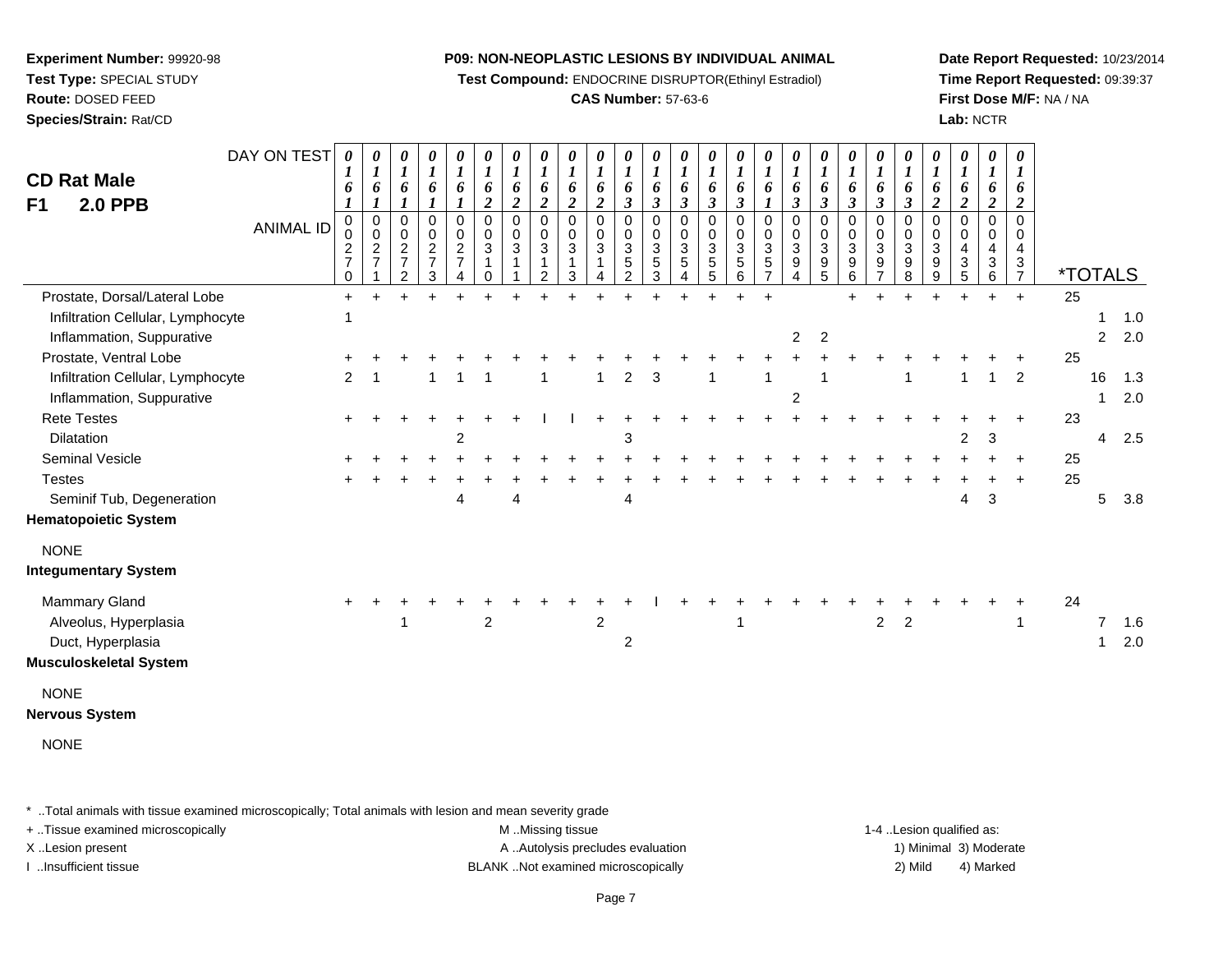**Test Compound:** ENDOCRINE DISRUPTOR(Ethinyl Estradiol)

## **CAS Number:** 57-63-6

**Date Report Requested:** 10/23/2014**Time Report Requested:** 09:39:37**First Dose M/F:** NA / NA**Lab:** NCTR

**Experiment Number:** 99920-98**Test Type:** SPECIAL STUDY

| <b>CD Rat Male</b><br><b>2.0 PPB</b><br>F1  | DAY ON TEST      | 0<br>$\overline{ }$<br>6<br>L | 0<br>$\mathbf{I}$<br>o                     | 0<br>6                                                       | $\boldsymbol{\theta}$<br>L<br>6      | 0<br><b>J</b><br>6                                   | 0<br>L<br>6<br>$\boldsymbol{2}$     | 0<br>6<br>2 | $\boldsymbol{\theta}$<br>L<br>6<br>$\boldsymbol{2}$ | 0<br>o<br>2              | $\boldsymbol{\theta}$<br>6<br>$\overline{v}$ | $\boldsymbol{\theta}$<br>L<br>6<br>$\rightarrow$<br>$\mathcal{I}$ | 0<br>6<br>$\rightarrow$<br>J   | 0<br>6<br>3                     | 0<br>6<br>$\mathbf{\Omega}$<br>J | 0<br>$\mathbf{I}$<br>6<br>J                     | 0<br>o<br>L                                                                | 0<br>6<br>3                                           | $\boldsymbol{\theta}$<br>$\overline{ }$<br>6<br>$\rightarrow$<br>$\mathbf{J}$ | 0<br>L<br>6<br>$\boldsymbol{\beta}$ | $\boldsymbol{\theta}$<br>6<br>$\boldsymbol{\beta}$ | 0<br>6<br>$\mathbf{\Omega}$<br>J                        | 0<br>$\mathbf{I}$<br>6<br>2 | 0<br>2           | 0<br>6<br>$\overline{v}$ | $\boldsymbol{\theta}$<br>$\overline{ }$<br>6<br>$\boldsymbol{2}$ |                       |
|---------------------------------------------|------------------|-------------------------------|--------------------------------------------|--------------------------------------------------------------|--------------------------------------|------------------------------------------------------|-------------------------------------|-------------|-----------------------------------------------------|--------------------------|----------------------------------------------|-------------------------------------------------------------------|--------------------------------|---------------------------------|----------------------------------|-------------------------------------------------|----------------------------------------------------------------------------|-------------------------------------------------------|-------------------------------------------------------------------------------|-------------------------------------|----------------------------------------------------|---------------------------------------------------------|-----------------------------|------------------|--------------------------|------------------------------------------------------------------|-----------------------|
|                                             | <b>ANIMAL ID</b> | 0<br>0<br>$\frac{2}{7}$<br>0  | 0<br>0<br>$\overline{c}$<br>$\overline{ }$ | 0<br>0<br>$\overline{c}$<br>$\overline{ }$<br>$\overline{2}$ | 0<br>$\pmb{0}$<br>$\frac{2}{7}$<br>3 | 0<br>$\begin{array}{c} 0 \\ 2 \\ 7 \end{array}$<br>4 | 0<br>0<br>$\ensuremath{\mathsf{3}}$ | 0<br>$_3^0$ | 0<br>$\pmb{0}$<br>$\sqrt{3}$<br>$\overline{2}$      | 0<br>$\pmb{0}$<br>3<br>3 | 0<br>0<br>3<br>4                             | 0<br>0<br>3<br>5<br>$\overline{2}$                                | 0<br>0<br>3<br>$\sqrt{5}$<br>3 | 0<br>0<br>3<br>$\mathbf 5$<br>4 | 0<br>$_3^0$<br>$\,$ 5 $\,$<br>5  | 0<br>$\pmb{0}$<br>$\sqrt{3}$<br>$\sqrt{5}$<br>6 | 0<br>$\,0\,$<br>$\ensuremath{\mathsf{3}}$<br>5<br>$\overline{\phantom{a}}$ | 0<br>$\pmb{0}$<br>$\ensuremath{\mathsf{3}}$<br>9<br>4 | 0<br>$\frac{0}{3}$<br>9<br>5                                                  | 0<br>0<br>3<br>$9\,$<br>6           | 0<br>0<br>$\ensuremath{\mathsf{3}}$<br>9<br>⇁      | 0<br>$\mathbf 0$<br>$\ensuremath{\mathsf{3}}$<br>9<br>8 | 0<br>0<br>3<br>9<br>9       | 0<br>4<br>3<br>5 | 0<br>0<br>4<br>3<br>6    | $\mathbf 0$<br>0<br>4<br>3<br>$\overline{7}$                     | <i><b>*TOTALS</b></i> |
| <b>NONE</b><br><b>Respiratory System</b>    |                  |                               |                                            |                                                              |                                      |                                                      |                                     |             |                                                     |                          |                                              |                                                                   |                                |                                 |                                  |                                                 |                                                                            |                                                       |                                                                               |                                     |                                                    |                                                         |                             |                  |                          |                                                                  |                       |
| <b>NONE</b><br><b>Special Senses System</b> |                  |                               |                                            |                                                              |                                      |                                                      |                                     |             |                                                     |                          |                                              |                                                                   |                                |                                 |                                  |                                                 |                                                                            |                                                       |                                                                               |                                     |                                                    |                                                         |                             |                  |                          |                                                                  |                       |
| <b>NONE</b><br><b>Urinary System</b>        |                  |                               |                                            |                                                              |                                      |                                                      |                                     |             |                                                     |                          |                                              |                                                                   |                                |                                 |                                  |                                                 |                                                                            |                                                       |                                                                               |                                     |                                                    |                                                         |                             |                  |                          |                                                                  |                       |

| Kidney                            |  |  |     |
|-----------------------------------|--|--|-----|
| Congestion                        |  |  | 2.0 |
| Cortex, Cyst                      |  |  |     |
| Developmental Malformation        |  |  |     |
| Infiltration Cellular, Lymphocyte |  |  | 1.0 |

\* ..Total animals with tissue examined microscopically; Total animals with lesion and mean severity grade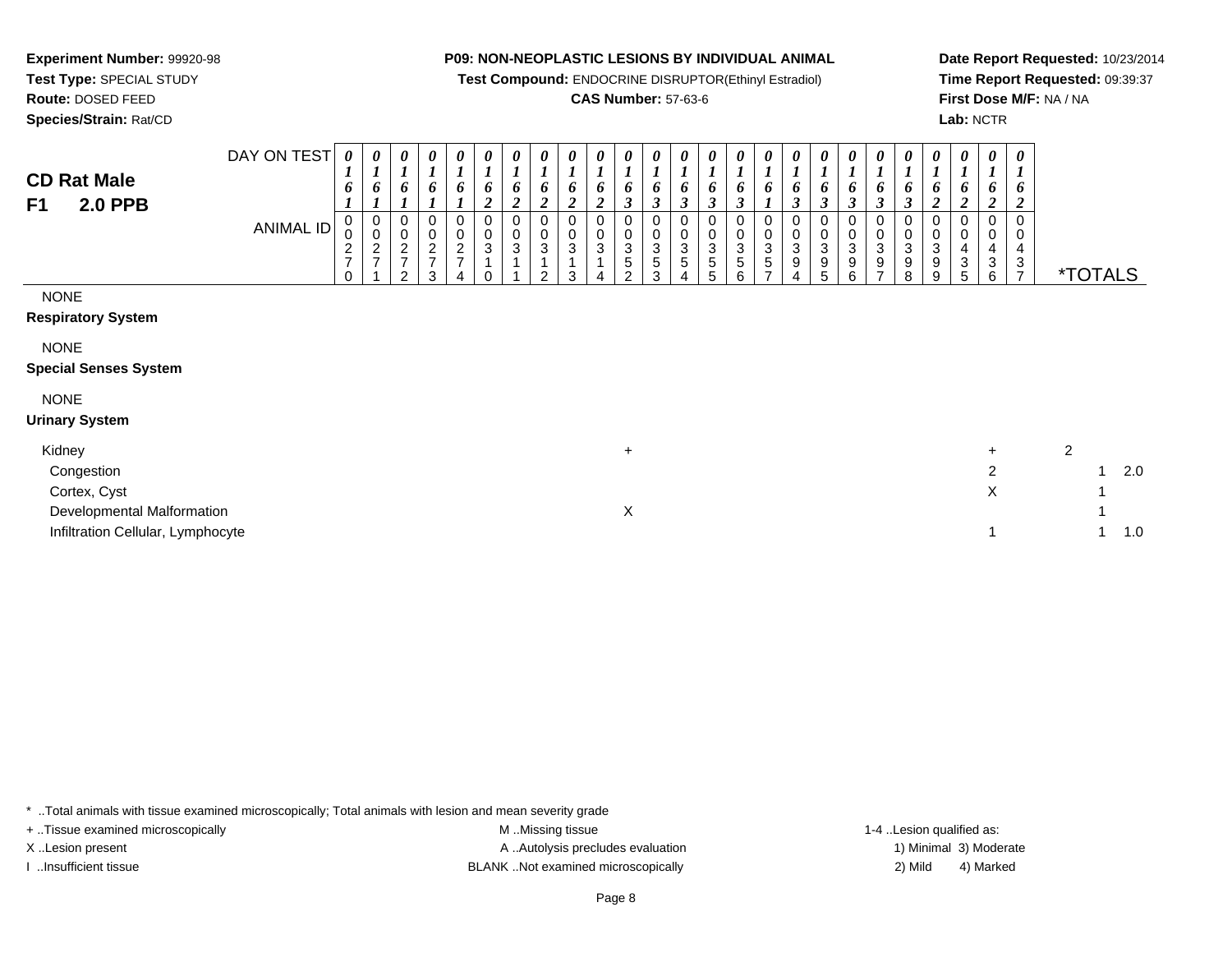**Test Compound:** ENDOCRINE DISRUPTOR(Ethinyl Estradiol)

## **CAS Number:** 57-63-6

**Date Report Requested:** 10/23/2014**Time Report Requested:** 09:39:37**First Dose M/F:** NA / NA**Lab:** NCTR

| <b>CD Rat Male</b><br><b>10 PPB</b><br>F <sub>1</sub>                                                                           | DAY ON TEST<br><b>ANIMAL ID</b> | $\boldsymbol{\theta}$<br>6<br>$\boldsymbol{l}$<br>$\mathbf 0$<br>0<br>$\frac{2}{7}$<br>5 | 0<br>$\boldsymbol{I}$<br>6<br>$\boldsymbol{l}$<br>$\mathsf{O}\xspace$<br>$\pmb{0}$<br>$\frac{2}{7}$<br>6 | $\boldsymbol{\theta}$<br>$\boldsymbol{l}$<br>6<br>$\boldsymbol{l}$<br>$\pmb{0}$<br>$\pmb{0}$<br>$\sqrt{2}$<br>$\overline{7}$<br>$\overline{7}$ | $\pmb{\theta}$<br>$\boldsymbol{l}$<br>6<br>$\boldsymbol{l}$<br>$\mathbf 0$<br>0<br>$\overline{c}$<br>$\overline{7}$<br>8 | 0<br>$\boldsymbol{l}$<br>6<br>$\boldsymbol{l}$<br>$\mathbf 0$<br>$\,0\,$<br>$\frac{2}{7}$<br>9 | $\boldsymbol{\theta}$<br>$\boldsymbol{l}$<br>6<br>$\overline{2}$<br>$\Omega$<br>0<br>$\sqrt{3}$<br>$\overline{1}$<br>5 | 0<br>$\boldsymbol{l}$<br>6<br>$\boldsymbol{2}$<br>$\Omega$<br>0<br>$\mathbf{3}$<br>$\mathbf{1}$<br>6 | $\boldsymbol{\theta}$<br>$\boldsymbol{l}$<br>6<br>$\overline{2}$<br>$\mathbf 0$<br>0<br>$\sqrt{3}$<br>1<br>$\overline{ }$ | 0<br>$\boldsymbol{l}$<br>6<br>$\boldsymbol{2}$<br>$\mathbf 0$<br>0<br>$\mathfrak{3}$<br>8 | 0<br>$\boldsymbol{l}$<br>6<br>$\boldsymbol{2}$<br>0<br>$\boldsymbol{0}$<br>$\mathbf{3}$<br>9 | $\boldsymbol{\theta}$<br>$\boldsymbol{l}$<br>6<br>$\boldsymbol{2}$<br>$\mathbf 0$<br>$\pmb{0}$<br>$\ensuremath{\mathsf{3}}$<br>$\overline{\mathbf{c}}$<br>$\mathbf 0$ | 0<br>$\boldsymbol{l}$<br>6<br>$\boldsymbol{\beta}$<br>$\mathbf 0$<br>0<br>$\ensuremath{\mathsf{3}}$<br>$\frac{5}{8}$ | $\pmb{\theta}$<br>$\boldsymbol{l}$<br>6<br>$\boldsymbol{2}$<br>$\mathbf 0$<br>0<br>$\ensuremath{\mathsf{3}}$<br>$\,$ 5 $\,$<br>9 | 0<br>$\boldsymbol{l}$<br>6<br>$\boldsymbol{2}$<br>$\mathbf 0$<br>0<br>$\mathfrak{S}$<br>$\,6$<br>$\Omega$ | $\boldsymbol{\theta}$<br>$\boldsymbol{l}$<br>$\boldsymbol{6}$<br>$\boldsymbol{2}$<br>$\mathbf 0$<br>$\pmb{0}$<br>$\ensuremath{\mathsf{3}}$<br>$\,6\,$ | $\frac{\boldsymbol{\theta}}{\boldsymbol{I}}$<br>6<br>$\overline{\mathbf{c}}$<br>0<br>$\mathsf{O}\xspace$<br>$\mathbf{3}$<br>$\frac{6}{2}$ | 0<br>$\boldsymbol{l}$<br>6<br>$\boldsymbol{2}$<br>0<br>$\pmb{0}$<br>$\mathbf{3}$<br>$^6_3$ | $\boldsymbol{\theta}$<br>$\boldsymbol{l}$<br>6<br>$\mathfrak{z}$<br>$\Omega$<br>0<br>4<br>$\mathbf 0$<br>$\Omega$ | 0<br>$\boldsymbol{l}$<br>6<br>$\mathfrak{z}$<br>$\Omega$<br>0<br>4<br>0 | 0<br>$\boldsymbol{l}$<br>6<br>$\boldsymbol{\beta}$<br>$\Omega$<br>0<br>4<br>$\pmb{0}$<br>$\overline{2}$ | $\boldsymbol{\theta}$<br>$\boldsymbol{l}$<br>6<br>$\boldsymbol{2}$<br>$\Omega$<br>$\mathbf 0$<br>4<br>$\mathbf 0$<br>3 | 0<br>$\boldsymbol{l}$<br>6<br>$\boldsymbol{2}$<br>$\mathbf 0$<br>0<br>$\overline{\mathbf{4}}$<br>$\pmb{0}$<br>$\overline{4}$ | 0<br>$\boldsymbol{l}$<br>6<br>$\overline{\mathbf{c}}$<br>0<br>0<br>$\overline{4}$<br>$_8^3$ | 0<br>$\boldsymbol{l}$<br>6<br>$\boldsymbol{l}$<br>0<br>0<br>$\overline{4}$<br>$_9^3$ | 0<br>1<br>6<br>$\boldsymbol{\theta}$<br>$\Omega$<br>0<br>4<br>4<br>$\mathbf 0$ | <i><b>*TOTALS</b></i> |                     |                          |
|---------------------------------------------------------------------------------------------------------------------------------|---------------------------------|------------------------------------------------------------------------------------------|----------------------------------------------------------------------------------------------------------|------------------------------------------------------------------------------------------------------------------------------------------------|--------------------------------------------------------------------------------------------------------------------------|------------------------------------------------------------------------------------------------|------------------------------------------------------------------------------------------------------------------------|------------------------------------------------------------------------------------------------------|---------------------------------------------------------------------------------------------------------------------------|-------------------------------------------------------------------------------------------|----------------------------------------------------------------------------------------------|-----------------------------------------------------------------------------------------------------------------------------------------------------------------------|----------------------------------------------------------------------------------------------------------------------|----------------------------------------------------------------------------------------------------------------------------------|-----------------------------------------------------------------------------------------------------------|-------------------------------------------------------------------------------------------------------------------------------------------------------|-------------------------------------------------------------------------------------------------------------------------------------------|--------------------------------------------------------------------------------------------|-------------------------------------------------------------------------------------------------------------------|-------------------------------------------------------------------------|---------------------------------------------------------------------------------------------------------|------------------------------------------------------------------------------------------------------------------------|------------------------------------------------------------------------------------------------------------------------------|---------------------------------------------------------------------------------------------|--------------------------------------------------------------------------------------|--------------------------------------------------------------------------------|-----------------------|---------------------|--------------------------|
| <b>Alimentary System</b>                                                                                                        |                                 |                                                                                          |                                                                                                          |                                                                                                                                                |                                                                                                                          |                                                                                                |                                                                                                                        |                                                                                                      |                                                                                                                           |                                                                                           |                                                                                              |                                                                                                                                                                       |                                                                                                                      |                                                                                                                                  |                                                                                                           |                                                                                                                                                       |                                                                                                                                           |                                                                                            |                                                                                                                   |                                                                         |                                                                                                         |                                                                                                                        |                                                                                                                              |                                                                                             |                                                                                      |                                                                                |                       |                     |                          |
| Liver<br>Hepatodiaphragmatic Nodule<br>Mesentery<br>Fat, Necrosis<br><b>Cardiovascular System</b>                               |                                 |                                                                                          |                                                                                                          |                                                                                                                                                |                                                                                                                          |                                                                                                |                                                                                                                        |                                                                                                      |                                                                                                                           |                                                                                           |                                                                                              |                                                                                                                                                                       |                                                                                                                      |                                                                                                                                  | $\ddot{}$<br>$\pmb{\times}$                                                                               |                                                                                                                                                       |                                                                                                                                           |                                                                                            |                                                                                                                   |                                                                         |                                                                                                         |                                                                                                                        | $\ddot{}$<br>$\overline{4}$                                                                                                  |                                                                                             |                                                                                      |                                                                                |                       | $\mathbf{1}$        | 4.0                      |
| <b>NONE</b><br><b>Endocrine System</b>                                                                                          |                                 |                                                                                          |                                                                                                          |                                                                                                                                                |                                                                                                                          |                                                                                                |                                                                                                                        |                                                                                                      |                                                                                                                           |                                                                                           |                                                                                              |                                                                                                                                                                       |                                                                                                                      |                                                                                                                                  |                                                                                                           |                                                                                                                                                       |                                                                                                                                           |                                                                                            |                                                                                                                   |                                                                         |                                                                                                         |                                                                                                                        |                                                                                                                              |                                                                                             |                                                                                      |                                                                                |                       |                     |                          |
| <b>NONE</b><br><b>General Body System</b>                                                                                       |                                 |                                                                                          |                                                                                                          |                                                                                                                                                |                                                                                                                          |                                                                                                |                                                                                                                        |                                                                                                      |                                                                                                                           |                                                                                           |                                                                                              |                                                                                                                                                                       |                                                                                                                      |                                                                                                                                  |                                                                                                           |                                                                                                                                                       |                                                                                                                                           |                                                                                            |                                                                                                                   |                                                                         |                                                                                                         |                                                                                                                        |                                                                                                                              |                                                                                             |                                                                                      |                                                                                |                       |                     |                          |
| <b>NONE</b><br><b>Genital System</b>                                                                                            |                                 |                                                                                          |                                                                                                          |                                                                                                                                                |                                                                                                                          |                                                                                                |                                                                                                                        |                                                                                                      |                                                                                                                           |                                                                                           |                                                                                              |                                                                                                                                                                       |                                                                                                                      |                                                                                                                                  |                                                                                                           |                                                                                                                                                       |                                                                                                                                           |                                                                                            |                                                                                                                   |                                                                         |                                                                                                         |                                                                                                                        |                                                                                                                              |                                                                                             |                                                                                      |                                                                                |                       |                     |                          |
| <b>Coagulating Gland</b><br>Developmental Malformation                                                                          |                                 |                                                                                          |                                                                                                          |                                                                                                                                                |                                                                                                                          |                                                                                                |                                                                                                                        |                                                                                                      |                                                                                                                           |                                                                                           |                                                                                              |                                                                                                                                                                       |                                                                                                                      |                                                                                                                                  |                                                                                                           | Χ                                                                                                                                                     |                                                                                                                                           |                                                                                            |                                                                                                                   |                                                                         |                                                                                                         |                                                                                                                        |                                                                                                                              | Χ                                                                                           |                                                                                      |                                                                                | 25                    | $\overline{2}$      |                          |
| Epididymis<br>Atrophy<br>Epithelium, Degeneration<br>Hypospermia<br>Infiltration Cellular, Lymphocyte<br><b>Preputial Gland</b> |                                 |                                                                                          |                                                                                                          |                                                                                                                                                |                                                                                                                          |                                                                                                | $\mathbf 1$                                                                                                            |                                                                                                      |                                                                                                                           | 1                                                                                         | 1                                                                                            | $\overline{c}$<br>$\overline{\mathbf{c}}$<br>4<br>$\overline{1}$                                                                                                      |                                                                                                                      | $\overline{1}$                                                                                                                   |                                                                                                           |                                                                                                                                                       | ÷                                                                                                                                         |                                                                                            |                                                                                                                   |                                                                         |                                                                                                         |                                                                                                                        | $\ddot{}$                                                                                                                    |                                                                                             |                                                                                      |                                                                                | 25<br>3               | $\overline{1}$<br>5 | 2.0<br>2.0<br>4.0<br>1.0 |

\* ..Total animals with tissue examined microscopically; Total animals with lesion and mean severity grade

**Experiment Number:** 99920-98**Test Type:** SPECIAL STUDY**Route:** DOSED FEED**Species/Strain:** Rat/CD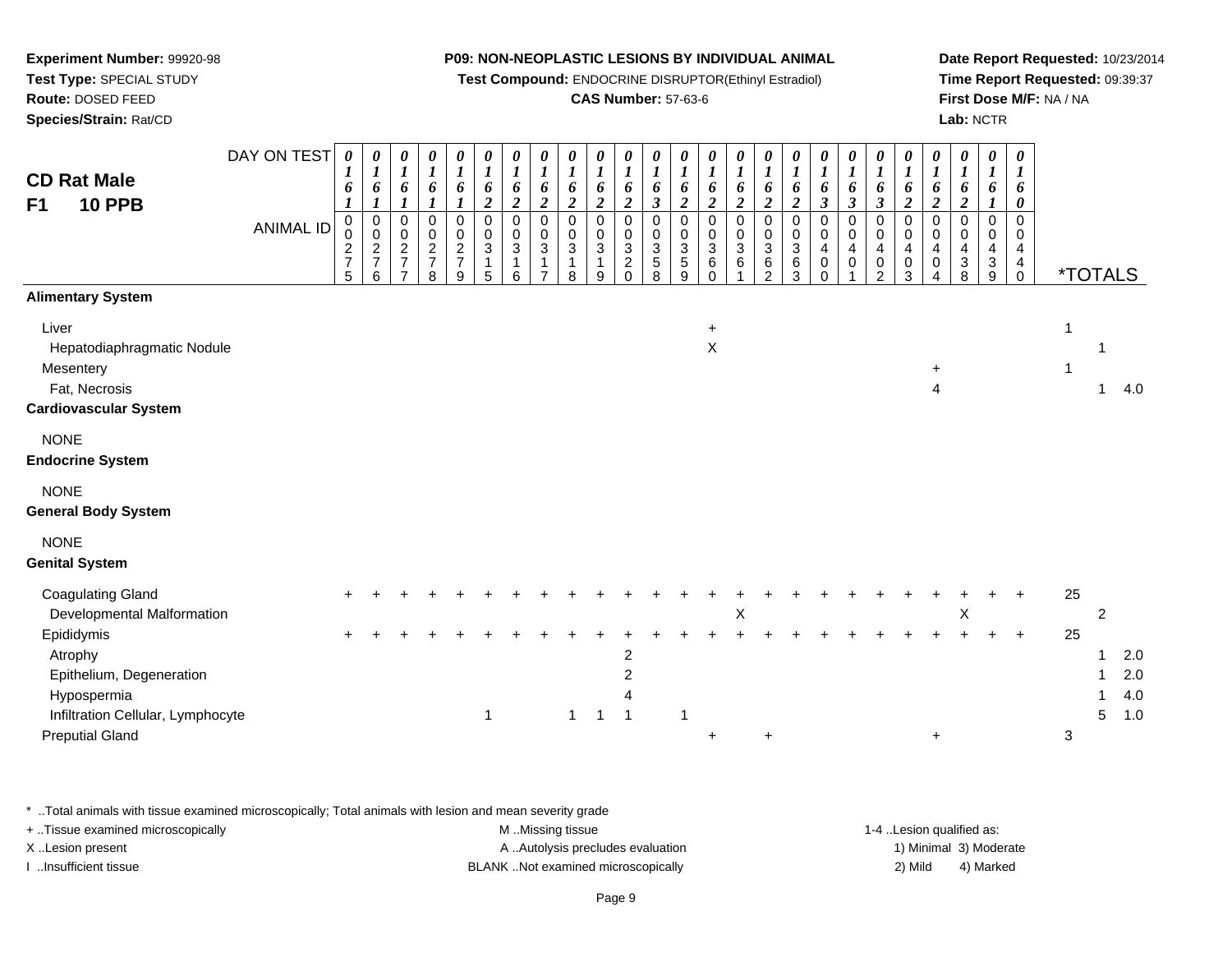**Test Compound:** ENDOCRINE DISRUPTOR(Ethinyl Estradiol)

## **CAS Number:** 57-63-6

**Date Report Requested:** 10/23/2014**Time Report Requested:** 09:39:37**First Dose M/F:** NA / NA**Lab:** NCTR

| F1 | <b>CD Rat Male</b><br><b>10 PPB</b> | DAY ON TEST<br><b>ANIMAL ID</b> | 0<br>6<br>$\boldsymbol{l}$<br>0<br>0<br>$\overline{\mathbf{c}}$<br>$\overline{7}$<br>5 | 0<br>6<br>$\boldsymbol{l}$<br>$\pmb{0}$<br>$\mathbf 0$<br>$\boldsymbol{2}$<br>$\overline{7}$<br>6 | 0<br>6<br>$\boldsymbol{l}$<br>$\,0\,$<br>$\pmb{0}$<br>$\frac{2}{7}$<br>⇁ | $\boldsymbol{\theta}$<br>$\boldsymbol{l}$<br>6<br>$\boldsymbol{l}$<br>$\mathbf 0$<br>0<br>$\frac{2}{7}$<br>8 | 0<br>$\boldsymbol{l}$<br>6<br>0<br>$\mathbf 0$<br>$\boldsymbol{2}$<br>$\overline{7}$<br>9 | 0<br>1<br>6<br>$\overline{c}$<br>$\mathbf 0$<br>$\mathbf 0$<br>3<br>$\mathbf 1$<br>5 | 0<br>$\boldsymbol{l}$<br>6<br>$\boldsymbol{2}$<br>$\mathbf 0$<br>$\mathbf 0$<br>3<br>$\mathbf 1$<br>6 | 0<br>$\boldsymbol{I}$<br>6<br>$\overline{c}$<br>$\mathbf 0$<br>0<br>3 | 0<br>$\boldsymbol{l}$<br>6<br>$\boldsymbol{2}$<br>0<br>0<br>3<br>8 | $\boldsymbol{l}$<br>6<br>$\overline{2}$<br>$\mathbf 0$<br>$\Omega$<br>3<br>9 | 0<br>6<br>$\boldsymbol{2}$<br>$\pmb{0}$<br>$\mathbf 0$<br>$\sqrt{3}$<br>$\overline{c}$<br>$\Omega$ | 0<br>6<br>3<br>0<br>$\mathbf 0$<br>$\mathbf{3}$<br>5<br>8 | 0<br>$\boldsymbol{l}$<br>6<br>$\overline{\mathbf{c}}$<br>0<br>0<br>3<br>$\sqrt{5}$<br>9 | 0<br>6<br>$\overline{2}$<br>0<br>$\mathbf 0$<br>3<br>6<br>0 | 6<br>$\boldsymbol{2}$<br>$\mathbf 0$<br>$\mathbf 0$<br>3<br>6 | 0<br>6<br>$\overline{2}$<br>0<br>0<br>3<br>6<br>2 | 0<br>6<br>$\boldsymbol{2}$<br>0<br>0<br>3<br>6<br>3 | 0<br>6<br>$\boldsymbol{\beta}$<br>0<br>0<br>4<br>0<br>0 | 0<br>6<br>$\boldsymbol{\beta}$<br>$\mathbf 0$<br>$\mathbf 0$<br>4<br>0 | 0<br>$\boldsymbol{l}$<br>6<br>$\boldsymbol{\beta}$<br>$\mathbf 0$<br>$\mathsf 0$<br>$\overline{\mathbf{4}}$<br>$\pmb{0}$<br>$\overline{2}$ | 0<br>$\boldsymbol{l}$<br>6<br>$\overline{2}$<br>0<br>0<br>4<br>$\pmb{0}$<br>3 | 0<br>6<br>$\overline{2}$<br>0<br>0<br>4<br>0 | 0<br>$\boldsymbol{l}$<br>6<br>$\boldsymbol{2}$<br>0<br>$\mathbf 0$<br>4<br>3<br>8 | 0<br>$\boldsymbol{l}$<br>6<br>0<br>$\mathbf 0$<br>$\overline{4}$<br>$\mathbf{3}$<br>9 | 0<br>1<br>6<br>0<br>$\Omega$<br>0<br>4<br>4<br>0 |    | <i><b>*TOTALS</b></i> |     |
|----|-------------------------------------|---------------------------------|----------------------------------------------------------------------------------------|---------------------------------------------------------------------------------------------------|--------------------------------------------------------------------------|--------------------------------------------------------------------------------------------------------------|-------------------------------------------------------------------------------------------|--------------------------------------------------------------------------------------|-------------------------------------------------------------------------------------------------------|-----------------------------------------------------------------------|--------------------------------------------------------------------|------------------------------------------------------------------------------|----------------------------------------------------------------------------------------------------|-----------------------------------------------------------|-----------------------------------------------------------------------------------------|-------------------------------------------------------------|---------------------------------------------------------------|---------------------------------------------------|-----------------------------------------------------|---------------------------------------------------------|------------------------------------------------------------------------|--------------------------------------------------------------------------------------------------------------------------------------------|-------------------------------------------------------------------------------|----------------------------------------------|-----------------------------------------------------------------------------------|---------------------------------------------------------------------------------------|--------------------------------------------------|----|-----------------------|-----|
|    | Atrophy                             |                                 |                                                                                        |                                                                                                   |                                                                          |                                                                                                              |                                                                                           |                                                                                      |                                                                                                       |                                                                       |                                                                    |                                                                              |                                                                                                    |                                                           |                                                                                         | $\overline{c}$                                              |                                                               |                                                   |                                                     |                                                         |                                                                        |                                                                                                                                            |                                                                               |                                              |                                                                                   |                                                                                       |                                                  |    |                       | 2.0 |
|    | Bilateral, Atrophy                  |                                 |                                                                                        |                                                                                                   |                                                                          |                                                                                                              |                                                                                           |                                                                                      |                                                                                                       |                                                                       |                                                                    |                                                                              |                                                                                                    |                                                           |                                                                                         |                                                             |                                                               |                                                   |                                                     |                                                         |                                                                        |                                                                                                                                            |                                                                               | 2                                            |                                                                                   |                                                                                       |                                                  |    | 1                     | 2.0 |
|    | Prostate, Dorsal/Lateral Lobe       |                                 |                                                                                        |                                                                                                   |                                                                          |                                                                                                              |                                                                                           |                                                                                      |                                                                                                       |                                                                       |                                                                    |                                                                              |                                                                                                    |                                                           |                                                                                         |                                                             |                                                               |                                                   |                                                     |                                                         |                                                                        |                                                                                                                                            |                                                                               | $\pm$                                        |                                                                                   |                                                                                       |                                                  | 25 |                       |     |
|    | Infiltration Cellular, Lymphocyte   |                                 |                                                                                        |                                                                                                   |                                                                          |                                                                                                              |                                                                                           |                                                                                      |                                                                                                       |                                                                       |                                                                    |                                                                              |                                                                                                    |                                                           |                                                                                         |                                                             | -1                                                            |                                                   |                                                     |                                                         |                                                                        |                                                                                                                                            |                                                                               |                                              |                                                                                   | 1                                                                                     | $\mathbf{1}$                                     |    | 5                     | 1.0 |
|    | Inflammation, Suppurative           |                                 |                                                                                        |                                                                                                   |                                                                          |                                                                                                              |                                                                                           |                                                                                      |                                                                                                       | 2                                                                     |                                                                    | 2                                                                            |                                                                                                    |                                                           |                                                                                         |                                                             |                                                               |                                                   |                                                     |                                                         |                                                                        | 3                                                                                                                                          |                                                                               |                                              | 2                                                                                 |                                                                                       |                                                  |    | 5                     | 2.0 |
|    | Prostate, Ventral Lobe              |                                 |                                                                                        |                                                                                                   |                                                                          |                                                                                                              |                                                                                           |                                                                                      |                                                                                                       |                                                                       |                                                                    |                                                                              |                                                                                                    |                                                           |                                                                                         |                                                             |                                                               |                                                   |                                                     |                                                         |                                                                        |                                                                                                                                            |                                                                               |                                              |                                                                                   |                                                                                       |                                                  | 25 |                       |     |
|    | Infiltration Cellular, Lymphocyte   |                                 |                                                                                        |                                                                                                   |                                                                          |                                                                                                              |                                                                                           |                                                                                      |                                                                                                       |                                                                       |                                                                    |                                                                              |                                                                                                    |                                                           |                                                                                         |                                                             |                                                               |                                                   |                                                     |                                                         |                                                                        |                                                                                                                                            |                                                                               |                                              |                                                                                   |                                                                                       | 2                                                |    | 19                    | 1.4 |
|    | <b>Rete Testes</b>                  |                                 |                                                                                        |                                                                                                   |                                                                          |                                                                                                              |                                                                                           |                                                                                      |                                                                                                       |                                                                       |                                                                    |                                                                              |                                                                                                    |                                                           |                                                                                         |                                                             |                                                               |                                                   |                                                     |                                                         |                                                                        |                                                                                                                                            |                                                                               |                                              |                                                                                   |                                                                                       |                                                  | 24 |                       |     |
|    | <b>Dilatation</b>                   |                                 |                                                                                        |                                                                                                   |                                                                          |                                                                                                              |                                                                                           |                                                                                      |                                                                                                       |                                                                       |                                                                    |                                                                              | 3                                                                                                  |                                                           |                                                                                         |                                                             |                                                               |                                                   |                                                     |                                                         |                                                                        |                                                                                                                                            |                                                                               |                                              | 2                                                                                 |                                                                                       |                                                  |    | $\overline{2}$        | 2.5 |
|    | Seminal Vesicle                     |                                 |                                                                                        |                                                                                                   |                                                                          |                                                                                                              |                                                                                           |                                                                                      |                                                                                                       |                                                                       |                                                                    |                                                                              |                                                                                                    |                                                           |                                                                                         |                                                             |                                                               |                                                   |                                                     |                                                         |                                                                        |                                                                                                                                            |                                                                               |                                              |                                                                                   |                                                                                       | ÷                                                | 25 |                       |     |
|    | <b>Depletion Secretory</b>          |                                 |                                                                                        |                                                                                                   |                                                                          |                                                                                                              |                                                                                           |                                                                                      |                                                                                                       |                                                                       |                                                                    |                                                                              |                                                                                                    |                                                           |                                                                                         |                                                             | Δ                                                             |                                                   |                                                     |                                                         |                                                                        |                                                                                                                                            |                                                                               |                                              |                                                                                   |                                                                                       |                                                  |    | $\mathbf 1$           | 4.0 |
|    | <b>Testes</b>                       |                                 |                                                                                        |                                                                                                   |                                                                          |                                                                                                              |                                                                                           |                                                                                      |                                                                                                       |                                                                       |                                                                    |                                                                              |                                                                                                    |                                                           |                                                                                         |                                                             |                                                               |                                                   |                                                     |                                                         |                                                                        |                                                                                                                                            |                                                                               |                                              |                                                                                   |                                                                                       |                                                  | 25 |                       |     |
|    | Seminif Tub, Degeneration           |                                 |                                                                                        |                                                                                                   |                                                                          |                                                                                                              |                                                                                           |                                                                                      |                                                                                                       |                                                                       |                                                                    |                                                                              | 4                                                                                                  |                                                           |                                                                                         |                                                             |                                                               |                                                   |                                                     | $\overline{c}$                                          |                                                                        |                                                                                                                                            |                                                                               |                                              | 4                                                                                 |                                                                                       |                                                  |    | 3                     | 3.3 |
|    | <b>Hematopoietic System</b>         |                                 |                                                                                        |                                                                                                   |                                                                          |                                                                                                              |                                                                                           |                                                                                      |                                                                                                       |                                                                       |                                                                    |                                                                              |                                                                                                    |                                                           |                                                                                         |                                                             |                                                               |                                                   |                                                     |                                                         |                                                                        |                                                                                                                                            |                                                                               |                                              |                                                                                   |                                                                                       |                                                  |    |                       |     |
|    | <b>NONE</b>                         |                                 |                                                                                        |                                                                                                   |                                                                          |                                                                                                              |                                                                                           |                                                                                      |                                                                                                       |                                                                       |                                                                    |                                                                              |                                                                                                    |                                                           |                                                                                         |                                                             |                                                               |                                                   |                                                     |                                                         |                                                                        |                                                                                                                                            |                                                                               |                                              |                                                                                   |                                                                                       |                                                  |    |                       |     |
|    | <b>Integumentary System</b>         |                                 |                                                                                        |                                                                                                   |                                                                          |                                                                                                              |                                                                                           |                                                                                      |                                                                                                       |                                                                       |                                                                    |                                                                              |                                                                                                    |                                                           |                                                                                         |                                                             |                                                               |                                                   |                                                     |                                                         |                                                                        |                                                                                                                                            |                                                                               |                                              |                                                                                   |                                                                                       |                                                  |    |                       |     |
|    | <b>Mammary Gland</b>                |                                 |                                                                                        |                                                                                                   |                                                                          |                                                                                                              |                                                                                           |                                                                                      |                                                                                                       |                                                                       |                                                                    |                                                                              |                                                                                                    |                                                           |                                                                                         |                                                             |                                                               |                                                   |                                                     |                                                         |                                                                        |                                                                                                                                            |                                                                               |                                              |                                                                                   |                                                                                       |                                                  | 25 |                       |     |
|    | Alveolus, Hyperplasia               |                                 |                                                                                        | 1                                                                                                 | 3                                                                        | 1                                                                                                            |                                                                                           |                                                                                      |                                                                                                       |                                                                       |                                                                    | 2                                                                            | 4                                                                                                  |                                                           |                                                                                         |                                                             |                                                               |                                                   |                                                     |                                                         |                                                                        | 3                                                                                                                                          | 2                                                                             |                                              |                                                                                   |                                                                                       |                                                  |    | 11                    | 1.8 |
|    | Duct, Hyperplasia                   |                                 |                                                                                        |                                                                                                   |                                                                          |                                                                                                              |                                                                                           |                                                                                      |                                                                                                       |                                                                       | $\overline{c}$                                                     |                                                                              |                                                                                                    |                                                           |                                                                                         | $\overline{a}$                                              |                                                               |                                                   | $\boldsymbol{2}$                                    |                                                         | 1                                                                      |                                                                                                                                            |                                                                               |                                              |                                                                                   |                                                                                       |                                                  |    | 5                     | 1.6 |
|    | Musculoskeletal System              |                                 |                                                                                        |                                                                                                   |                                                                          |                                                                                                              |                                                                                           |                                                                                      |                                                                                                       |                                                                       |                                                                    |                                                                              |                                                                                                    |                                                           |                                                                                         |                                                             |                                                               |                                                   |                                                     |                                                         |                                                                        |                                                                                                                                            |                                                                               |                                              |                                                                                   |                                                                                       |                                                  |    |                       |     |
|    | <b>NONE</b>                         |                                 |                                                                                        |                                                                                                   |                                                                          |                                                                                                              |                                                                                           |                                                                                      |                                                                                                       |                                                                       |                                                                    |                                                                              |                                                                                                    |                                                           |                                                                                         |                                                             |                                                               |                                                   |                                                     |                                                         |                                                                        |                                                                                                                                            |                                                                               |                                              |                                                                                   |                                                                                       |                                                  |    |                       |     |

\* ..Total animals with tissue examined microscopically; Total animals with lesion and mean severity grade

+ ..Tissue examined microscopically examined microscopically examined as:  $M$  ..Missing tissue 1-4 ..Lesion qualified as: X..Lesion present **A ..Autolysis precludes evaluation** A ..Autolysis precludes evaluation 1) Minimal 3) Moderate

I ..Insufficient tissue BLANK ..Not examined microscopically 2) Mild 4) Marked

# **Experiment Number:** 99920-98**Test Type:** SPECIAL STUDY**Route:** DOSED FEED

**Species/Strain:** Rat/CD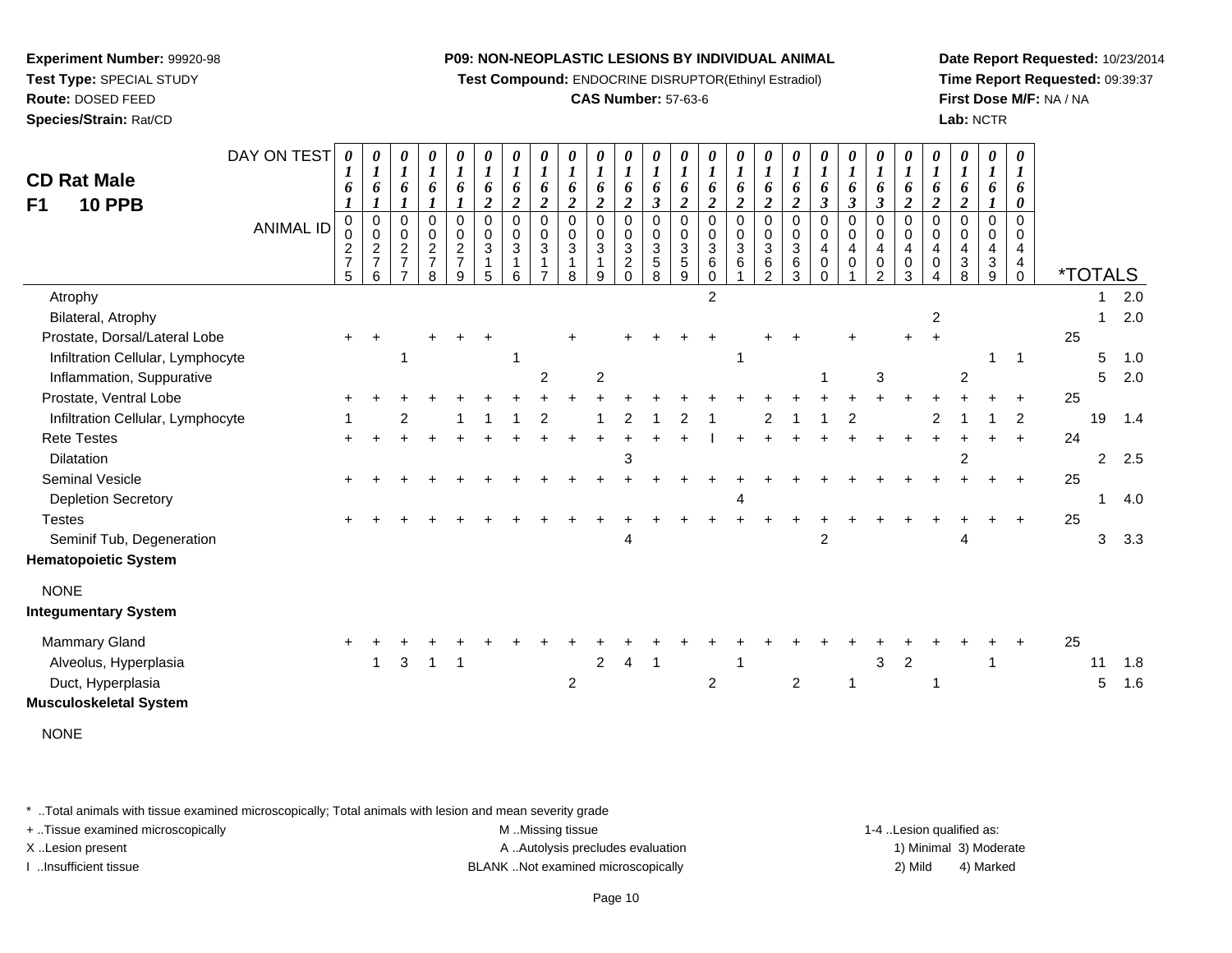**Test Compound:** ENDOCRINE DISRUPTOR(Ethinyl Estradiol)

## **CAS Number:** 57-63-6

**Date Report Requested:** 10/23/2014**Time Report Requested:** 09:39:37**First Dose M/F:** NA / NA**Lab:** NCTR

| <b>CD Rat Male</b><br><b>10 PPB</b><br>F <sub>1</sub>      | DAY ON TEST<br><b>ANIMAL ID</b> | $\boldsymbol{\theta}$<br>1<br>6<br>0<br>0<br>$\frac{2}{7}$<br>5 | $\boldsymbol{l}$<br>6<br>0<br>$\pmb{0}$<br>$\frac{2}{7}$<br>6 | $\boldsymbol{l}$<br>6<br>0<br>$\mathbf 0$<br>$\frac{2}{7}$<br>$\overline{ }$ | 0<br>$\boldsymbol{l}$<br>6<br>0<br>$\mathsf{O}$<br>$\frac{2}{7}$<br>8 | 0<br>$\boldsymbol{l}$<br>6<br>0<br>$\pmb{0}$<br>$\frac{2}{7}$<br>9 | 0<br>$\boldsymbol{l}$<br>6<br>$\boldsymbol{2}$<br>$\mathbf 0$<br>$\mathbf 0$<br>$\sqrt{3}$<br>$\mathbf{1}$<br>5 | $\boldsymbol{\theta}$<br>$\boldsymbol{l}$<br>6<br>$\overline{2}$<br>$\mathbf 0$<br>$\pmb{0}$<br>$\mathbf 3$<br>1<br>6 | $\boldsymbol{\theta}$<br>$\boldsymbol{l}$<br>6<br>$\overline{c}$<br>$\Omega$<br>0<br>3<br>$\overline{ }$ | $\theta$<br>$\boldsymbol{l}$<br>6<br>$\boldsymbol{2}$<br>$\Omega$<br>0<br>3<br>8 | $\boldsymbol{\theta}$<br>$\boldsymbol{l}$<br>6<br>$\boldsymbol{2}$<br>0<br>$\mathbf 0$<br>3<br>$\mathbf{1}$<br>9 | $\boldsymbol{\theta}$<br>$\boldsymbol{l}$<br>6<br>$\boldsymbol{2}$<br>$\pmb{0}$<br>$\pmb{0}$<br>$\frac{3}{2}$<br>$\Omega$ | 0<br>$\boldsymbol{l}$<br>6<br>$\boldsymbol{\beta}$<br>0<br>$\mathbf 0$<br>$\mathbf{3}$<br>$\overline{5}$<br>8 | 0<br>$\boldsymbol{l}$<br>6<br>$\boldsymbol{2}$<br>0<br>$\pmb{0}$<br>$\sqrt{3}$<br>5<br>9 | 0<br>$\boldsymbol{l}$<br>6<br>2<br>$\Omega$<br>$\mathbf 0$<br>3<br>6<br>$\Omega$ | 0<br>$\boldsymbol{l}$<br>6<br>$\overline{2}$<br>$\Omega$<br>0<br>3<br>6 | $\theta$<br>$\boldsymbol{l}$<br>6<br>$\boldsymbol{2}$<br>0<br>0<br>3<br>6<br>$\mathfrak{p}$ | $\boldsymbol{l}$<br>6<br>$\boldsymbol{2}$<br>$\mathbf 0$<br>$\pmb{0}$<br>$\mathbf{3}$<br>6<br>3 | $\boldsymbol{\theta}$<br>6<br>3<br>0<br>$\pmb{0}$<br>4<br>$\pmb{0}$<br>$\Omega$ | 0<br>$\boldsymbol{l}$<br>6<br>$\boldsymbol{\beta}$<br>0<br>$\mathsf{O}\xspace$<br>4<br>0 | 0<br>$\boldsymbol{l}$<br>6<br>$\boldsymbol{\beta}$<br>0<br>$\pmb{0}$<br>$\overline{4}$<br>$\pmb{0}$<br>2 | $\boldsymbol{\theta}$<br>$\boldsymbol{l}$<br>6<br>$\boldsymbol{2}$<br>$\mathbf 0$<br>$\pmb{0}$<br>$\overline{4}$<br>$\,0\,$<br>3 | $\boldsymbol{\theta}$<br>$\boldsymbol{l}$<br>6<br>2<br>0<br>0<br>4<br>$\,0\,$<br>$\overline{4}$ | 0<br>$\boldsymbol{l}$<br>6<br>$\boldsymbol{2}$<br>$\Omega$<br>0<br>4<br>$\ensuremath{\mathsf{3}}$<br>8 | $\boldsymbol{l}$<br>6<br>0<br>0<br>4<br>$\ensuremath{\mathsf{3}}$<br>9 | $\boldsymbol{\theta}$<br>1<br>6<br>0<br>$\Omega$<br>0<br>4<br>$\overline{\mathbf{4}}$<br>$\mathbf 0$ | <i><b>*TOTALS</b></i> |                |
|------------------------------------------------------------|---------------------------------|-----------------------------------------------------------------|---------------------------------------------------------------|------------------------------------------------------------------------------|-----------------------------------------------------------------------|--------------------------------------------------------------------|-----------------------------------------------------------------------------------------------------------------|-----------------------------------------------------------------------------------------------------------------------|----------------------------------------------------------------------------------------------------------|----------------------------------------------------------------------------------|------------------------------------------------------------------------------------------------------------------|---------------------------------------------------------------------------------------------------------------------------|---------------------------------------------------------------------------------------------------------------|------------------------------------------------------------------------------------------|----------------------------------------------------------------------------------|-------------------------------------------------------------------------|---------------------------------------------------------------------------------------------|-------------------------------------------------------------------------------------------------|---------------------------------------------------------------------------------|------------------------------------------------------------------------------------------|----------------------------------------------------------------------------------------------------------|----------------------------------------------------------------------------------------------------------------------------------|-------------------------------------------------------------------------------------------------|--------------------------------------------------------------------------------------------------------|------------------------------------------------------------------------|------------------------------------------------------------------------------------------------------|-----------------------|----------------|
| <b>Nervous System</b>                                      |                                 |                                                                 |                                                               |                                                                              |                                                                       |                                                                    |                                                                                                                 |                                                                                                                       |                                                                                                          |                                                                                  |                                                                                                                  |                                                                                                                           |                                                                                                               |                                                                                          |                                                                                  |                                                                         |                                                                                             |                                                                                                 |                                                                                 |                                                                                          |                                                                                                          |                                                                                                                                  |                                                                                                 |                                                                                                        |                                                                        |                                                                                                      |                       |                |
| <b>NONE</b><br><b>Respiratory System</b>                   |                                 |                                                                 |                                                               |                                                                              |                                                                       |                                                                    |                                                                                                                 |                                                                                                                       |                                                                                                          |                                                                                  |                                                                                                                  |                                                                                                                           |                                                                                                               |                                                                                          |                                                                                  |                                                                         |                                                                                             |                                                                                                 |                                                                                 |                                                                                          |                                                                                                          |                                                                                                                                  |                                                                                                 |                                                                                                        |                                                                        |                                                                                                      |                       |                |
| <b>NONE</b><br><b>Special Senses System</b>                |                                 |                                                                 |                                                               |                                                                              |                                                                       |                                                                    |                                                                                                                 |                                                                                                                       |                                                                                                          |                                                                                  |                                                                                                                  |                                                                                                                           |                                                                                                               |                                                                                          |                                                                                  |                                                                         |                                                                                             |                                                                                                 |                                                                                 |                                                                                          |                                                                                                          |                                                                                                                                  |                                                                                                 |                                                                                                        |                                                                        |                                                                                                      |                       |                |
| <b>NONE</b>                                                |                                 |                                                                 |                                                               |                                                                              |                                                                       |                                                                    |                                                                                                                 |                                                                                                                       |                                                                                                          |                                                                                  |                                                                                                                  |                                                                                                                           |                                                                                                               |                                                                                          |                                                                                  |                                                                         |                                                                                             |                                                                                                 |                                                                                 |                                                                                          |                                                                                                          |                                                                                                                                  |                                                                                                 |                                                                                                        |                                                                        |                                                                                                      |                       |                |
| <b>Urinary System</b>                                      |                                 |                                                                 |                                                               |                                                                              |                                                                       |                                                                    |                                                                                                                 |                                                                                                                       |                                                                                                          |                                                                                  |                                                                                                                  |                                                                                                                           |                                                                                                               |                                                                                          |                                                                                  |                                                                         |                                                                                             |                                                                                                 |                                                                                 |                                                                                          |                                                                                                          |                                                                                                                                  |                                                                                                 |                                                                                                        |                                                                        |                                                                                                      |                       |                |
| Kidney<br>Cortex, Cyst<br><b>Hyaline Droplet</b>           |                                 | X                                                               |                                                               |                                                                              |                                                                       |                                                                    |                                                                                                                 |                                                                                                                       |                                                                                                          |                                                                                  |                                                                                                                  |                                                                                                                           | X                                                                                                             |                                                                                          |                                                                                  |                                                                         | $\boldsymbol{\mathsf{X}}$                                                                   |                                                                                                 |                                                                                 |                                                                                          |                                                                                                          |                                                                                                                                  |                                                                                                 |                                                                                                        |                                                                        |                                                                                                      | 25<br>3               | 1.0            |
| Infiltration Cellular, Lymphocyte<br>Inflammation, Chronic |                                 |                                                                 | 1                                                             |                                                                              |                                                                       | $\overline{\phantom{0}}$ 1                                         |                                                                                                                 |                                                                                                                       | $\mathbf{1}$                                                                                             | 1                                                                                | -1                                                                                                               |                                                                                                                           |                                                                                                               | 1                                                                                        | $\overline{\mathbf{1}}$                                                          |                                                                         |                                                                                             |                                                                                                 |                                                                                 | 1                                                                                        |                                                                                                          |                                                                                                                                  |                                                                                                 |                                                                                                        | $\mathbf 1$                                                            | $\overline{1}$                                                                                       | 12                    | 1.0<br>1.0     |
| Renal Tubule, Dilatation<br>Renal Tubule, Hyperplasia      |                                 |                                                                 |                                                               |                                                                              |                                                                       |                                                                    |                                                                                                                 |                                                                                                                       | 1                                                                                                        |                                                                                  | $\overline{2}$                                                                                                   | $\overline{2}$                                                                                                            |                                                                                                               |                                                                                          |                                                                                  |                                                                         |                                                                                             |                                                                                                 |                                                                                 | $\overline{2}$                                                                           |                                                                                                          | $\overline{2}$                                                                                                                   | $\overline{1}$                                                                                  |                                                                                                        |                                                                        |                                                                                                      | 6                     | 1.5<br>$2.0\,$ |
| Renal Tubule, Regeneration                                 |                                 |                                                                 |                                                               |                                                                              |                                                                       |                                                                    |                                                                                                                 |                                                                                                                       |                                                                                                          |                                                                                  | -1                                                                                                               |                                                                                                                           |                                                                                                               |                                                                                          |                                                                                  |                                                                         |                                                                                             |                                                                                                 |                                                                                 |                                                                                          |                                                                                                          |                                                                                                                                  |                                                                                                 | $\overline{1}$                                                                                         |                                                                        |                                                                                                      | 4                     | 1.0            |

\* ..Total animals with tissue examined microscopically; Total animals with lesion and mean severity grade

**Experiment Number:** 99920-98**Test Type:** SPECIAL STUDY**Route:** DOSED FEED**Species/Strain:** Rat/CD

+ ..Tissue examined microscopically examined microscopically examined as:  $M$  ..Missing tissue 1-4 ..Lesion qualified as: X..Lesion present **A ..Autolysis precludes evaluation** A ..Autolysis precludes evaluation 1) Minimal 3) Moderate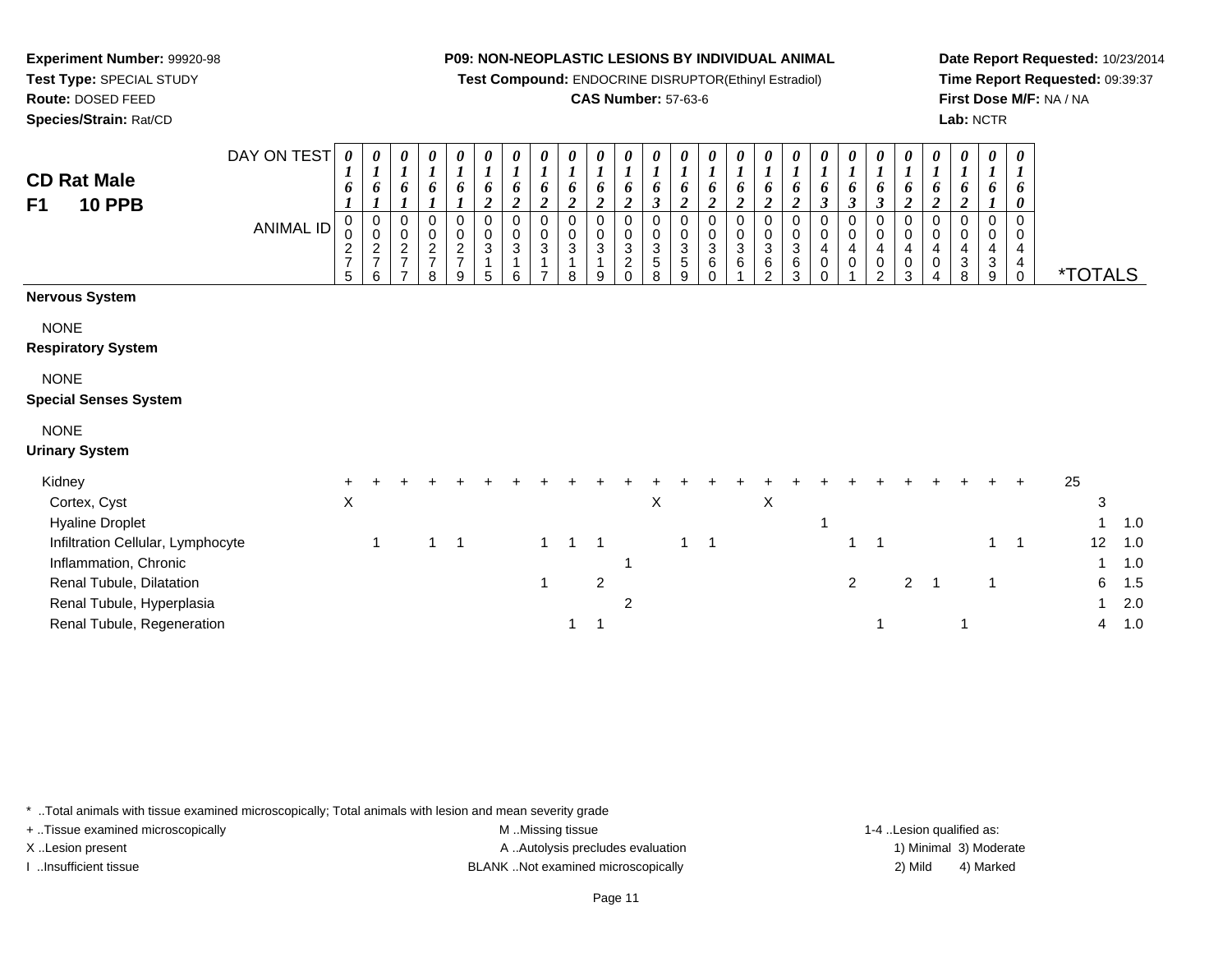**Test Compound:** ENDOCRINE DISRUPTOR(Ethinyl Estradiol)

## **CAS Number:** 57-63-6

**Date Report Requested:** 10/23/2014**Time Report Requested:** 09:39:37**First Dose M/F:** NA / NA**Lab:** NCTR

| <b>CD Rat Male</b><br>F1<br><b>50 PPB</b> | DAY ON TEST      | 0<br>0<br>9<br>8              | 0<br>6                                              | 0<br>$\boldsymbol{l}$<br>6                     | 0<br>$\boldsymbol{l}$                                        | 0<br>6                                                    | 0<br>$\boldsymbol{l}$<br>6                    | U<br>$\boldsymbol{l}$<br>6                                   | 0<br>$\boldsymbol{l}$<br>6                     | 0<br>$\boldsymbol{l}$<br>6                       | $\boldsymbol{\theta}$<br>$\boldsymbol{l}$<br>6 | 0<br>$\boldsymbol{l}$<br>6      | 0<br>$\boldsymbol{l}$<br>6<br>$\pmb{\theta}$     | 0<br>$\boldsymbol{l}$<br>6<br>$\overline{2}$                   | 0<br>$\boldsymbol{l}$<br>6<br>$\overline{2}$ | 0<br>1<br>6<br>$\boldsymbol{2}$     | 0<br>$\boldsymbol{l}$<br>6<br>$\overline{2}$     | 0<br>$\boldsymbol{l}$<br>6<br>$\overline{c}$ | 0<br>$\boldsymbol{l}$<br>6<br>3 | $\boldsymbol{\theta}$<br>$\boldsymbol{l}$<br>6<br>$\boldsymbol{\beta}$ | 0<br>$\boldsymbol{l}$<br>6<br>$\overline{2}$ | 0<br>$\boldsymbol{l}$<br>6<br>$\boldsymbol{2}$         | $\boldsymbol{\theta}$<br>$\boldsymbol{l}$<br>6<br>$\boldsymbol{2}$ | 0<br>6<br>$\overline{2}$ | 0<br>$\boldsymbol{l}$<br>6<br>$\overline{\mathbf{c}}$ | 0<br>1<br>6<br>$\boldsymbol{2}$                        | 0<br>6<br>$\overline{2}$            |             |                       |     |
|-------------------------------------------|------------------|-------------------------------|-----------------------------------------------------|------------------------------------------------|--------------------------------------------------------------|-----------------------------------------------------------|-----------------------------------------------|--------------------------------------------------------------|------------------------------------------------|--------------------------------------------------|------------------------------------------------|---------------------------------|--------------------------------------------------|----------------------------------------------------------------|----------------------------------------------|-------------------------------------|--------------------------------------------------|----------------------------------------------|---------------------------------|------------------------------------------------------------------------|----------------------------------------------|--------------------------------------------------------|--------------------------------------------------------------------|--------------------------|-------------------------------------------------------|--------------------------------------------------------|-------------------------------------|-------------|-----------------------|-----|
|                                           | <b>ANIMAL ID</b> | 0<br>0<br>$\overline{2}$<br>3 | 0<br>$\mathbf 0$<br>$\overline{2}$<br>8<br>$\Omega$ | $\mathbf 0$<br>$\Omega$<br>$\overline{2}$<br>8 | $\Omega$<br>$\Omega$<br>$\overline{2}$<br>8<br>$\mathcal{P}$ | $\mathbf 0$<br>0<br>$\overline{c}$<br>$\overline{8}$<br>3 | $\mathbf 0$<br>$\mathbf 0$<br>$\sqrt{2}$<br>8 | $\mathbf 0$<br>$\mathbf 0$<br>$\mathbf{3}$<br>$\overline{c}$ | $\mathbf 0$<br>$\pmb{0}$<br>3<br>$\frac{2}{2}$ | $\mathbf 0$<br>$\mathbf 0$<br>3<br>$\frac{2}{3}$ | $\mathbf 0$<br>$\Omega$<br>3<br>$\overline{c}$ | $\pmb{0}$<br>0<br>$\frac{3}{2}$ | $\mathbf 0$<br>$\mathbf 0$<br>3<br>$\frac{2}{6}$ | $\mathbf 0$<br>$\mathbf 0$<br>3<br>6<br>$\boldsymbol{\Lambda}$ | $\mathbf 0$<br>0<br>$\mathbf{3}$<br>6<br>5   | $\Omega$<br>$\Omega$<br>3<br>6<br>6 | $\Omega$<br>$\Omega$<br>3<br>6<br>$\overline{7}$ | $\mathbf 0$<br>0<br>3<br>6<br>8              | 0<br>0<br>4<br>0<br>5           | $\mathbf 0$<br>$\mathbf 0$<br>$\overline{4}$<br>$\mathbf 0$<br>6       | 0<br>0<br>4<br>0<br>$\overline{ }$           | $\mathbf 0$<br>$\mathbf 0$<br>$\overline{4}$<br>0<br>8 | $\pmb{0}$<br>$\mathbf 0$<br>4<br>0<br>9                            | 0<br>$\mathbf 0$<br>4    | 0<br>$\mathbf 0$<br>4<br>4                            | $\mathbf 0$<br>$\mathbf 0$<br>4<br>4<br>$\overline{2}$ | $\Omega$<br>$\Omega$<br>4<br>4<br>3 |             | <i><b>*TOTALS</b></i> |     |
| <b>Alimentary System</b>                  |                  |                               |                                                     |                                                |                                                              |                                                           |                                               |                                                              |                                                |                                                  |                                                |                                 |                                                  |                                                                |                                              |                                     |                                                  |                                              |                                 |                                                                        |                                              |                                                        |                                                                    |                          |                                                       |                                                        |                                     |             |                       |     |
| Esophagus                                 |                  | $\ddot{}$                     |                                                     |                                                |                                                              |                                                           |                                               |                                                              |                                                |                                                  |                                                |                                 |                                                  |                                                                |                                              |                                     |                                                  |                                              |                                 |                                                                        |                                              |                                                        |                                                                    |                          |                                                       |                                                        |                                     | 1           |                       |     |
| Liver                                     |                  |                               |                                                     |                                                |                                                              |                                                           |                                               |                                                              |                                                |                                                  |                                                |                                 |                                                  |                                                                |                                              |                                     |                                                  |                                              |                                 |                                                                        |                                              |                                                        |                                                                    |                          |                                                       |                                                        |                                     | 26          |                       |     |
| Hepatodiaphragmatic Nodule                |                  |                               |                                                     |                                                |                                                              |                                                           |                                               |                                                              |                                                |                                                  |                                                |                                 |                                                  |                                                                |                                              |                                     |                                                  | X                                            |                                 |                                                                        |                                              | X                                                      |                                                                    |                          |                                                       |                                                        | X                                   |             | 3                     |     |
| Inflammation, Chronic Active              |                  |                               |                                                     |                                                |                                                              |                                                           |                                               |                                                              |                                                |                                                  | $\mathbf 1$                                    | $\overline{1}$                  | $\overline{1}$                                   | $\overline{1}$                                                 |                                              |                                     |                                                  |                                              |                                 |                                                                        |                                              | $\boldsymbol{2}$                                       |                                                                    |                          |                                                       | 1                                                      |                                     |             | 10                    | 1.1 |
| Vacuolization Cytoplasmic                 |                  |                               |                                                     |                                                |                                                              |                                                           |                                               |                                                              |                                                |                                                  |                                                |                                 |                                                  |                                                                |                                              |                                     |                                                  |                                              |                                 |                                                                        |                                              |                                                        |                                                                    |                          |                                                       |                                                        |                                     |             |                       | 1.0 |
| Oral Mucosa                               |                  |                               |                                                     |                                                |                                                              |                                                           |                                               |                                                              |                                                |                                                  |                                                |                                 |                                                  |                                                                |                                              |                                     |                                                  |                                              |                                 |                                                                        |                                              |                                                        |                                                                    |                          |                                                       |                                                        |                                     | $\mathbf 1$ |                       |     |
| Abscess                                   |                  |                               |                                                     |                                                |                                                              |                                                           |                                               |                                                              |                                                |                                                  |                                                |                                 |                                                  | 4                                                              |                                              |                                     |                                                  |                                              |                                 |                                                                        |                                              |                                                        |                                                                    |                          |                                                       |                                                        |                                     |             | 1                     | 4.0 |
| Pancreas                                  |                  |                               |                                                     |                                                |                                                              |                                                           |                                               |                                                              |                                                |                                                  |                                                |                                 |                                                  |                                                                |                                              |                                     |                                                  |                                              |                                 |                                                                        |                                              |                                                        |                                                                    |                          |                                                       |                                                        |                                     |             |                       |     |
| Cardiovascular System                     |                  |                               |                                                     |                                                |                                                              |                                                           |                                               |                                                              |                                                |                                                  |                                                |                                 |                                                  |                                                                |                                              |                                     |                                                  |                                              |                                 |                                                                        |                                              |                                                        |                                                                    |                          |                                                       |                                                        |                                     |             |                       |     |
| <b>Blood Vessel</b>                       |                  |                               |                                                     |                                                |                                                              |                                                           |                                               |                                                              |                                                |                                                  |                                                |                                 |                                                  |                                                                |                                              |                                     |                                                  |                                              |                                 |                                                                        |                                              |                                                        |                                                                    |                          |                                                       |                                                        |                                     |             |                       |     |
| Heart                                     |                  |                               |                                                     |                                                |                                                              |                                                           |                                               |                                                              |                                                |                                                  |                                                |                                 |                                                  |                                                                |                                              |                                     |                                                  |                                              |                                 |                                                                        |                                              |                                                        |                                                                    |                          |                                                       |                                                        |                                     |             |                       |     |
| Cardiomyopathy                            |                  |                               |                                                     |                                                |                                                              |                                                           |                                               |                                                              |                                                |                                                  |                                                |                                 |                                                  |                                                                |                                              |                                     |                                                  |                                              |                                 |                                                                        |                                              |                                                        |                                                                    |                          |                                                       |                                                        |                                     |             | 1                     | 1.0 |
| <b>Endocrine System</b>                   |                  |                               |                                                     |                                                |                                                              |                                                           |                                               |                                                              |                                                |                                                  |                                                |                                 |                                                  |                                                                |                                              |                                     |                                                  |                                              |                                 |                                                                        |                                              |                                                        |                                                                    |                          |                                                       |                                                        |                                     |             |                       |     |
| <b>Adrenal Cortex</b>                     |                  |                               |                                                     |                                                |                                                              |                                                           |                                               |                                                              |                                                |                                                  |                                                |                                 |                                                  |                                                                |                                              |                                     |                                                  |                                              |                                 |                                                                        |                                              |                                                        |                                                                    |                          |                                                       |                                                        |                                     | 26          |                       |     |
| Vacuolization Cytoplasmic                 |                  |                               |                                                     |                                                |                                                              |                                                           |                                               |                                                              |                                                |                                                  |                                                |                                 |                                                  |                                                                |                                              |                                     |                                                  |                                              |                                 |                                                                        |                                              |                                                        |                                                                    |                          |                                                       |                                                        |                                     |             |                       | 1.0 |
| <b>Adrenal Medulla</b>                    |                  |                               |                                                     |                                                |                                                              |                                                           |                                               |                                                              |                                                |                                                  |                                                |                                 |                                                  |                                                                |                                              |                                     |                                                  |                                              |                                 |                                                                        |                                              |                                                        |                                                                    |                          |                                                       |                                                        |                                     | 26          |                       |     |
| <b>Pituitary Gland</b>                    |                  |                               |                                                     |                                                |                                                              |                                                           |                                               |                                                              |                                                |                                                  |                                                |                                 |                                                  |                                                                |                                              |                                     |                                                  |                                              |                                 |                                                                        |                                              |                                                        |                                                                    |                          |                                                       |                                                        |                                     | 26          |                       |     |
| Pars Distalis, Cyst                       |                  |                               |                                                     |                                                |                                                              |                                                           |                                               |                                                              |                                                |                                                  | $\mathsf X$                                    |                                 |                                                  |                                                                |                                              |                                     |                                                  |                                              |                                 |                                                                        |                                              |                                                        |                                                                    |                          |                                                       |                                                        |                                     |             |                       |     |
| Pars Distalis, Cyst, Multiple             |                  |                               |                                                     |                                                |                                                              |                                                           | Χ                                             |                                                              |                                                |                                                  |                                                |                                 |                                                  | X                                                              |                                              |                                     |                                                  |                                              |                                 |                                                                        |                                              |                                                        |                                                                    |                          |                                                       |                                                        |                                     |             |                       |     |
| <b>Thyroid Gland</b>                      |                  |                               |                                                     |                                                |                                                              |                                                           |                                               |                                                              |                                                |                                                  |                                                |                                 |                                                  |                                                                |                                              |                                     |                                                  |                                              |                                 |                                                                        |                                              |                                                        |                                                                    |                          |                                                       |                                                        |                                     | 26          |                       |     |
|                                           |                  |                               |                                                     |                                                |                                                              |                                                           |                                               |                                                              |                                                |                                                  |                                                |                                 |                                                  |                                                                |                                              |                                     |                                                  |                                              |                                 |                                                                        |                                              |                                                        |                                                                    |                          |                                                       |                                                        |                                     |             |                       |     |

\* ..Total animals with tissue examined microscopically; Total animals with lesion and mean severity grade

| + Tissue examined microscopically | M Missing tissue                   | 1-4 Lesion qualified as: |                        |
|-----------------------------------|------------------------------------|--------------------------|------------------------|
| X Lesion present                  | A Autolysis precludes evaluation   |                          | 1) Minimal 3) Moderate |
| Insufficient tissue               | BLANK Not examined microscopically | 2) Mild                  | 4) Marked              |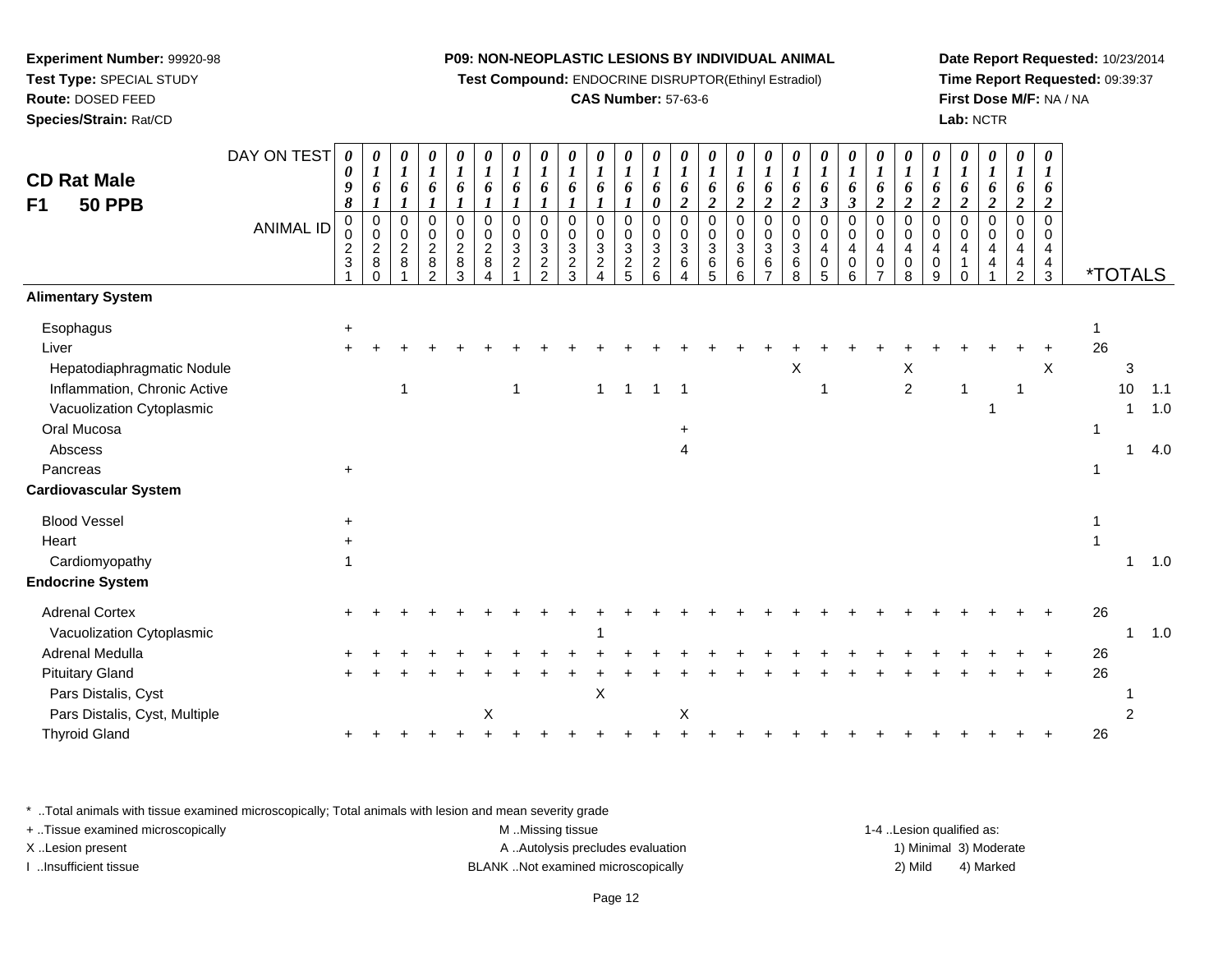**Test Compound:** ENDOCRINE DISRUPTOR(Ethinyl Estradiol)

## **CAS Number:** 57-63-6

**Date Report Requested:** 10/23/2014**Time Report Requested:** 09:39:37**First Dose M/F:** NA / NA**Lab:** NCTR

| F <sub>1</sub> | <b>CD Rat Male</b><br><b>50 PPB</b>                               | DAY ON TEST<br><b>ANIMAL ID</b> | 0<br>0<br>9<br>$\pmb{8}$<br>0<br>0<br>$\overline{c}$<br>$\sqrt{3}$ | $\pmb{\theta}$<br>$\boldsymbol{l}$<br>6<br>$\pmb{0}$<br>$\mathbf 0$<br>$\sqrt{2}$<br>$\bf 8$<br>$\Omega$ | 0<br>$\boldsymbol{l}$<br>6<br>$\mathbf 0$<br>0<br>$\overline{c}$<br>8 | 0<br>$\boldsymbol{l}$<br>6<br>$\mathbf 0$<br>0<br>$\boldsymbol{2}$<br>8<br>$\overline{2}$ | $\boldsymbol{\theta}$<br>$\boldsymbol{l}$<br>6<br>$\mathbf 0$<br>0<br>$\overline{2}$<br>$\, 8$<br>3 | 0<br>$\boldsymbol{l}$<br>6<br>0<br>0<br>$\sqrt{2}$<br>$\,8\,$ | 0<br>$\boldsymbol{l}$<br>6<br>0<br>0<br>3<br>$\overline{2}$ | $\pmb{\theta}$<br>$\boldsymbol{l}$<br>6<br>$\pmb{0}$<br>$\mathbf 0$<br>$\sqrt{3}$<br>$\overline{c}$<br>$\overline{2}$ | 0<br>$\boldsymbol{l}$<br>6<br>$\mathbf 0$<br>0<br>$\ensuremath{\mathsf{3}}$<br>$\overline{c}$<br>3 | 0<br>$\boldsymbol{l}$<br>6<br>$\mathbf 0$<br>$\pmb{0}$<br>$\sqrt{3}$<br>$\overline{c}$ | 0<br>$\boldsymbol{l}$<br>6<br>$\mathsf 0$<br>$\pmb{0}$<br>$\sqrt{3}$<br>$\frac{2}{5}$ | $\boldsymbol{\theta}$<br>$\boldsymbol{l}$<br>6<br>0<br>0<br>$_{3}^{\rm 0}$<br>$\frac{2}{6}$ | $\pmb{\theta}$<br>$\boldsymbol{l}$<br>6<br>$\overline{2}$<br>$\mathbf 0$<br>$\pmb{0}$<br>$\mathfrak{Z}$<br>6 | $\pmb{\theta}$<br>$\boldsymbol{l}$<br>6<br>$\boldsymbol{2}$<br>$\mathbf 0$<br>$\pmb{0}$<br>$\mathbf{3}$<br>6<br>5 | 0<br>$\boldsymbol{l}$<br>6<br>$\boldsymbol{2}$<br>$\mathbf 0$<br>$\mathbf 0$<br>3<br>6<br>6 | $\boldsymbol{\theta}$<br>$\boldsymbol{l}$<br>6<br>$\boldsymbol{2}$<br>$\overline{0}$<br>$\Omega$<br>3<br>6 | 0<br>$\boldsymbol{l}$<br>6<br>$\overline{2}$<br>$\mathbf 0$<br>0<br>3<br>6<br>8 | 0<br>$\boldsymbol{l}$<br>6<br>$\mathfrak{z}$<br>0<br>0<br>$\overline{4}$<br>$\mathbf 0$<br>5 | $\pmb{\theta}$<br>$\boldsymbol{l}$<br>6<br>$\boldsymbol{\beta}$<br>$\pmb{0}$<br>$\mathbf 0$<br>4<br>$\mathbf 0$<br>6 | 0<br>$\boldsymbol{l}$<br>6<br>2<br>0<br>$\mathbf 0$<br>$\overline{4}$<br>0<br>7 | 0<br>$\boldsymbol{l}$<br>6<br>$\overline{2}$<br>$\mathbf 0$<br>0<br>4<br>$\pmb{0}$<br>8 | $\boldsymbol{\theta}$<br>$\boldsymbol{l}$<br>6<br>$\overline{\mathbf{c}}$<br>$\mathbf 0$<br>$\mathbf 0$<br>$\overline{4}$<br>$\mathbf 0$<br>9 | 0<br>$\boldsymbol{l}$<br>6<br>$\overline{c}$<br>0<br>0<br>4<br>$\Omega$ | $\pmb{\theta}$<br>$\boldsymbol{l}$<br>6<br>$\overline{2}$<br>$\mathbf 0$<br>$\pmb{0}$<br>$\overline{\mathbf{4}}$<br>4 | $\pmb{\theta}$<br>$\boldsymbol{l}$<br>6<br>$\boldsymbol{2}$<br>$\mathbf 0$<br>0<br>$\overline{a}$<br>4<br>$\overline{2}$ | $\boldsymbol{\theta}$<br>1<br>6<br>$\boldsymbol{2}$<br>$\Omega$<br>0<br>4<br>4<br>3 |                | <i><b>*TOTALS</b></i> |     |
|----------------|-------------------------------------------------------------------|---------------------------------|--------------------------------------------------------------------|----------------------------------------------------------------------------------------------------------|-----------------------------------------------------------------------|-------------------------------------------------------------------------------------------|-----------------------------------------------------------------------------------------------------|---------------------------------------------------------------|-------------------------------------------------------------|-----------------------------------------------------------------------------------------------------------------------|----------------------------------------------------------------------------------------------------|----------------------------------------------------------------------------------------|---------------------------------------------------------------------------------------|---------------------------------------------------------------------------------------------|--------------------------------------------------------------------------------------------------------------|-------------------------------------------------------------------------------------------------------------------|---------------------------------------------------------------------------------------------|------------------------------------------------------------------------------------------------------------|---------------------------------------------------------------------------------|----------------------------------------------------------------------------------------------|----------------------------------------------------------------------------------------------------------------------|---------------------------------------------------------------------------------|-----------------------------------------------------------------------------------------|-----------------------------------------------------------------------------------------------------------------------------------------------|-------------------------------------------------------------------------|-----------------------------------------------------------------------------------------------------------------------|--------------------------------------------------------------------------------------------------------------------------|-------------------------------------------------------------------------------------|----------------|-----------------------|-----|
|                | Cyst, Squamous, Multiple<br><b>General Body System</b>            |                                 |                                                                    |                                                                                                          |                                                                       |                                                                                           |                                                                                                     |                                                               |                                                             |                                                                                                                       |                                                                                                    |                                                                                        |                                                                                       |                                                                                             |                                                                                                              |                                                                                                                   |                                                                                             |                                                                                                            |                                                                                 |                                                                                              |                                                                                                                      |                                                                                 |                                                                                         |                                                                                                                                               |                                                                         | X                                                                                                                     |                                                                                                                          |                                                                                     |                |                       |     |
| <b>NONE</b>    | <b>Genital System</b>                                             |                                 |                                                                    |                                                                                                          |                                                                       |                                                                                           |                                                                                                     |                                                               |                                                             |                                                                                                                       |                                                                                                    |                                                                                        |                                                                                       |                                                                                             |                                                                                                              |                                                                                                                   |                                                                                             |                                                                                                            |                                                                                 |                                                                                              |                                                                                                                      |                                                                                 |                                                                                         |                                                                                                                                               |                                                                         |                                                                                                                       |                                                                                                                          |                                                                                     |                |                       |     |
|                | <b>Coagulating Gland</b><br>Bilateral, Developmental Malformation |                                 |                                                                    |                                                                                                          |                                                                       |                                                                                           |                                                                                                     |                                                               |                                                             | X                                                                                                                     |                                                                                                    |                                                                                        |                                                                                       |                                                                                             |                                                                                                              |                                                                                                                   |                                                                                             |                                                                                                            |                                                                                 |                                                                                              |                                                                                                                      |                                                                                 |                                                                                         |                                                                                                                                               |                                                                         |                                                                                                                       |                                                                                                                          |                                                                                     | 26             |                       |     |
|                | Developmental Malformation                                        |                                 |                                                                    |                                                                                                          |                                                                       |                                                                                           |                                                                                                     |                                                               |                                                             |                                                                                                                       |                                                                                                    |                                                                                        |                                                                                       |                                                                                             |                                                                                                              |                                                                                                                   |                                                                                             |                                                                                                            |                                                                                 | $\mathsf X$                                                                                  |                                                                                                                      |                                                                                 |                                                                                         |                                                                                                                                               |                                                                         | $\mathsf{X}$                                                                                                          |                                                                                                                          | $X$ $X$                                                                             |                |                       |     |
|                | Epididymis                                                        |                                 |                                                                    |                                                                                                          |                                                                       |                                                                                           |                                                                                                     |                                                               |                                                             |                                                                                                                       |                                                                                                    |                                                                                        |                                                                                       |                                                                                             |                                                                                                              |                                                                                                                   |                                                                                             |                                                                                                            |                                                                                 |                                                                                              |                                                                                                                      |                                                                                 |                                                                                         |                                                                                                                                               |                                                                         |                                                                                                                       |                                                                                                                          | $+$                                                                                 | 26             |                       |     |
|                | Hypospermia                                                       |                                 |                                                                    |                                                                                                          |                                                                       |                                                                                           |                                                                                                     |                                                               |                                                             |                                                                                                                       |                                                                                                    |                                                                                        |                                                                                       |                                                                                             |                                                                                                              |                                                                                                                   |                                                                                             |                                                                                                            |                                                                                 |                                                                                              |                                                                                                                      |                                                                                 |                                                                                         |                                                                                                                                               |                                                                         |                                                                                                                       |                                                                                                                          |                                                                                     |                |                       | 4.0 |
|                | <b>Preputial Gland</b>                                            |                                 |                                                                    |                                                                                                          |                                                                       |                                                                                           |                                                                                                     |                                                               |                                                             |                                                                                                                       |                                                                                                    |                                                                                        |                                                                                       |                                                                                             |                                                                                                              |                                                                                                                   |                                                                                             |                                                                                                            | $\ddot{}$                                                                       |                                                                                              |                                                                                                                      |                                                                                 |                                                                                         |                                                                                                                                               |                                                                         |                                                                                                                       |                                                                                                                          |                                                                                     | $\overline{1}$ |                       |     |
|                | Prostate, Dorsal/Lateral Lobe<br>Inflammation, Suppurative        |                                 |                                                                    |                                                                                                          |                                                                       |                                                                                           |                                                                                                     |                                                               |                                                             |                                                                                                                       |                                                                                                    |                                                                                        |                                                                                       |                                                                                             |                                                                                                              |                                                                                                                   |                                                                                             |                                                                                                            |                                                                                 |                                                                                              |                                                                                                                      |                                                                                 |                                                                                         | 2                                                                                                                                             |                                                                         |                                                                                                                       |                                                                                                                          |                                                                                     | 26             | 4                     | 1.3 |
|                | Prostate, Ventral Lobe                                            |                                 |                                                                    |                                                                                                          |                                                                       |                                                                                           |                                                                                                     |                                                               |                                                             |                                                                                                                       |                                                                                                    |                                                                                        |                                                                                       |                                                                                             |                                                                                                              |                                                                                                                   |                                                                                             |                                                                                                            |                                                                                 |                                                                                              |                                                                                                                      |                                                                                 |                                                                                         |                                                                                                                                               |                                                                         |                                                                                                                       |                                                                                                                          |                                                                                     | 26             |                       |     |
|                | Infiltration Cellular, Lymphocyte                                 |                                 |                                                                    |                                                                                                          | $\overline{2}$                                                        |                                                                                           |                                                                                                     | 2                                                             |                                                             |                                                                                                                       |                                                                                                    |                                                                                        |                                                                                       |                                                                                             |                                                                                                              | 2                                                                                                                 |                                                                                             |                                                                                                            |                                                                                 | 3                                                                                            | 3                                                                                                                    |                                                                                 | 3                                                                                       | 3                                                                                                                                             |                                                                         |                                                                                                                       | $\overline{2}$                                                                                                           | -1                                                                                  |                | 17                    | 1.7 |
|                | <b>Rete Testes</b>                                                |                                 |                                                                    |                                                                                                          |                                                                       |                                                                                           |                                                                                                     |                                                               |                                                             |                                                                                                                       |                                                                                                    |                                                                                        |                                                                                       |                                                                                             |                                                                                                              |                                                                                                                   |                                                                                             |                                                                                                            |                                                                                 |                                                                                              |                                                                                                                      |                                                                                 |                                                                                         |                                                                                                                                               |                                                                         |                                                                                                                       |                                                                                                                          |                                                                                     | 25             |                       |     |
|                | <b>Seminal Vesicle</b>                                            |                                 |                                                                    |                                                                                                          |                                                                       |                                                                                           |                                                                                                     |                                                               |                                                             |                                                                                                                       |                                                                                                    |                                                                                        |                                                                                       |                                                                                             |                                                                                                              |                                                                                                                   |                                                                                             |                                                                                                            |                                                                                 |                                                                                              |                                                                                                                      |                                                                                 |                                                                                         |                                                                                                                                               |                                                                         |                                                                                                                       |                                                                                                                          |                                                                                     | 26             |                       |     |
| <b>Testes</b>  |                                                                   |                                 |                                                                    |                                                                                                          |                                                                       |                                                                                           |                                                                                                     |                                                               |                                                             |                                                                                                                       |                                                                                                    |                                                                                        |                                                                                       |                                                                                             |                                                                                                              |                                                                                                                   |                                                                                             |                                                                                                            |                                                                                 |                                                                                              |                                                                                                                      |                                                                                 |                                                                                         |                                                                                                                                               |                                                                         |                                                                                                                       |                                                                                                                          | $+$                                                                                 | 26             |                       |     |
|                | Seminif Tub, Degeneration                                         |                                 | 4                                                                  |                                                                                                          |                                                                       |                                                                                           |                                                                                                     |                                                               |                                                             |                                                                                                                       |                                                                                                    |                                                                                        |                                                                                       |                                                                                             |                                                                                                              |                                                                                                                   |                                                                                             |                                                                                                            |                                                                                 |                                                                                              |                                                                                                                      |                                                                                 |                                                                                         |                                                                                                                                               |                                                                         |                                                                                                                       |                                                                                                                          |                                                                                     |                | 2                     | 2.5 |
|                | <b>Hematopoietic System</b>                                       |                                 |                                                                    |                                                                                                          |                                                                       |                                                                                           |                                                                                                     |                                                               |                                                             |                                                                                                                       |                                                                                                    |                                                                                        |                                                                                       |                                                                                             |                                                                                                              |                                                                                                                   |                                                                                             |                                                                                                            |                                                                                 |                                                                                              |                                                                                                                      |                                                                                 |                                                                                         |                                                                                                                                               |                                                                         |                                                                                                                       |                                                                                                                          |                                                                                     |                |                       |     |
|                | <b>Bone Marrow</b>                                                |                                 |                                                                    |                                                                                                          |                                                                       |                                                                                           |                                                                                                     |                                                               |                                                             |                                                                                                                       |                                                                                                    |                                                                                        |                                                                                       |                                                                                             |                                                                                                              |                                                                                                                   |                                                                                             |                                                                                                            |                                                                                 |                                                                                              |                                                                                                                      |                                                                                 |                                                                                         |                                                                                                                                               |                                                                         |                                                                                                                       |                                                                                                                          |                                                                                     | 26             |                       |     |
| Spleen         |                                                                   |                                 |                                                                    |                                                                                                          |                                                                       |                                                                                           |                                                                                                     |                                                               |                                                             |                                                                                                                       |                                                                                                    |                                                                                        |                                                                                       |                                                                                             |                                                                                                              |                                                                                                                   |                                                                                             |                                                                                                            |                                                                                 |                                                                                              |                                                                                                                      |                                                                                 |                                                                                         |                                                                                                                                               |                                                                         |                                                                                                                       |                                                                                                                          |                                                                                     | 26             |                       |     |

\* ..Total animals with tissue examined microscopically; Total animals with lesion and mean severity grade

| + Tissue examined microscopically | M Missing tissue                   | 1-4 Lesion qualified as: |                        |
|-----------------------------------|------------------------------------|--------------------------|------------------------|
| X Lesion present                  | A Autolysis precludes evaluation   |                          | 1) Minimal 3) Moderate |
| Insufficient tissue               | BLANK Not examined microscopically | 2) Mild                  | 4) Marked              |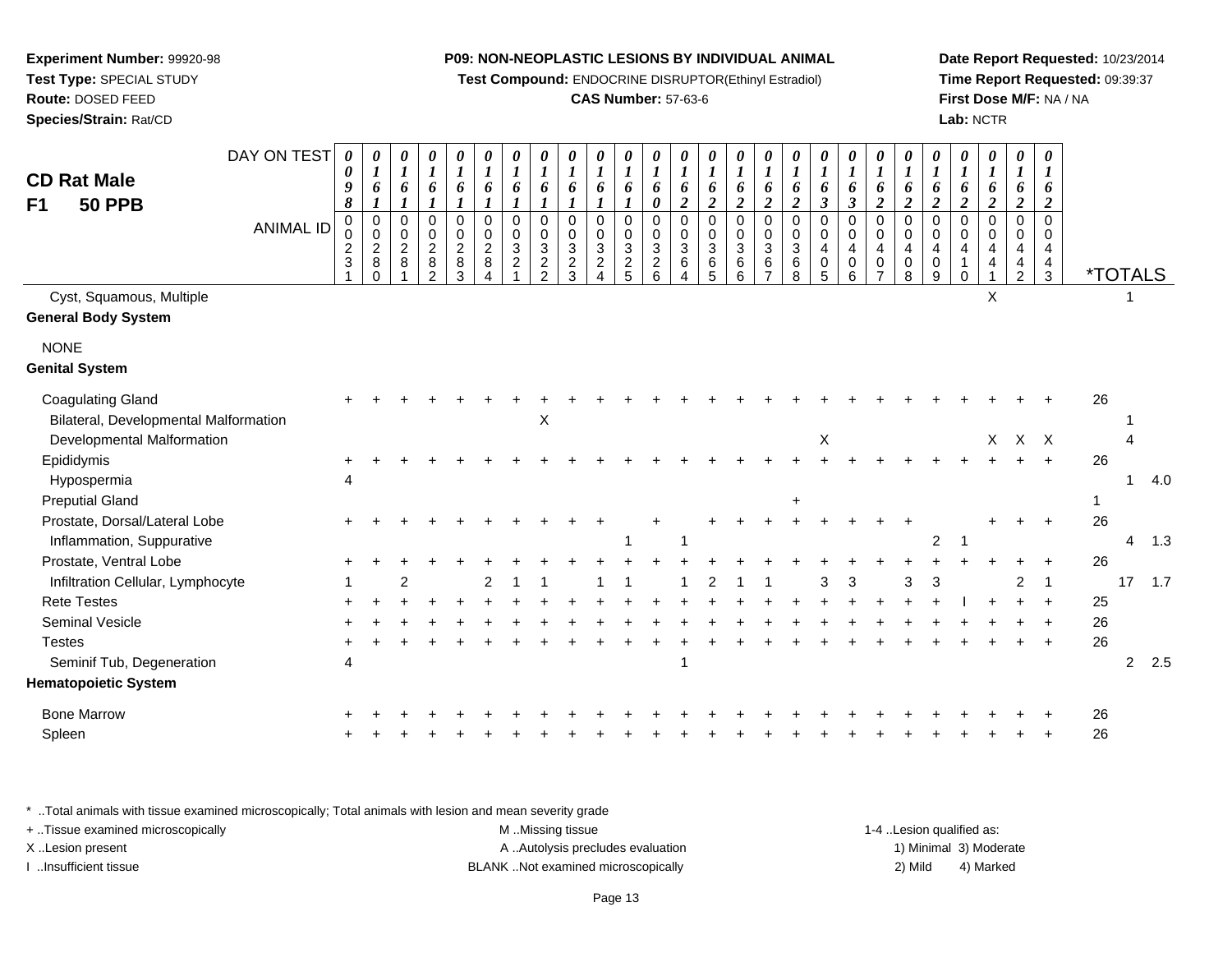**Test Compound:** ENDOCRINE DISRUPTOR(Ethinyl Estradiol)

## **CAS Number:** 57-63-6

**Date Report Requested:** 10/23/2014**Time Report Requested:** 09:39:38**First Dose M/F:** NA / NA**Lab:** NCTR

| <b>CD Rat Male</b><br>F1<br><b>50 PPB</b>                                                                                    | DAY ON TEST<br><b>ANIMAL ID</b> | 0<br>0<br>9<br>8<br>0<br>0<br>$\overline{c}$<br>$\ensuremath{\mathsf{3}}$ | 0<br>6<br>0<br>$\mathbf 0$<br>$\overline{2}$<br>8<br>0 | 0<br>$\boldsymbol{l}$<br>6<br>0<br>0<br>$\overline{c}$<br>8 | 0<br>$\boldsymbol{l}$<br>6<br>0<br>0<br>$\boldsymbol{2}$<br>8<br>$\overline{2}$ | $\pmb{\theta}$<br>$\boldsymbol{l}$<br>6<br>$\pmb{0}$<br>0<br>$\overline{c}$<br>$\bf 8$<br>3 | 0<br>6<br>0<br>0<br>$\overline{c}$<br>8 | 0<br>6<br>0<br>$\mathbf 0$<br>3<br>$\overline{c}$ | 0<br>$\boldsymbol{l}$<br>6<br>$\mathbf 0$<br>$\mathbf 0$<br>$\mathbf{3}$<br>$\frac{2}{2}$ | 0<br>$\boldsymbol{l}$<br>6<br>0<br>0<br>3<br>$\frac{2}{3}$ | 0<br>$\boldsymbol{l}$<br>6<br>0<br>0<br>3<br>$\boldsymbol{2}$<br>$\overline{A}$ | $\boldsymbol{\theta}$<br>$\boldsymbol{l}$<br>6<br>$\pmb{0}$<br>$\mathbf 0$<br>$\frac{3}{2}$ | $\pmb{\theta}$<br>$\boldsymbol{l}$<br>6<br>0<br>0<br>0<br>$\mathbf{3}$<br>$\frac{2}{6}$ | 0<br>$\boldsymbol{l}$<br>6<br>$\boldsymbol{2}$<br>0<br>0<br>$\mathbf{3}$<br>6<br>4 | $\pmb{\theta}$<br>$\boldsymbol{l}$<br>6<br>$\boldsymbol{2}$<br>$\pmb{0}$<br>$\mathbf 0$<br>$\mathbf{3}$<br>$\,6$<br>5 | 0<br>$\boldsymbol{l}$<br>6<br>$\overline{2}$<br>0<br>$\mathbf 0$<br>3<br>6<br>6 | 0<br>$\boldsymbol{l}$<br>6<br>$\boldsymbol{2}$<br>0<br>0<br>3<br>6 | $\boldsymbol{\theta}$<br>$\boldsymbol{l}$<br>6<br>$\boldsymbol{2}$<br>$\mathbf 0$<br>0<br>$\mathbf{3}$<br>$\,6$<br>8 | 0<br>6<br>$\boldsymbol{\beta}$<br>0<br>$\Omega$<br>4<br>0<br>5 | 0<br>$\boldsymbol{l}$<br>6<br>$\mathfrak{z}$<br>0<br>0<br>4<br>$\mathbf 0$<br>6 | $\boldsymbol{\theta}$<br>$\boldsymbol{l}$<br>6<br>$\boldsymbol{2}$<br>$\mathbf 0$<br>0<br>$\overline{\mathbf{4}}$<br>$\pmb{0}$<br>$\overline{7}$ | 0<br>$\boldsymbol{l}$<br>6<br>$\overline{2}$<br>0<br>0<br>4<br>0<br>8 | 0<br>$\boldsymbol{l}$<br>6<br>$\boldsymbol{2}$<br>0<br>0<br>$\overline{4}$<br>0<br>9 | $\boldsymbol{\theta}$<br>$\boldsymbol{l}$<br>6<br>$\boldsymbol{2}$<br>$\mathbf 0$<br>$\Omega$<br>4<br>0 | 0<br>$\boldsymbol{l}$<br>6<br>$\overline{c}$<br>0<br>$\mathbf{0}$<br>4<br>4 | $\pmb{\theta}$<br>$\boldsymbol{l}$<br>6<br>$\boldsymbol{2}$<br>$\pmb{0}$<br>0<br>$\overline{\mathbf{4}}$<br>$\frac{4}{2}$ | $\boldsymbol{\theta}$<br>$\boldsymbol{l}$<br>6<br>2<br>$\mathbf 0$<br>0<br>4<br>$rac{4}{3}$ |                | <i><b>*TOTALS</b></i> |            |
|------------------------------------------------------------------------------------------------------------------------------|---------------------------------|---------------------------------------------------------------------------|--------------------------------------------------------|-------------------------------------------------------------|---------------------------------------------------------------------------------|---------------------------------------------------------------------------------------------|-----------------------------------------|---------------------------------------------------|-------------------------------------------------------------------------------------------|------------------------------------------------------------|---------------------------------------------------------------------------------|---------------------------------------------------------------------------------------------|-----------------------------------------------------------------------------------------|------------------------------------------------------------------------------------|-----------------------------------------------------------------------------------------------------------------------|---------------------------------------------------------------------------------|--------------------------------------------------------------------|----------------------------------------------------------------------------------------------------------------------|----------------------------------------------------------------|---------------------------------------------------------------------------------|--------------------------------------------------------------------------------------------------------------------------------------------------|-----------------------------------------------------------------------|--------------------------------------------------------------------------------------|---------------------------------------------------------------------------------------------------------|-----------------------------------------------------------------------------|---------------------------------------------------------------------------------------------------------------------------|---------------------------------------------------------------------------------------------|----------------|-----------------------|------------|
| Hyperplasia, Lymphoid<br>Pigmentation<br>Thymus                                                                              |                                 |                                                                           |                                                        |                                                             |                                                                                 |                                                                                             |                                         |                                                   |                                                                                           |                                                            |                                                                                 |                                                                                             |                                                                                         |                                                                                    |                                                                                                                       |                                                                                 |                                                                    |                                                                                                                      |                                                                |                                                                                 |                                                                                                                                                  |                                                                       |                                                                                      |                                                                                                         |                                                                             |                                                                                                                           | $\ddot{}$                                                                                   | 26             | 1<br>$\overline{4}$   | 1.0<br>1.0 |
| <b>Integumentary System</b><br>Mammary Gland<br>Alveolus, Hyperplasia<br>Duct, Hyperplasia<br>Skin<br>Musculoskeletal System |                                 | $\pm$<br>$\overline{a}$<br>$\ddot{}$                                      |                                                        | 4                                                           | $\overline{c}$                                                                  | $\overline{c}$                                                                              |                                         | $\boldsymbol{2}$                                  | $\overline{2}$                                                                            | $\overline{2}$                                             | 4                                                                               | $\overline{2}$                                                                              |                                                                                         | $\overline{c}$                                                                     | $\overline{2}$                                                                                                        | 3                                                                               | $\sqrt{2}$                                                         | $\mathbf{1}$                                                                                                         | $\ensuremath{\mathsf{3}}$                                      | $\mathbf{3}$                                                                    |                                                                                                                                                  | 3                                                                     |                                                                                      | 3                                                                                                       |                                                                             | ÷                                                                                                                         | $\overline{+}$<br>1                                                                         | 26             | 10<br>10              | 2.6<br>2.0 |
| Bone<br>Nervous System                                                                                                       |                                 |                                                                           |                                                        |                                                             |                                                                                 |                                                                                             |                                         |                                                   |                                                                                           |                                                            |                                                                                 |                                                                                             |                                                                                         |                                                                                    |                                                                                                                       |                                                                                 |                                                                    |                                                                                                                      |                                                                |                                                                                 |                                                                                                                                                  |                                                                       |                                                                                      |                                                                                                         |                                                                             |                                                                                                                           |                                                                                             | 26             |                       |            |
| <b>Brain</b><br>Spinal Cord<br><b>Respiratory System</b>                                                                     |                                 | $\ddot{}$<br>$+$                                                          |                                                        |                                                             |                                                                                 |                                                                                             |                                         |                                                   |                                                                                           |                                                            |                                                                                 |                                                                                             |                                                                                         |                                                                                    |                                                                                                                       |                                                                                 |                                                                    |                                                                                                                      |                                                                |                                                                                 |                                                                                                                                                  |                                                                       |                                                                                      |                                                                                                         |                                                                             |                                                                                                                           |                                                                                             | $\overline{1}$ |                       |            |
| Lung<br>Trachea<br><b>Special Senses System</b>                                                                              |                                 | $+$<br>$+$                                                                |                                                        |                                                             |                                                                                 |                                                                                             |                                         |                                                   |                                                                                           |                                                            |                                                                                 |                                                                                             |                                                                                         |                                                                                    |                                                                                                                       |                                                                                 |                                                                    |                                                                                                                      |                                                                |                                                                                 |                                                                                                                                                  |                                                                       |                                                                                      |                                                                                                         |                                                                             |                                                                                                                           |                                                                                             | $\mathbf 1$    |                       |            |
| <b>NONE</b><br><b>Urinary System</b>                                                                                         |                                 |                                                                           |                                                        |                                                             |                                                                                 |                                                                                             |                                         |                                                   |                                                                                           |                                                            |                                                                                 |                                                                                             |                                                                                         |                                                                                    |                                                                                                                       |                                                                                 |                                                                    |                                                                                                                      |                                                                |                                                                                 |                                                                                                                                                  |                                                                       |                                                                                      |                                                                                                         |                                                                             |                                                                                                                           |                                                                                             |                |                       |            |

\* ..Total animals with tissue examined microscopically; Total animals with lesion and mean severity grade

**Experiment Number:** 99920-98**Test Type:** SPECIAL STUDY**Route:** DOSED FEED**Species/Strain:** Rat/CD

+ ..Tissue examined microscopically examined microscopically examined as:  $M$  ..Missing tissue 1-4 ..Lesion qualified as: X..Lesion present **A ..Autolysis precludes evaluation** A ..Autolysis precludes evaluation 1) Minimal 3) Moderate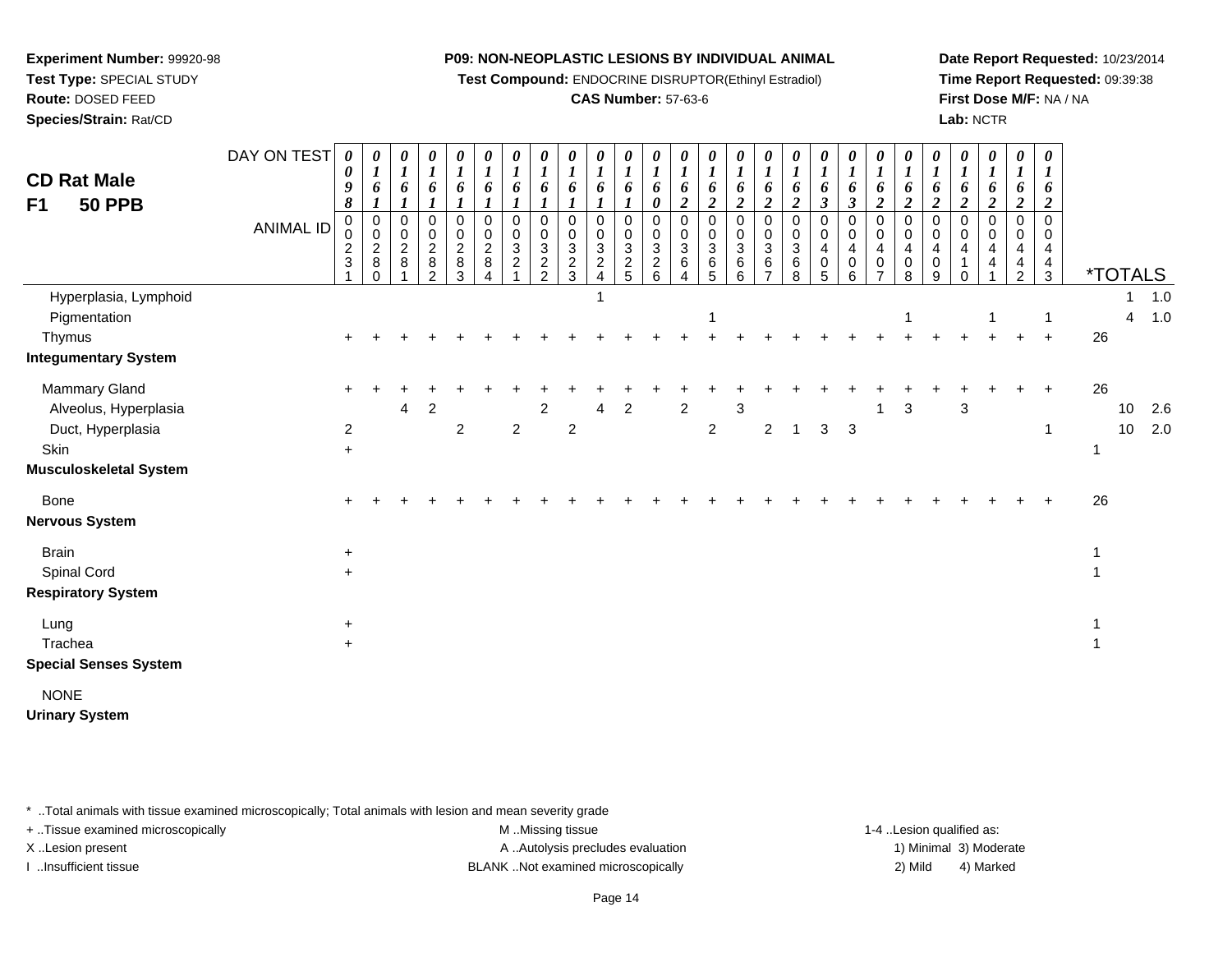**Test Compound:** ENDOCRINE DISRUPTOR(Ethinyl Estradiol)

## **CAS Number:** 57-63-6

**Date Report Requested:** 10/23/2014**Time Report Requested:** 09:39:38**First Dose M/F:** NA / NA**Lab:** NCTR

| <b>CD Rat Male</b><br><b>50 PPB</b><br>F1 | DAY ON TEST<br><b>ANIMAL ID</b> | 0<br>0<br>9<br>8<br>2<br>3 | 0<br>6<br>$\pmb{0}$<br>$\mathbf 0$<br>$\overline{c}$<br>8 | 0<br>$\boldsymbol{l}$<br>6<br>0<br>$\mathbf 0$<br>$\sqrt{2}$<br>8 | $\overline{c}$<br>8 | 0<br>6<br>$\mathsf 0$<br>$\overline{c}$<br>8<br>3 | 0<br>$\boldsymbol{l}$<br>6<br>0<br>0<br>$\overline{c}$<br>$\,8\,$ | 0<br>$\mathbf 0$<br>3<br>$\overline{2}$ | 0<br>6<br>$\boldsymbol{0}$<br>3<br>$\overline{c}$<br>$\overline{2}$ | 0<br>$\boldsymbol{l}$<br>6<br>0<br>$\pmb{0}$<br>3<br>$\sqrt{2}$<br>3 | 0<br>$\mathbf 0$<br>3<br>ີ | 0<br>6<br>$\mathsf 0$<br>3<br>$\overline{c}$<br>5 | $\boldsymbol{\theta}$<br>$\boldsymbol{l}$<br>6<br>0<br>0<br>0<br>3<br>$\boldsymbol{2}$<br>6 | 0<br>$\boldsymbol{l}$<br>6<br>$\mathbf 0$<br>$\pmb{0}$<br>3<br>6 | 0<br>$\mathbf{r}$<br>6<br>$\overline{\mathbf{2}}$<br>0<br>$\pmb{0}$<br>3<br>6<br>5 | 0<br>0<br>2<br>$\mathbf 0$<br>3<br>6<br>6 | 0<br>$\boldsymbol{l}$<br>$\mathbf 0$<br>3<br>6 | 0<br>6<br>0<br>$\mathbf{3}$<br>6<br>8 | 0<br>6<br>3<br>0<br>4<br>0<br>5 | 0<br>$\boldsymbol{l}$<br>3<br>0<br>$\overline{4}$<br>0<br>6 | 0<br>6<br>າ<br>$\mathbf 0$<br>$\overline{4}$<br>$\mathbf 0$ | $\boldsymbol{\theta}$<br>o<br>$\boldsymbol{2}$<br>0<br>4<br>0<br>8 | 0<br>$\boldsymbol{l}$<br>$\overline{2}$<br>4<br>$\mathbf 0$<br>9 | 0<br>n<br>0<br>4<br>∩ | 0<br>6<br>2<br>$\mathbf 0$<br>4<br>4 | 0<br>$\boldsymbol{l}$<br>6<br>$\overline{2}$<br>0<br>4<br>4<br>$\overline{2}$ | 0<br>6<br>2<br>0<br>0<br>4<br>4<br>3 | <i><b>*TOTALS</b></i> |                |     |
|-------------------------------------------|---------------------------------|----------------------------|-----------------------------------------------------------|-------------------------------------------------------------------|---------------------|---------------------------------------------------|-------------------------------------------------------------------|-----------------------------------------|---------------------------------------------------------------------|----------------------------------------------------------------------|----------------------------|---------------------------------------------------|---------------------------------------------------------------------------------------------|------------------------------------------------------------------|------------------------------------------------------------------------------------|-------------------------------------------|------------------------------------------------|---------------------------------------|---------------------------------|-------------------------------------------------------------|-------------------------------------------------------------|--------------------------------------------------------------------|------------------------------------------------------------------|-----------------------|--------------------------------------|-------------------------------------------------------------------------------|--------------------------------------|-----------------------|----------------|-----|
| Kidney                                    |                                 | $+$                        |                                                           |                                                                   |                     |                                                   |                                                                   |                                         |                                                                     |                                                                      |                            |                                                   |                                                                                             |                                                                  |                                                                                    |                                           |                                                |                                       |                                 |                                                             |                                                             |                                                                    |                                                                  |                       |                                      | $+$                                                                           | $\ddot{}$                            | 26                    |                |     |
| Congestion                                |                                 |                            |                                                           |                                                                   |                     |                                                   |                                                                   |                                         |                                                                     |                                                                      | 2                          | $\overline{2}$                                    |                                                                                             |                                                                  |                                                                                    |                                           |                                                |                                       |                                 |                                                             |                                                             |                                                                    |                                                                  |                       |                                      |                                                                               |                                      |                       | $\overline{2}$ | 2.0 |
| Cortex, Cyst                              |                                 |                            |                                                           |                                                                   |                     |                                                   |                                                                   |                                         |                                                                     |                                                                      |                            |                                                   |                                                                                             |                                                                  |                                                                                    |                                           |                                                |                                       |                                 |                                                             |                                                             |                                                                    |                                                                  |                       | х                                    |                                                                               |                                      |                       |                |     |
| Cortex, Cyst, Multiple                    |                                 |                            |                                                           |                                                                   | X                   |                                                   |                                                                   |                                         |                                                                     |                                                                      |                            |                                                   |                                                                                             |                                                                  |                                                                                    |                                           |                                                |                                       |                                 |                                                             |                                                             |                                                                    |                                                                  |                       |                                      |                                                                               |                                      |                       |                |     |
| <b>Hyaline Droplet</b>                    |                                 |                            |                                                           |                                                                   |                     |                                                   |                                                                   |                                         |                                                                     |                                                                      |                            |                                                   |                                                                                             |                                                                  |                                                                                    |                                           |                                                |                                       |                                 |                                                             |                                                             |                                                                    | $\overline{c}$                                                   |                       |                                      |                                                                               |                                      |                       | 5              | 1.2 |
| Infiltration Cellular, Lymphocyte         |                                 |                            |                                                           |                                                                   |                     |                                                   |                                                                   |                                         |                                                                     |                                                                      |                            |                                                   | 2                                                                                           |                                                                  |                                                                                    |                                           |                                                |                                       |                                 |                                                             |                                                             |                                                                    |                                                                  |                       |                                      |                                                                               |                                      | 17                    |                | 1.1 |
| Inflammation, Chronic                     |                                 |                            |                                                           |                                                                   |                     |                                                   |                                                                   |                                         |                                                                     |                                                                      |                            |                                                   |                                                                                             |                                                                  |                                                                                    |                                           |                                                |                                       |                                 |                                                             |                                                             |                                                                    |                                                                  |                       |                                      |                                                                               |                                      |                       |                | 1.0 |
| Interstitium, Fibrosis                    |                                 |                            |                                                           |                                                                   |                     |                                                   |                                                                   |                                         |                                                                     |                                                                      |                            |                                                   | 2                                                                                           |                                                                  |                                                                                    |                                           |                                                |                                       |                                 |                                                             |                                                             |                                                                    |                                                                  |                       |                                      |                                                                               |                                      |                       |                | 2.0 |
| Renal Tubule, Degeneration                |                                 |                            |                                                           |                                                                   |                     |                                                   |                                                                   |                                         |                                                                     |                                                                      |                            |                                                   |                                                                                             |                                                                  |                                                                                    |                                           |                                                |                                       |                                 |                                                             |                                                             |                                                                    |                                                                  |                       |                                      |                                                                               |                                      |                       |                | 1.0 |
| Renal Tubule, Dilatation                  |                                 |                            |                                                           |                                                                   |                     |                                                   |                                                                   | 2                                       |                                                                     |                                                                      |                            |                                                   | 2                                                                                           |                                                                  |                                                                                    |                                           |                                                | 3                                     | $\overline{2}$                  |                                                             |                                                             |                                                                    |                                                                  |                       |                                      |                                                                               | 3                                    | 11                    |                | 1.6 |
| Renal Tubule, Hyperplasia                 |                                 |                            |                                                           |                                                                   |                     |                                                   |                                                                   |                                         |                                                                     |                                                                      |                            |                                                   |                                                                                             |                                                                  |                                                                                    |                                           |                                                |                                       |                                 |                                                             |                                                             |                                                                    |                                                                  |                       |                                      |                                                                               |                                      |                       |                | 1.0 |
| Renal Tubule, Mineralization              |                                 |                            |                                                           |                                                                   |                     |                                                   |                                                                   |                                         |                                                                     |                                                                      |                            |                                                   |                                                                                             |                                                                  |                                                                                    |                                           |                                                |                                       |                                 |                                                             |                                                             | 2                                                                  |                                                                  |                       |                                      |                                                                               |                                      |                       | 9              | 1.3 |
| Renal Tubule, Regeneration                |                                 |                            |                                                           |                                                                   |                     |                                                   |                                                                   |                                         |                                                                     |                                                                      |                            |                                                   | $\overline{2}$                                                                              |                                                                  |                                                                                    |                                           |                                                |                                       |                                 |                                                             |                                                             |                                                                    |                                                                  |                       |                                      |                                                                               |                                      | 13                    |                | 1.1 |
| <b>Urinary Bladder</b>                    |                                 |                            |                                                           |                                                                   |                     |                                                   |                                                                   |                                         |                                                                     |                                                                      |                            |                                                   |                                                                                             |                                                                  |                                                                                    |                                           |                                                |                                       |                                 |                                                             |                                                             |                                                                    |                                                                  |                       |                                      |                                                                               |                                      |                       |                |     |
|                                           |                                 |                            |                                                           |                                                                   |                     |                                                   |                                                                   |                                         |                                                                     |                                                                      |                            |                                                   |                                                                                             |                                                                  |                                                                                    |                                           |                                                |                                       |                                 |                                                             |                                                             |                                                                    |                                                                  |                       |                                      |                                                                               |                                      |                       |                |     |

\*\*\*END OF MALE DATA\*\*\*

\* ..Total animals with tissue examined microscopically; Total animals with lesion and mean severity grade

+ ..Tissue examined microscopically examined microscopically examined as:  $M$  ..Missing tissue 1-4 ..Lesion qualified as:

**Experiment Number:** 99920-98**Test Type:** SPECIAL STUDY**Route:** DOSED FEED**Species/Strain:** Rat/CD

X..Lesion present **A ..Autolysis precludes evaluation** A ..Autolysis precludes evaluation 1) Minimal 3) Moderate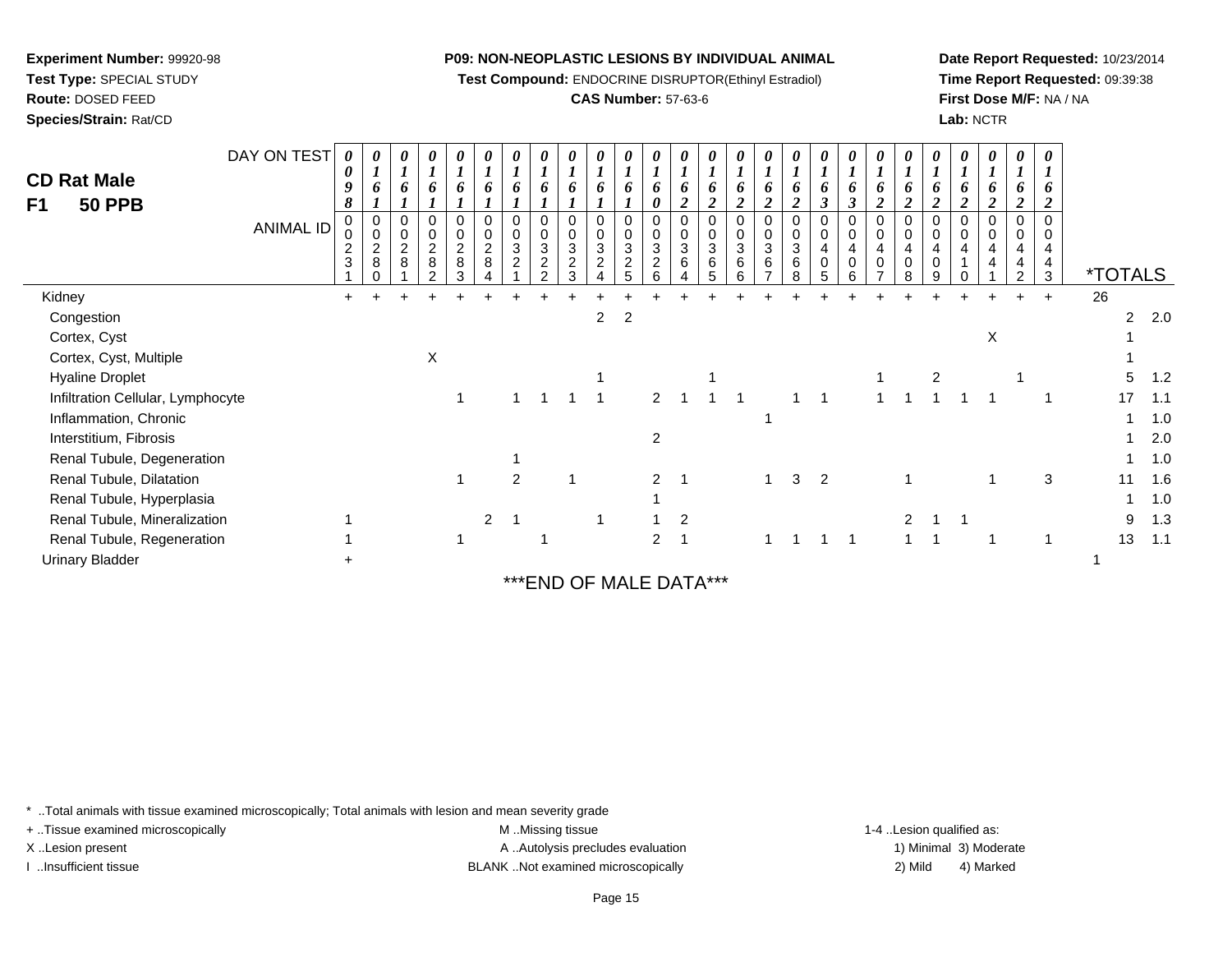**Test Compound:** ENDOCRINE DISRUPTOR(Ethinyl Estradiol)

## **CAS Number:** 57-63-6

**Date Report Requested:** 10/23/2014**Time Report Requested:** 09:39:38**First Dose M/F:** NA / NA**Lab:** NCTR

| <b>CD Rat Female</b><br><b>CONTROL</b><br>F <sub>1</sub>                                                                                         | DAY ON TEST<br><b>ANIMAL ID</b> | $\boldsymbol{\theta}$<br>$\boldsymbol{I}$<br>6<br>$\mathbf 0$<br>0<br>$\boldsymbol{2}$<br>$\overline{4}$<br>4 | 0<br>$\boldsymbol{l}$<br>6<br>$\boldsymbol{l}$<br>$\mathbf 0$<br>$\pmb{0}$<br>$\boldsymbol{2}$<br>$\overline{\mathbf{4}}$<br>5 | $\boldsymbol{\theta}$<br>$\boldsymbol{l}$<br>6<br>0<br>0<br>$\overline{c}$<br>4<br>6 | 0<br>$\boldsymbol{l}$<br>6<br>$\pmb{0}$<br>$\frac{0}{2}$<br>$\overline{7}$ | 0<br>$\boldsymbol{l}$<br>6<br>0<br>$\pmb{0}$<br>$\pmb{0}$<br>$\sqrt{2}$<br>$\overline{\mathbf{4}}$<br>8 | $\boldsymbol{\theta}$<br>$\boldsymbol{l}$<br>6<br>1<br>$\mathbf 0$<br>$\mathbf 0$<br>$\boldsymbol{2}$<br>$\,8\,$<br>5 | 0<br>$\boldsymbol{l}$<br>6<br>$\pmb{0}$<br>$\mathsf 0$<br>$\boldsymbol{2}$<br>8<br>6 | 0<br>$\boldsymbol{l}$<br>6<br>$\pmb{0}$<br>$\mathbf 0$<br>$\overline{c}$<br>8<br>$\overline{7}$ | 0<br>$\boldsymbol{l}$<br>6<br>$\pmb{0}$<br>$\mathbf 0$<br>$\overline{c}$<br>8<br>8 | $\boldsymbol{\theta}$<br>$\boldsymbol{l}$<br>6<br>0<br>$\mathbf 0$<br>$\mathbf 0$<br>$\boldsymbol{2}$<br>8<br>9 | $\boldsymbol{\theta}$<br>$\boldsymbol{l}$<br>6<br>$\mathbf 0$<br>0<br>3<br>$\overline{c}$<br>$\overline{7}$ | $\boldsymbol{\theta}$<br>$\boldsymbol{l}$<br>6<br>$\mathbf 0$<br>0<br>$\sqrt{3}$<br>$\sqrt{2}$<br>8 | 0<br>$\boldsymbol{l}$<br>6<br>$\pmb{0}$<br>0<br>$\ensuremath{\mathsf{3}}$<br>$\overline{c}$<br>9 | 0<br>$\boldsymbol{l}$<br>6<br>0<br>$\mathbf 0$<br>$\mathbf{3}$<br>$\mathbf{3}$<br>$\Omega$ | 0<br>$\boldsymbol{l}$<br>6<br>$\boldsymbol{2}$<br>$\mathbf 0$<br>0<br>$\mathbf{3}$<br>$\,6\,$<br>9 | 0<br>$\boldsymbol{I}$<br>$\sqrt{5}$<br>9<br>$\pmb{0}$<br>0<br>$\ensuremath{\mathsf{3}}$<br>$\overline{7}$<br>$\Omega$ | $\boldsymbol{\theta}$<br>$\boldsymbol{l}$<br>6<br>$\boldsymbol{2}$<br>$\mathbf 0$<br>$\mathbf 0$<br>$\sqrt{3}$<br>$\overline{7}$ | 0<br>$\boldsymbol{l}$<br>6<br>$\boldsymbol{2}$<br>$\mathsf{O}\xspace$<br>$\frac{0}{3}$<br>$\overline{7}$<br>2 | 0<br>$\boldsymbol{I}$<br>6<br>$\overline{2}$<br>0<br>$\mathbf 0$<br>$\frac{3}{7}$<br>3 | 0<br>$\boldsymbol{l}$<br>6<br>$\boldsymbol{2}$<br>$\pmb{0}$<br>$\mathsf 0$<br>$\overline{\mathbf{4}}$<br>-1 | $\boldsymbol{\theta}$<br>$\boldsymbol{l}$<br>6<br>$\boldsymbol{2}$<br>$\pmb{0}$<br>$\mathbf 0$<br>$\overline{\mathbf{4}}$<br>$\mathbf{1}$<br>$\overline{2}$ | $\boldsymbol{\theta}$<br>$\boldsymbol{l}$<br>6<br>$\boldsymbol{2}$<br>$\mathbf 0$<br>0<br>4<br>1<br>3 | 0<br>$\boldsymbol{l}$<br>6<br>$\boldsymbol{2}$<br>$\Omega$<br>$\Omega$<br>$\overline{4}$<br>$\mathbf{1}$<br>Δ | 0<br>$\boldsymbol{l}$<br>6<br>$\boldsymbol{2}$<br>$\mathbf 0$<br>$\Omega$<br>4<br>$\mathbf{1}$<br>5 | 0<br>$\boldsymbol{l}$<br>6<br>$\boldsymbol{2}$<br>$\mathbf 0$<br>$\Omega$<br>4<br>$\mathbf{1}$<br>6 |                      | <i><b>*TOTALS</b></i> |     |
|--------------------------------------------------------------------------------------------------------------------------------------------------|---------------------------------|---------------------------------------------------------------------------------------------------------------|--------------------------------------------------------------------------------------------------------------------------------|--------------------------------------------------------------------------------------|----------------------------------------------------------------------------|---------------------------------------------------------------------------------------------------------|-----------------------------------------------------------------------------------------------------------------------|--------------------------------------------------------------------------------------|-------------------------------------------------------------------------------------------------|------------------------------------------------------------------------------------|-----------------------------------------------------------------------------------------------------------------|-------------------------------------------------------------------------------------------------------------|-----------------------------------------------------------------------------------------------------|--------------------------------------------------------------------------------------------------|--------------------------------------------------------------------------------------------|----------------------------------------------------------------------------------------------------|-----------------------------------------------------------------------------------------------------------------------|----------------------------------------------------------------------------------------------------------------------------------|---------------------------------------------------------------------------------------------------------------|----------------------------------------------------------------------------------------|-------------------------------------------------------------------------------------------------------------|-------------------------------------------------------------------------------------------------------------------------------------------------------------|-------------------------------------------------------------------------------------------------------|---------------------------------------------------------------------------------------------------------------|-----------------------------------------------------------------------------------------------------|-----------------------------------------------------------------------------------------------------|----------------------|-----------------------|-----|
| <b>Alimentary System</b>                                                                                                                         |                                 |                                                                                                               |                                                                                                                                |                                                                                      |                                                                            |                                                                                                         |                                                                                                                       |                                                                                      |                                                                                                 |                                                                                    |                                                                                                                 |                                                                                                             |                                                                                                     |                                                                                                  |                                                                                            |                                                                                                    |                                                                                                                       |                                                                                                                                  |                                                                                                               |                                                                                        |                                                                                                             |                                                                                                                                                             |                                                                                                       |                                                                                                               |                                                                                                     |                                                                                                     |                      |                       |     |
| Liver<br>Developmental Malformation<br>Inflammation, Chronic Active<br><b>Cardiovascular System</b>                                              |                                 |                                                                                                               |                                                                                                                                |                                                                                      |                                                                            |                                                                                                         |                                                                                                                       |                                                                                      |                                                                                                 |                                                                                    | X                                                                                                               |                                                                                                             | 1                                                                                                   |                                                                                                  |                                                                                            |                                                                                                    |                                                                                                                       | 1                                                                                                                                |                                                                                                               |                                                                                        | $\mathbf{1}$                                                                                                | $\overline{1}$                                                                                                                                              |                                                                                                       |                                                                                                               |                                                                                                     |                                                                                                     | 25                   | 5                     | 1.0 |
| <b>NONE</b><br><b>Endocrine System</b>                                                                                                           |                                 |                                                                                                               |                                                                                                                                |                                                                                      |                                                                            |                                                                                                         |                                                                                                                       |                                                                                      |                                                                                                 |                                                                                    |                                                                                                                 |                                                                                                             |                                                                                                     |                                                                                                  |                                                                                            |                                                                                                    |                                                                                                                       |                                                                                                                                  |                                                                                                               |                                                                                        |                                                                                                             |                                                                                                                                                             |                                                                                                       |                                                                                                               |                                                                                                     |                                                                                                     |                      |                       |     |
| <b>Adrenal Cortex</b><br>Adrenal Medulla<br><b>Pituitary Gland</b><br><b>Thyroid Gland</b><br>Ultimobranchial Cyst<br><b>General Body System</b> |                                 |                                                                                                               |                                                                                                                                |                                                                                      |                                                                            |                                                                                                         |                                                                                                                       |                                                                                      |                                                                                                 |                                                                                    |                                                                                                                 |                                                                                                             |                                                                                                     |                                                                                                  | $\boldsymbol{\mathsf{X}}$                                                                  |                                                                                                    |                                                                                                                       |                                                                                                                                  |                                                                                                               |                                                                                        | X                                                                                                           |                                                                                                                                                             |                                                                                                       |                                                                                                               |                                                                                                     |                                                                                                     | 25<br>25<br>25<br>25 | 2                     |     |
| <b>NONE</b><br><b>Genital System</b>                                                                                                             |                                 |                                                                                                               |                                                                                                                                |                                                                                      |                                                                            |                                                                                                         |                                                                                                                       |                                                                                      |                                                                                                 |                                                                                    |                                                                                                                 |                                                                                                             |                                                                                                     |                                                                                                  |                                                                                            |                                                                                                    |                                                                                                                       |                                                                                                                                  |                                                                                                               |                                                                                        |                                                                                                             |                                                                                                                                                             |                                                                                                       |                                                                                                               |                                                                                                     |                                                                                                     |                      |                       |     |
| <b>Clitoral Gland</b><br>Distended<br>Inflammation, Chronic Active<br>Ovary<br>Corpus Luteum, Cyst                                               |                                 |                                                                                                               |                                                                                                                                |                                                                                      |                                                                            |                                                                                                         |                                                                                                                       |                                                                                      |                                                                                                 |                                                                                    |                                                                                                                 |                                                                                                             |                                                                                                     |                                                                                                  |                                                                                            |                                                                                                    |                                                                                                                       |                                                                                                                                  |                                                                                                               |                                                                                        | X                                                                                                           |                                                                                                                                                             | X<br>$\overline{2}$                                                                                   |                                                                                                               |                                                                                                     |                                                                                                     | $\mathbf{1}$<br>25   |                       | 2.0 |

\* ..Total animals with tissue examined microscopically; Total animals with lesion and mean severity grade

| + Tissue examined microscopically | M Missing tissue                   | 1-4 Lesion qualified as: |                        |
|-----------------------------------|------------------------------------|--------------------------|------------------------|
| X Lesion present                  | A Autolysis precludes evaluation   |                          | 1) Minimal 3) Moderate |
| …Insufficient tissue              | BLANK Not examined microscopically | 2) Mild                  | 4) Marked              |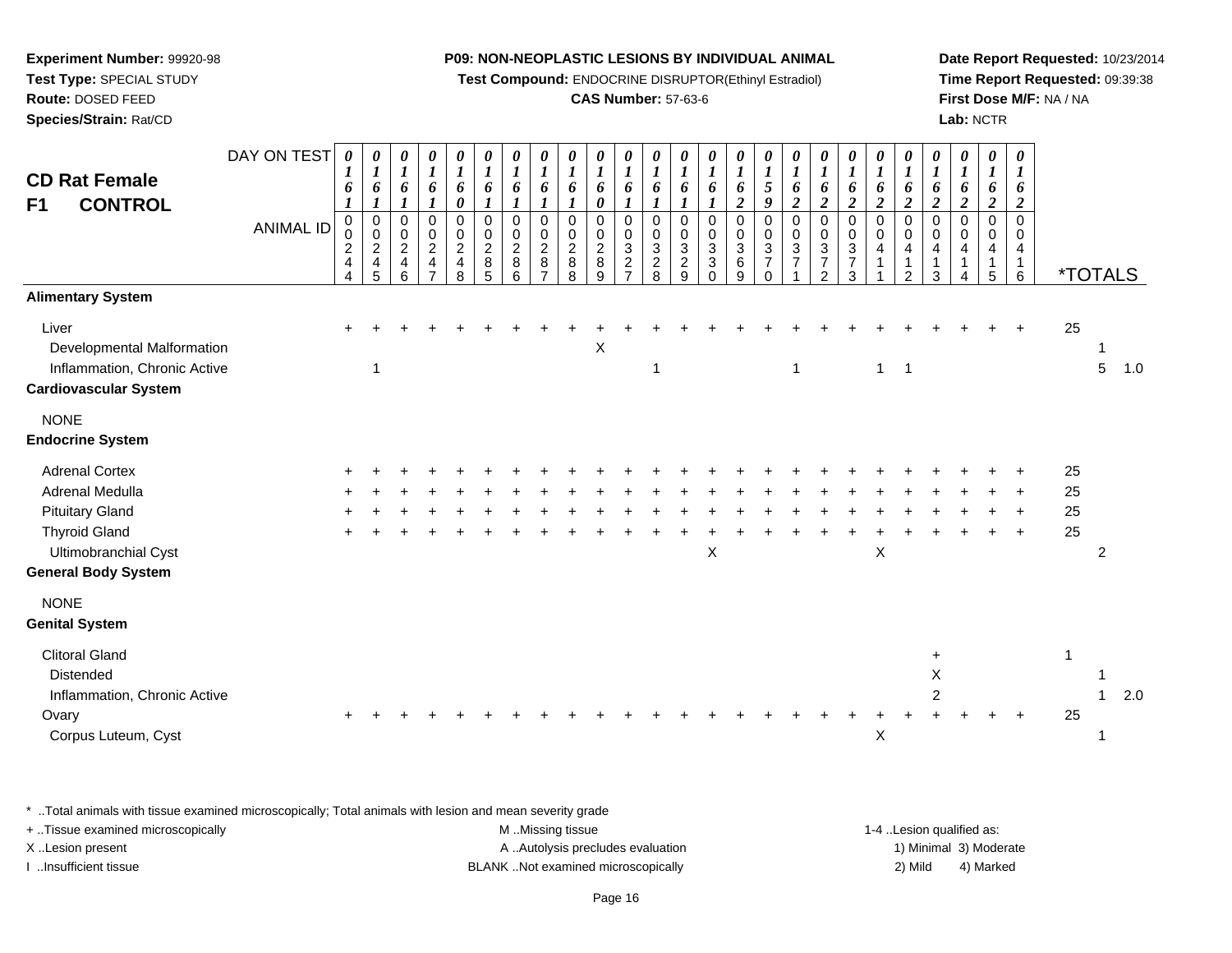**Test Compound:** ENDOCRINE DISRUPTOR(Ethinyl Estradiol)

## **CAS Number:** 57-63-6

**Date Report Requested:** 10/23/2014**Time Report Requested:** 09:39:38**First Dose M/F:** NA / NA**Lab:** NCTR

| <b>CD Rat Female</b><br><b>CONTROL</b><br>F <sub>1</sub> | DAY ON TEST<br><b>ANIMAL ID</b> | 0<br>1<br>6<br>0<br>$\mathbf 0$<br>$\overline{c}$<br>4 | $\boldsymbol{\theta}$<br>$\boldsymbol{l}$<br>6<br>-1<br>$\overline{0}$<br>$\pmb{0}$<br>$\overline{c}$<br>$\overline{4}$ | 0<br>$\boldsymbol{l}$<br>6<br>0<br>0<br>$\overline{c}$<br>$\overline{\mathbf{4}}$ | $\boldsymbol{\theta}$<br>$\boldsymbol{l}$<br>6<br>$\mathbf 0$<br>0<br>$\overline{c}$<br>4 | 0<br>$\boldsymbol{l}$<br>6<br>0<br>0<br>$\begin{smallmatrix} 0\\2 \end{smallmatrix}$<br>$\overline{\mathbf{4}}$ | 0<br>$\boldsymbol{l}$<br>6<br>0<br>$\begin{array}{c} 0 \\ 2 \\ 8 \end{array}$ | 0<br>$\boldsymbol{l}$<br>6<br>0<br>$\begin{array}{c} 0 \\ 2 \\ 8 \end{array}$ | $\boldsymbol{\theta}$<br>$\boldsymbol{l}$<br>6<br>$\mathbf 0$<br>0<br>$\boldsymbol{2}$<br>$\bf 8$ | 0<br>$\boldsymbol{I}$<br>6<br>$\mathbf 0$<br>0<br>$\overline{c}$<br>$\,8\,$ | $\boldsymbol{\theta}$<br>1<br>6<br>0<br>$\mathbf 0$<br>0<br>$\boldsymbol{2}$<br>$\bf 8$ | 0<br>$\boldsymbol{l}$<br>6<br>$\mathbf 0$<br>0<br>$\sqrt{3}$<br>$\boldsymbol{2}$ | $\boldsymbol{\theta}$<br>6<br>$\pmb{0}$<br>0<br>$\sqrt{3}$<br>$\sqrt{2}$ | 0<br>1<br>6<br>$\mathbf 0$<br>0<br>$\ensuremath{\mathsf{3}}$<br>$\overline{c}$ | 0<br>$\boldsymbol{l}$<br>6<br>0<br>0<br>$\sqrt{3}$<br>$\sqrt{3}$ | 0<br>$\boldsymbol{l}$<br>6<br>$\overline{c}$<br>0<br>0<br>$\sqrt{3}$<br>$\,6\,$ | 0<br>$\boldsymbol{l}$<br>5<br>9<br>$\mathbf 0$<br>0<br>$\sqrt{3}$<br>$\overline{7}$ | 0<br>$\bm{l}$<br>6<br>$\overline{2}$<br>$\mathbf 0$<br>0<br>3<br>$\overline{7}$ | $\boldsymbol{\theta}$<br>$\bm{l}$<br>6<br>$\boldsymbol{2}$<br>$\mathbf 0$<br>0<br>$\sqrt{3}$<br>$\overline{7}$ | 0<br>$\boldsymbol{l}$<br>6<br>$\boldsymbol{2}$<br>0<br>0<br>$\,$ 3 $\,$<br>7 | $\boldsymbol{\theta}$<br>$\boldsymbol{l}$<br>6<br>$\boldsymbol{2}$<br>0<br>0<br>4<br>1 | 0<br>$\boldsymbol{l}$<br>6<br>$\boldsymbol{2}$<br>$\mathbf 0$<br>0<br>4 | 0<br>$\boldsymbol{l}$<br>6<br>2<br>0<br>0<br>4<br>1 | 0<br>$\boldsymbol{l}$<br>6<br>$\overline{c}$<br>0<br>0<br>4<br>-1 | $\pmb{\theta}$<br>$\boldsymbol{l}$<br>6<br>$\boldsymbol{2}$<br>0<br>0<br>4<br>$\mathbf{1}$ | 0<br>1<br>6<br>$\boldsymbol{2}$<br>$\Omega$<br>0<br>4<br>1 |                       |                |     |
|----------------------------------------------------------|---------------------------------|--------------------------------------------------------|-------------------------------------------------------------------------------------------------------------------------|-----------------------------------------------------------------------------------|-------------------------------------------------------------------------------------------|-----------------------------------------------------------------------------------------------------------------|-------------------------------------------------------------------------------|-------------------------------------------------------------------------------|---------------------------------------------------------------------------------------------------|-----------------------------------------------------------------------------|-----------------------------------------------------------------------------------------|----------------------------------------------------------------------------------|--------------------------------------------------------------------------|--------------------------------------------------------------------------------|------------------------------------------------------------------|---------------------------------------------------------------------------------|-------------------------------------------------------------------------------------|---------------------------------------------------------------------------------|----------------------------------------------------------------------------------------------------------------|------------------------------------------------------------------------------|----------------------------------------------------------------------------------------|-------------------------------------------------------------------------|-----------------------------------------------------|-------------------------------------------------------------------|--------------------------------------------------------------------------------------------|------------------------------------------------------------|-----------------------|----------------|-----|
|                                                          |                                 | 4                                                      | $\sqrt{5}$                                                                                                              | 6                                                                                 |                                                                                           | 8                                                                                                               | $\sqrt{5}$                                                                    | 6                                                                             |                                                                                                   | 8                                                                           | 9                                                                                       |                                                                                  | 8                                                                        | 9                                                                              | $\Omega$                                                         | 9                                                                               |                                                                                     |                                                                                 | 2                                                                                                              | 3                                                                            |                                                                                        | $\mathcal{P}$                                                           | 3                                                   | 4                                                                 | 5                                                                                          | 6                                                          | <i><b>*TOTALS</b></i> |                |     |
| <b>Diestrus</b>                                          |                                 |                                                        | $\times$                                                                                                                |                                                                                   |                                                                                           |                                                                                                                 | $\mathsf{X}^-$                                                                |                                                                               | $X$ $X$                                                                                           |                                                                             | $\times$                                                                                |                                                                                  |                                                                          |                                                                                |                                                                  |                                                                                 |                                                                                     | $\sf X$                                                                         | $\boldsymbol{\mathsf{X}}$                                                                                      |                                                                              | $\mathsf X$                                                                            |                                                                         |                                                     |                                                                   |                                                                                            | $\times$                                                   |                       | 9              |     |
| Estrus                                                   |                                 |                                                        |                                                                                                                         |                                                                                   | $X$ $X$                                                                                   |                                                                                                                 |                                                                               |                                                                               |                                                                                                   |                                                                             |                                                                                         |                                                                                  |                                                                          |                                                                                |                                                                  | $X$ $X$                                                                         |                                                                                     |                                                                                 |                                                                                                                |                                                                              |                                                                                        |                                                                         |                                                     |                                                                   |                                                                                            |                                                            |                       |                |     |
| Follicle, Cyst                                           |                                 |                                                        |                                                                                                                         |                                                                                   |                                                                                           |                                                                                                                 |                                                                               |                                                                               |                                                                                                   |                                                                             |                                                                                         |                                                                                  |                                                                          |                                                                                |                                                                  |                                                                                 |                                                                                     |                                                                                 |                                                                                                                |                                                                              | $\mathsf X$                                                                            |                                                                         |                                                     |                                                                   |                                                                                            |                                                            |                       |                |     |
| Metestrus                                                |                                 |                                                        |                                                                                                                         |                                                                                   |                                                                                           |                                                                                                                 |                                                                               |                                                                               |                                                                                                   | $\boldsymbol{\mathsf{X}}$                                                   |                                                                                         |                                                                                  | $\mathsf{X}-\mathsf{X}$                                                  |                                                                                |                                                                  |                                                                                 |                                                                                     |                                                                                 |                                                                                                                | $\mathsf X$                                                                  |                                                                                        |                                                                         |                                                     | $\mathsf X$                                                       |                                                                                            |                                                            |                       |                |     |
| Proestrus                                                |                                 | X                                                      |                                                                                                                         |                                                                                   |                                                                                           | X                                                                                                               |                                                                               |                                                                               |                                                                                                   |                                                                             |                                                                                         |                                                                                  |                                                                          | Χ                                                                              |                                                                  |                                                                                 | X                                                                                   |                                                                                 |                                                                                                                |                                                                              |                                                                                        | $\mathsf{X}$                                                            | $\mathsf X$                                         |                                                                   | $\boldsymbol{\mathsf{X}}$                                                                  |                                                            |                       |                |     |
| Oviduct                                                  |                                 |                                                        |                                                                                                                         |                                                                                   |                                                                                           |                                                                                                                 |                                                                               |                                                                               |                                                                                                   |                                                                             |                                                                                         |                                                                                  |                                                                          |                                                                                |                                                                  |                                                                                 |                                                                                     |                                                                                 |                                                                                                                |                                                                              |                                                                                        |                                                                         |                                                     |                                                                   |                                                                                            |                                                            | 25                    |                |     |
| Uterus                                                   |                                 | $\ddot{}$                                              |                                                                                                                         |                                                                                   |                                                                                           |                                                                                                                 |                                                                               |                                                                               |                                                                                                   |                                                                             |                                                                                         |                                                                                  |                                                                          |                                                                                |                                                                  |                                                                                 |                                                                                     |                                                                                 |                                                                                                                |                                                                              |                                                                                        |                                                                         |                                                     |                                                                   |                                                                                            |                                                            | 25                    |                |     |
| <b>Diestrus</b>                                          |                                 |                                                        | X                                                                                                                       |                                                                                   |                                                                                           |                                                                                                                 | X                                                                             |                                                                               | $\mathsf{X}-\mathsf{X}$                                                                           |                                                                             | $\mathsf X$                                                                             |                                                                                  |                                                                          |                                                                                |                                                                  |                                                                                 |                                                                                     | $\sf X$                                                                         | $\mathsf X$                                                                                                    |                                                                              | $\mathsf X$                                                                            |                                                                         |                                                     |                                                                   |                                                                                            | X                                                          |                       | 9              |     |
| Estrus                                                   |                                 |                                                        |                                                                                                                         |                                                                                   | $X$ $X$                                                                                   |                                                                                                                 |                                                                               |                                                                               |                                                                                                   |                                                                             |                                                                                         |                                                                                  |                                                                          |                                                                                |                                                                  | $X$ $X$                                                                         |                                                                                     |                                                                                 |                                                                                                                |                                                                              |                                                                                        |                                                                         |                                                     |                                                                   |                                                                                            |                                                            |                       |                |     |
| Metestrus                                                |                                 |                                                        |                                                                                                                         |                                                                                   |                                                                                           |                                                                                                                 |                                                                               |                                                                               |                                                                                                   | $\boldsymbol{\mathsf{X}}$                                                   |                                                                                         |                                                                                  | $X$ $X$                                                                  |                                                                                |                                                                  |                                                                                 |                                                                                     |                                                                                 |                                                                                                                | $\mathsf X$                                                                  |                                                                                        |                                                                         |                                                     | $\mathsf X$                                                       |                                                                                            |                                                            |                       | 5              |     |
| Proestrus                                                |                                 | $\boldsymbol{\mathsf{X}}$                              |                                                                                                                         |                                                                                   |                                                                                           | X                                                                                                               |                                                                               |                                                                               |                                                                                                   |                                                                             |                                                                                         |                                                                                  |                                                                          | X                                                                              |                                                                  |                                                                                 | X                                                                                   |                                                                                 |                                                                                                                |                                                                              |                                                                                        | $\mathsf{X}$                                                            | $\mathsf X$                                         |                                                                   | X                                                                                          |                                                            |                       | 7              |     |
| Vagina                                                   |                                 | $\ddot{}$                                              |                                                                                                                         |                                                                                   |                                                                                           |                                                                                                                 |                                                                               |                                                                               |                                                                                                   |                                                                             |                                                                                         | М                                                                                |                                                                          |                                                                                |                                                                  |                                                                                 |                                                                                     |                                                                                 |                                                                                                                |                                                                              |                                                                                        |                                                                         |                                                     |                                                                   |                                                                                            | $\ddot{}$                                                  | 24                    |                |     |
| <b>Diestrus</b>                                          |                                 |                                                        | $\pmb{\times}$                                                                                                          |                                                                                   |                                                                                           |                                                                                                                 | $\mathsf{X}$                                                                  |                                                                               | X X                                                                                               |                                                                             | $\mathsf X$                                                                             |                                                                                  |                                                                          |                                                                                |                                                                  |                                                                                 |                                                                                     | X                                                                               | $\mathsf X$                                                                                                    |                                                                              | $\mathsf X$                                                                            |                                                                         |                                                     | $\boldsymbol{\mathsf{X}}$                                         |                                                                                            | X                                                          |                       | 10             |     |
| Estrus                                                   |                                 |                                                        |                                                                                                                         |                                                                                   | X                                                                                         |                                                                                                                 |                                                                               |                                                                               |                                                                                                   |                                                                             |                                                                                         |                                                                                  |                                                                          | X                                                                              |                                                                  | $X$ $X$                                                                         |                                                                                     |                                                                                 |                                                                                                                |                                                                              |                                                                                        |                                                                         |                                                     |                                                                   |                                                                                            |                                                            |                       | 4              |     |
| Metestrus                                                |                                 |                                                        |                                                                                                                         | X                                                                                 |                                                                                           |                                                                                                                 |                                                                               |                                                                               |                                                                                                   | X                                                                           |                                                                                         |                                                                                  | $\mathsf X$                                                              |                                                                                |                                                                  |                                                                                 |                                                                                     |                                                                                 |                                                                                                                | $\mathsf X$                                                                  |                                                                                        |                                                                         |                                                     |                                                                   |                                                                                            |                                                            |                       |                |     |
| Proestrus                                                |                                 | $\boldsymbol{X}$                                       |                                                                                                                         |                                                                                   |                                                                                           | Χ                                                                                                               |                                                                               |                                                                               |                                                                                                   |                                                                             |                                                                                         |                                                                                  |                                                                          |                                                                                |                                                                  |                                                                                 | X                                                                                   |                                                                                 |                                                                                                                |                                                                              |                                                                                        |                                                                         | $X$ $X$                                             |                                                                   | X                                                                                          |                                                            |                       | 6              |     |
| <b>Hematopoietic System</b>                              |                                 |                                                        |                                                                                                                         |                                                                                   |                                                                                           |                                                                                                                 |                                                                               |                                                                               |                                                                                                   |                                                                             |                                                                                         |                                                                                  |                                                                          |                                                                                |                                                                  |                                                                                 |                                                                                     |                                                                                 |                                                                                                                |                                                                              |                                                                                        |                                                                         |                                                     |                                                                   |                                                                                            |                                                            |                       |                |     |
| <b>Bone Marrow</b>                                       |                                 |                                                        |                                                                                                                         |                                                                                   |                                                                                           |                                                                                                                 |                                                                               |                                                                               |                                                                                                   |                                                                             |                                                                                         |                                                                                  |                                                                          |                                                                                |                                                                  |                                                                                 |                                                                                     |                                                                                 |                                                                                                                |                                                                              |                                                                                        |                                                                         |                                                     |                                                                   |                                                                                            |                                                            | 25                    |                |     |
| Spleen                                                   |                                 | ÷                                                      |                                                                                                                         |                                                                                   |                                                                                           |                                                                                                                 |                                                                               |                                                                               |                                                                                                   |                                                                             |                                                                                         |                                                                                  |                                                                          |                                                                                |                                                                  |                                                                                 |                                                                                     |                                                                                 |                                                                                                                |                                                                              |                                                                                        |                                                                         |                                                     |                                                                   |                                                                                            |                                                            | 25                    |                |     |
| Pigmentation                                             |                                 |                                                        |                                                                                                                         |                                                                                   |                                                                                           |                                                                                                                 |                                                                               |                                                                               |                                                                                                   |                                                                             |                                                                                         |                                                                                  |                                                                          |                                                                                |                                                                  |                                                                                 |                                                                                     |                                                                                 |                                                                                                                |                                                                              |                                                                                        |                                                                         |                                                     |                                                                   |                                                                                            |                                                            |                       | $\overline{2}$ | 1.0 |
| Thymus                                                   |                                 |                                                        |                                                                                                                         |                                                                                   |                                                                                           |                                                                                                                 |                                                                               |                                                                               |                                                                                                   |                                                                             |                                                                                         |                                                                                  |                                                                          |                                                                                |                                                                  |                                                                                 |                                                                                     |                                                                                 |                                                                                                                |                                                                              |                                                                                        |                                                                         |                                                     |                                                                   |                                                                                            |                                                            | 25                    |                |     |
| <b>Integumentary System</b>                              |                                 |                                                        |                                                                                                                         |                                                                                   |                                                                                           |                                                                                                                 |                                                                               |                                                                               |                                                                                                   |                                                                             |                                                                                         |                                                                                  |                                                                          |                                                                                |                                                                  |                                                                                 |                                                                                     |                                                                                 |                                                                                                                |                                                                              |                                                                                        |                                                                         |                                                     |                                                                   |                                                                                            |                                                            |                       |                |     |

\* ..Total animals with tissue examined microscopically; Total animals with lesion and mean severity grade

**Experiment Number:** 99920-98**Test Type:** SPECIAL STUDY**Route:** DOSED FEED**Species/Strain:** Rat/CD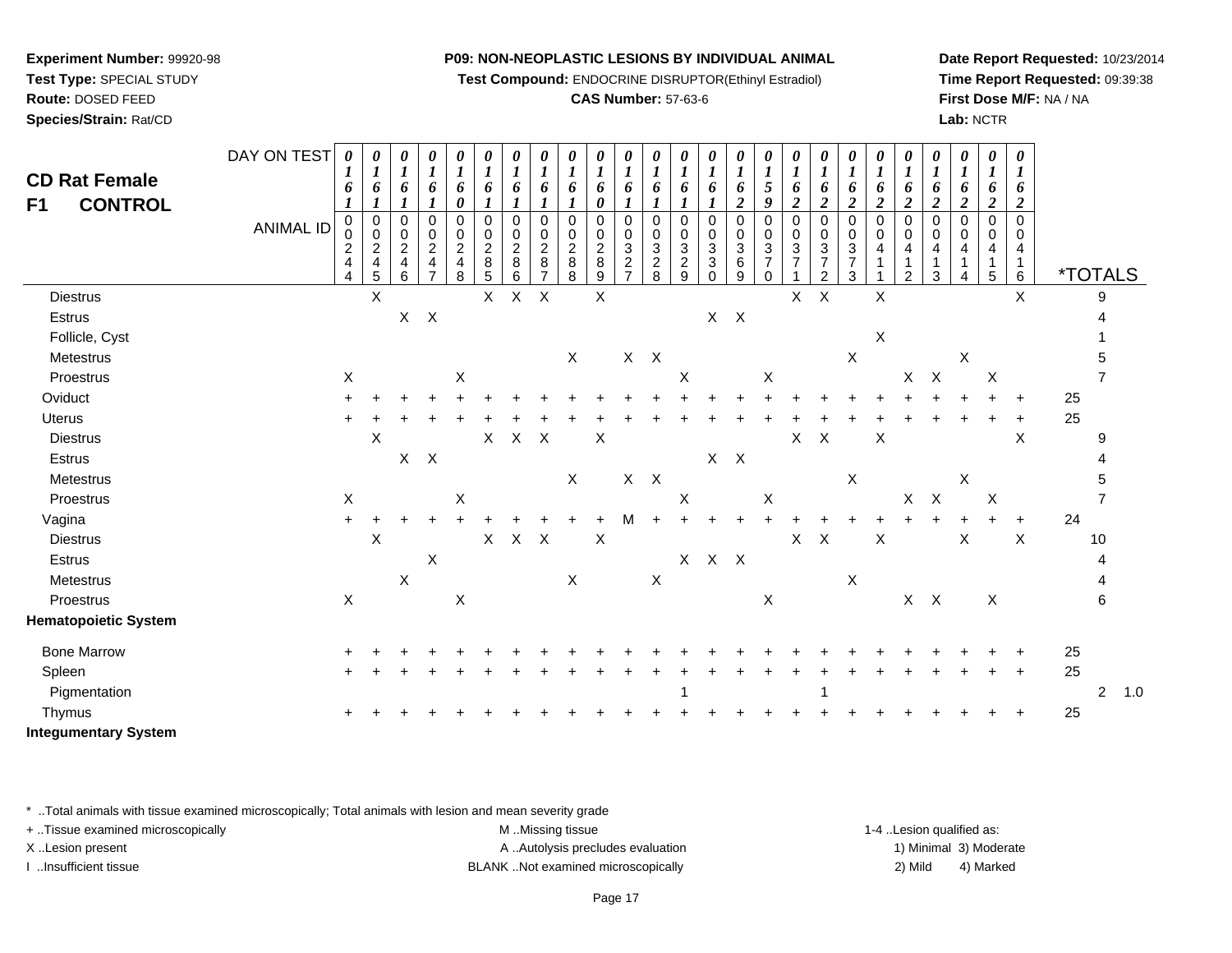**Test Compound:** ENDOCRINE DISRUPTOR(Ethinyl Estradiol)

## **CAS Number:** 57-63-6

**Date Report Requested:** 10/23/2014**Time Report Requested:** 09:39:38**First Dose M/F:** NA / NA**Lab:** NCTR

| $\frac{2}{8}$<br>$5\phantom{.0}$<br>Mammary Gland<br>$\ddot{}$<br>$\pm$<br>$\ddot{}$<br>$\overline{2}$<br>Alveolus, Hyperplasia<br>$\overline{\mathbf{1}}$<br>-1<br>1<br><b>Musculoskeletal System</b> | <i><b>*TOTALS</b></i><br>25 |
|--------------------------------------------------------------------------------------------------------------------------------------------------------------------------------------------------------|-----------------------------|
|                                                                                                                                                                                                        | 5 <sup>5</sup><br>1.2       |
| <b>Bone</b><br><b>Nervous System</b>                                                                                                                                                                   | 25                          |
| <b>NONE</b><br><b>Respiratory System</b>                                                                                                                                                               |                             |
| <b>NONE</b><br><b>Special Senses System</b>                                                                                                                                                            |                             |
| <b>NONE</b><br><b>Urinary System</b>                                                                                                                                                                   |                             |
| Kidney<br>$\pm$<br>Pelvis, Dilatation<br>3<br>Renal Tubule, Mineralization<br>3<br>2<br>3<br>3<br>2<br>2<br>2<br>3<br>2<br>3<br>3<br>2<br>-1                                                           | 25<br>3.0<br>1<br>1.9<br>21 |

\* ..Total animals with tissue examined microscopically; Total animals with lesion and mean severity grade

**Experiment Number:** 99920-98**Test Type:** SPECIAL STUDY**Route:** DOSED FEED**Species/Strain:** Rat/CD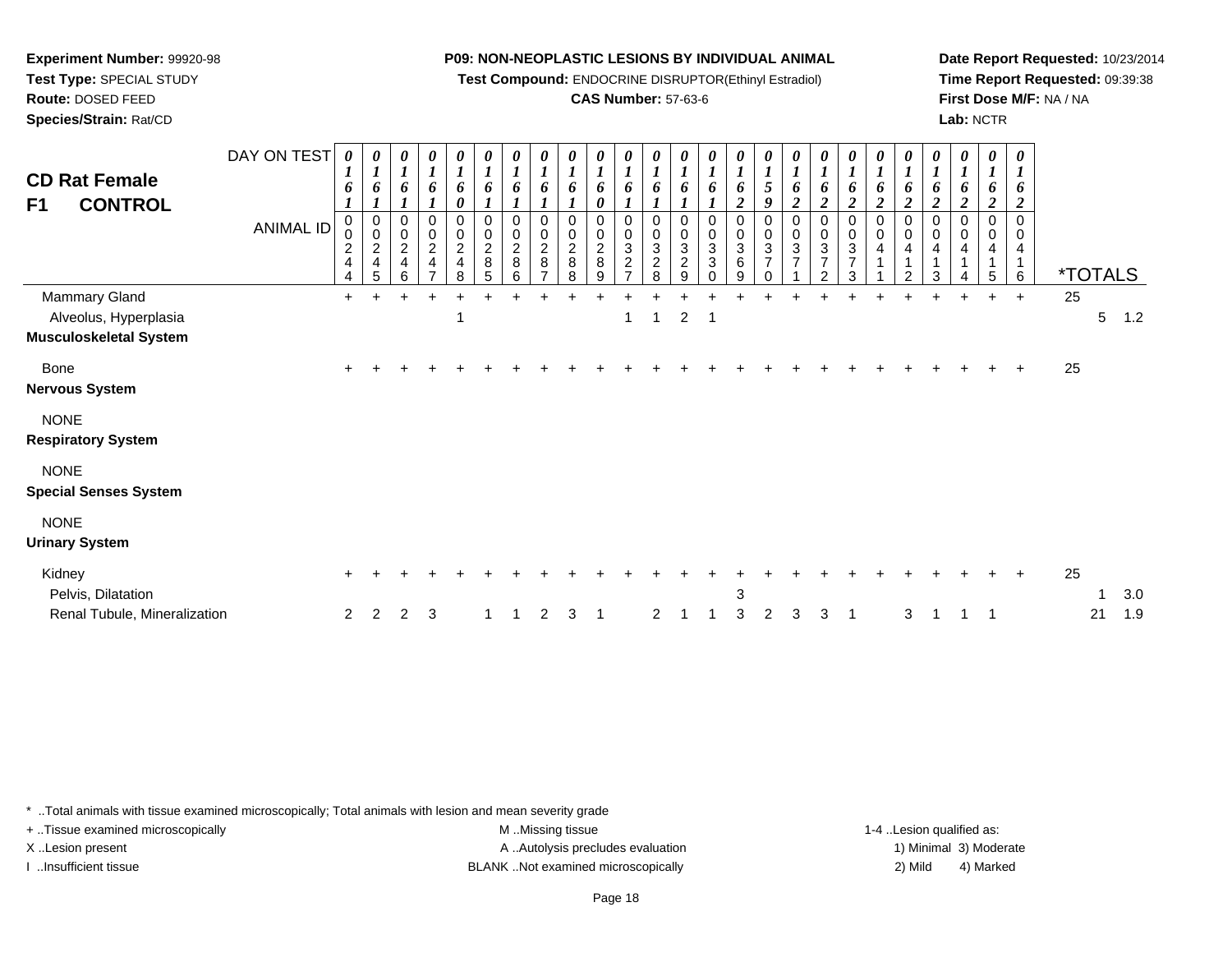**Test Compound:** ENDOCRINE DISRUPTOR(Ethinyl Estradiol)

## **CAS Number:** 57-63-6

**Date Report Requested:** 10/23/2014**Time Report Requested:** 09:39:38**First Dose M/F:** NA / NA**Lab:** NCTR

|                                                                      | DAY ON TEST      | $\boldsymbol{\theta}$                                                               | 0                                                     | 0<br>$\boldsymbol{l}$           | 0<br>$\boldsymbol{l}$                | $\boldsymbol{\theta}$<br>$\boldsymbol{l}$         | 0<br>1                                              | 0<br>$\boldsymbol{l}$                   | 0<br>$\boldsymbol{l}$                                                    | 0<br>1                                                        | 0<br>1                  | 0<br>$\boldsymbol{l}$                    | 0<br>$\boldsymbol{l}$                                | 0<br>1                                                | 0<br>$\bm{l}$                   | 0<br>$\boldsymbol{l}$                                                         | $\boldsymbol{\theta}$<br>$\boldsymbol{l}$                          | 0<br>$\boldsymbol{l}$                                                      | 0<br>$\boldsymbol{l}$                                              | 0<br>$\boldsymbol{l}$                       | 0<br>$\boldsymbol{l}$                                                                     | 0<br>$\boldsymbol{l}$                                                        | $\boldsymbol{\theta}$<br>$\boldsymbol{l}$             | 0<br>$\boldsymbol{l}$                      | 0<br>$\boldsymbol{l}$                      | 0<br>1                                       |                |                       |     |
|----------------------------------------------------------------------|------------------|-------------------------------------------------------------------------------------|-------------------------------------------------------|---------------------------------|--------------------------------------|---------------------------------------------------|-----------------------------------------------------|-----------------------------------------|--------------------------------------------------------------------------|---------------------------------------------------------------|-------------------------|------------------------------------------|------------------------------------------------------|-------------------------------------------------------|---------------------------------|-------------------------------------------------------------------------------|--------------------------------------------------------------------|----------------------------------------------------------------------------|--------------------------------------------------------------------|---------------------------------------------|-------------------------------------------------------------------------------------------|------------------------------------------------------------------------------|-------------------------------------------------------|--------------------------------------------|--------------------------------------------|----------------------------------------------|----------------|-----------------------|-----|
| <b>CD Rat Female</b><br>F1<br><b>2.0 PPB</b>                         |                  | 6                                                                                   | 6                                                     | 6                               | 6                                    | 6                                                 | 6<br>$\boldsymbol{2}$                               | 6<br>$\boldsymbol{2}$                   | 6<br>$\boldsymbol{2}$                                                    | 6                                                             | 6                       | 6<br>$\overline{\mathbf{c}}$             | 6<br>$\boldsymbol{2}$                                | 6<br>$\boldsymbol{2}$                                 | 6<br>$\boldsymbol{2}$           | 6<br>$\boldsymbol{2}$                                                         | 6<br>$\boldsymbol{2}$                                              | 6<br>$\boldsymbol{\beta}$                                                  | 6<br>$\boldsymbol{\beta}$                                          | 6<br>$\boldsymbol{\beta}$                   | 6<br>$\boldsymbol{2}$                                                                     | 6<br>$\boldsymbol{2}$                                                        | 6<br>$\boldsymbol{\beta}$                             | 6<br>$\boldsymbol{\beta}$                  | 6<br>$\boldsymbol{\beta}$                  | 6<br>$\boldsymbol{2}$                        |                |                       |     |
|                                                                      | <b>ANIMAL ID</b> | $\pmb{0}$<br>$\mathbf 0$<br>$\overline{\mathbf{c}}$<br>$\overline{\mathbf{4}}$<br>9 | $\mathsf 0$<br>$\bar{0}$<br>$\frac{2}{5}$<br>$\Omega$ | $\pmb{0}$<br>0<br>$\frac{2}{5}$ | 0<br>$\pmb{0}$<br>$\frac{2}{5}$<br>2 | $\mathbf 0$<br>0<br>$\sqrt{2}$<br>$\sqrt{5}$<br>3 | $\mathbf 0$<br>0<br>$\overline{c}$<br>9<br>$\Omega$ | $\mathbf 0$<br>0<br>$\overline{c}$<br>9 | $\mathbf 0$<br>0<br>$\overline{c}$<br>$\boldsymbol{9}$<br>$\mathfrak{p}$ | $\mathbf 0$<br>0<br>$\boldsymbol{2}$<br>$\boldsymbol{9}$<br>3 | 0<br>0<br>$\frac{2}{9}$ | 0<br>0<br>$\ensuremath{\mathsf{3}}$<br>3 | $\mathbf 0$<br>0<br>$\sqrt{3}$<br>3<br>$\mathcal{P}$ | $\pmb{0}$<br>0<br>$\sqrt{3}$<br>$\boldsymbol{3}$<br>3 | $\mathbf 0$<br>0<br>3<br>3<br>4 | $\pmb{0}$<br>0<br>$\ensuremath{\mathsf{3}}$<br>$\ensuremath{\mathsf{3}}$<br>5 | $\mathbf 0$<br>0<br>$\ensuremath{\mathsf{3}}$<br>$\mathbf{3}$<br>6 | $\pmb{0}$<br>$\pmb{0}$<br>$\ensuremath{\mathsf{3}}$<br>$\overline{7}$<br>4 | $\pmb{0}$<br>0<br>$\ensuremath{\mathsf{3}}$<br>$\overline{7}$<br>5 | 0<br>0<br>$\sqrt{3}$<br>$\overline{7}$<br>6 | $\mathbf 0$<br>$\pmb{0}$<br>$\ensuremath{\mathsf{3}}$<br>$\overline{7}$<br>$\overline{7}$ | $\mathbf 0$<br>$\,0\,$<br>$\ensuremath{\mathsf{3}}$<br>$\boldsymbol{7}$<br>8 | $\pmb{0}$<br>0<br>4<br>$\mathbf{1}$<br>$\overline{7}$ | $\mathbf 0$<br>0<br>4<br>$\mathbf{1}$<br>8 | $\mathbf 0$<br>0<br>4<br>$\mathbf{1}$<br>9 | 0<br>0<br>4<br>$\overline{c}$<br>$\mathbf 0$ |                | <i><b>*TOTALS</b></i> |     |
| <b>Alimentary System</b>                                             |                  |                                                                                     |                                                       |                                 |                                      |                                                   |                                                     |                                         |                                                                          |                                                               |                         |                                          |                                                      |                                                       |                                 |                                                                               |                                                                    |                                                                            |                                                                    |                                             |                                                                                           |                                                                              |                                                       |                                            |                                            |                                              |                |                       |     |
| <b>NONE</b><br><b>Cardiovascular System</b>                          |                  |                                                                                     |                                                       |                                 |                                      |                                                   |                                                     |                                         |                                                                          |                                                               |                         |                                          |                                                      |                                                       |                                 |                                                                               |                                                                    |                                                                            |                                                                    |                                             |                                                                                           |                                                                              |                                                       |                                            |                                            |                                              |                |                       |     |
| <b>NONE</b><br><b>Endocrine System</b>                               |                  |                                                                                     |                                                       |                                 |                                      |                                                   |                                                     |                                         |                                                                          |                                                               |                         |                                          |                                                      |                                                       |                                 |                                                                               |                                                                    |                                                                            |                                                                    |                                             |                                                                                           |                                                                              |                                                       |                                            |                                            |                                              |                |                       |     |
| <b>Thyroid Gland</b><br>Ectopic Thymus<br><b>General Body System</b> |                  |                                                                                     |                                                       |                                 |                                      |                                                   |                                                     |                                         |                                                                          |                                                               |                         |                                          |                                                      |                                                       |                                 |                                                                               |                                                                    |                                                                            |                                                                    |                                             |                                                                                           |                                                                              | $\ddot{}$<br>$\mathsf X$                              |                                            |                                            |                                              | 1              | $\mathbf 1$           |     |
| <b>NONE</b><br><b>Genital System</b>                                 |                  |                                                                                     |                                                       |                                 |                                      |                                                   |                                                     |                                         |                                                                          |                                                               |                         |                                          |                                                      |                                                       |                                 |                                                                               |                                                                    |                                                                            |                                                                    |                                             |                                                                                           |                                                                              |                                                       |                                            |                                            |                                              |                |                       |     |
| <b>Clitoral Gland</b>                                                |                  | $\ddot{}$                                                                           |                                                       |                                 |                                      |                                                   |                                                     |                                         |                                                                          |                                                               |                         |                                          | $\ddot{}$                                            |                                                       |                                 |                                                                               |                                                                    |                                                                            |                                                                    |                                             |                                                                                           |                                                                              |                                                       |                                            |                                            |                                              | $\overline{2}$ |                       |     |
| Distended                                                            |                  | X                                                                                   |                                                       |                                 |                                      |                                                   |                                                     |                                         |                                                                          |                                                               |                         |                                          | X                                                    |                                                       |                                 |                                                                               |                                                                    |                                                                            |                                                                    |                                             |                                                                                           |                                                                              |                                                       |                                            |                                            |                                              |                | 2                     |     |
| Inflammation, Chronic Active                                         |                  | 3                                                                                   |                                                       |                                 |                                      |                                                   |                                                     |                                         |                                                                          |                                                               |                         |                                          | 3                                                    |                                                       |                                 |                                                                               |                                                                    |                                                                            |                                                                    |                                             |                                                                                           |                                                                              |                                                       |                                            |                                            |                                              |                | $\overline{c}$        | 3.0 |
| Ovary                                                                |                  | $\ddot{}$                                                                           |                                                       |                                 |                                      |                                                   |                                                     |                                         |                                                                          |                                                               |                         |                                          |                                                      |                                                       |                                 |                                                                               |                                                                    |                                                                            |                                                                    |                                             |                                                                                           |                                                                              |                                                       |                                            |                                            | ÷                                            | 25             |                       |     |
| <b>Diestrus</b>                                                      |                  |                                                                                     |                                                       | $\pmb{\times}$                  |                                      |                                                   |                                                     | $\pmb{\times}$                          |                                                                          |                                                               |                         |                                          | $\mathsf{X}$                                         | $\mathsf{X}$                                          |                                 |                                                                               |                                                                    | $\pmb{\times}$                                                             |                                                                    |                                             |                                                                                           |                                                                              |                                                       | $\pmb{\times}$                             |                                            |                                              |                | 6                     |     |
| Estrus<br>Metestrus                                                  |                  | $\mathsf X$                                                                         |                                                       |                                 |                                      | $X$ $X$                                           |                                                     |                                         |                                                                          |                                                               |                         |                                          |                                                      |                                                       |                                 |                                                                               | $\mathsf X$                                                        |                                                                            |                                                                    | $X$ $X$ $X$                                 |                                                                                           | Χ                                                                            |                                                       |                                            |                                            | $\mathsf X$                                  |                | $\overline{7}$        |     |
| Proestrus                                                            |                  |                                                                                     | X                                                     |                                 | $\mathsf X$                          |                                                   |                                                     |                                         |                                                                          | $X$ $X$                                                       | $X$ X                   |                                          |                                                      |                                                       | X                               | $\boldsymbol{\mathsf{X}}$                                                     |                                                                    |                                                                            |                                                                    |                                             |                                                                                           |                                                                              | $\boldsymbol{\mathsf{X}}$                             |                                            | X                                          |                                              |                | 10                    |     |
| Oviduct                                                              |                  |                                                                                     |                                                       |                                 |                                      |                                                   |                                                     |                                         |                                                                          |                                                               |                         |                                          |                                                      |                                                       |                                 |                                                                               |                                                                    |                                                                            |                                                                    |                                             |                                                                                           |                                                                              |                                                       |                                            |                                            | ÷                                            | 25             |                       |     |
| Uterus                                                               |                  |                                                                                     |                                                       |                                 |                                      |                                                   |                                                     |                                         |                                                                          |                                                               |                         |                                          |                                                      |                                                       |                                 |                                                                               |                                                                    |                                                                            |                                                                    |                                             |                                                                                           |                                                                              |                                                       |                                            |                                            | $\ddot{}$                                    | 25             |                       |     |
|                                                                      |                  |                                                                                     |                                                       |                                 |                                      |                                                   |                                                     |                                         |                                                                          |                                                               |                         |                                          |                                                      |                                                       |                                 |                                                                               |                                                                    |                                                                            |                                                                    |                                             |                                                                                           |                                                                              |                                                       |                                            |                                            |                                              |                |                       |     |

\* ..Total animals with tissue examined microscopically; Total animals with lesion and mean severity grade

| + Tissue examined microscopically | M Missing tissue                   | 1-4 Lesion qualified as: |                        |
|-----------------------------------|------------------------------------|--------------------------|------------------------|
| X Lesion present                  | A Autolysis precludes evaluation   |                          | 1) Minimal 3) Moderate |
| Insufficient tissue               | BLANK Not examined microscopically | 2) Mild                  | 4) Marked              |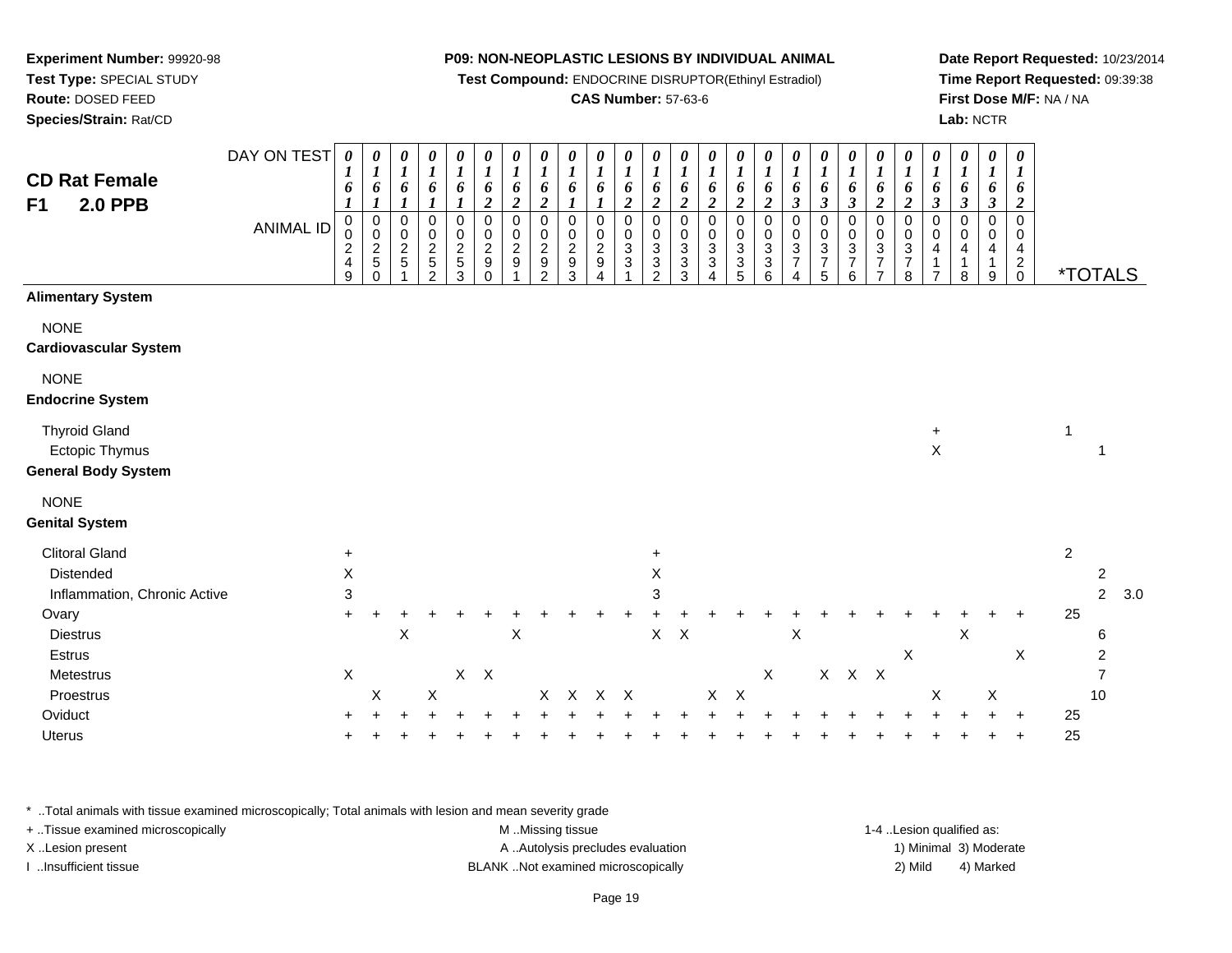**Test Compound:** ENDOCRINE DISRUPTOR(Ethinyl Estradiol)

## **CAS Number:** 57-63-6

**Date Report Requested:** 10/23/2014**Time Report Requested:** 09:39:39**First Dose M/F:** NA / NA**Lab:** NCTR

| <b>CD Rat Female</b><br>F1<br><b>2.0 PPB</b>                                                           | DAY ON TEST<br><b>ANIMAL ID</b> | 0<br>1<br>6<br>$\mathbf 0$<br>0<br>$\frac{2}{4}$<br>9 | 0<br>1<br>6<br>$\pmb{0}$<br>$\pmb{0}$<br>$\frac{2}{5}$<br>0 | 0<br>$\boldsymbol{l}$<br>6<br>0<br>$\pmb{0}$<br>$\frac{2}{5}$ | 0<br>$\boldsymbol{l}$<br>$\pmb{6}$<br>1<br>0<br>0<br>$\frac{2}{5}$<br>$\overline{2}$ | 0<br>$\boldsymbol{l}$<br>6<br>0<br>$\pmb{0}$<br>$\frac{2}{5}$<br>$\mathbf{3}$ | 0<br>1<br>6<br>$\boldsymbol{2}$<br>0<br>$\pmb{0}$<br>$\boldsymbol{2}$<br>9<br>$\mathbf 0$ | 0<br>$\boldsymbol{l}$<br>6<br>$\boldsymbol{2}$<br>$\pmb{0}$<br>$\pmb{0}$<br>$\overline{c}$<br>$\boldsymbol{9}$ | $\pmb{\theta}$<br>$\boldsymbol{l}$<br>6<br>$\boldsymbol{2}$<br>0<br>0<br>$\overline{c}$<br>9<br>$\overline{2}$ | 0<br>$\boldsymbol{l}$<br>6<br>$\mathbf 0$<br>0<br>$\overline{c}$<br>$\boldsymbol{9}$<br>3 | $\boldsymbol{\theta}$<br>6<br>0<br>0<br>$\overline{c}$<br>$\boldsymbol{9}$<br>4 | 0<br>$\boldsymbol{l}$<br>6<br>$\boldsymbol{2}$<br>0<br>$\pmb{0}$<br>$\mathbf{3}$<br>$\mathbf{3}$ | 0<br>$\boldsymbol{l}$<br>6<br>$\boldsymbol{2}$<br>0<br>0<br>$\ensuremath{\mathsf{3}}$<br>$\overline{3}$<br>$\overline{c}$ | 0<br>$\boldsymbol{l}$<br>6<br>$\boldsymbol{2}$<br>0<br>$\mathbf 0$<br>$\mathbf{3}$<br>3<br>3 | 0<br>$\boldsymbol{l}$<br>6<br>$\overline{c}$<br>0<br>$\pmb{0}$<br>$\sqrt{3}$<br>3<br>4 | 0<br>1<br>6<br>$\overline{c}$<br>0<br>$\pmb{0}$<br>3<br>3<br>5 | 0<br>$\boldsymbol{l}$<br>6<br>$\boldsymbol{2}$<br>$\pmb{0}$<br>$\pmb{0}$<br>$_3^3$<br>$\,6\,$ | 0<br>1<br>6<br>$\boldsymbol{\beta}$<br>$\mathbf 0$<br>$\pmb{0}$<br>$\sqrt{3}$<br>$\overline{7}$<br>4 | 0<br>$\boldsymbol{l}$<br>6<br>$\boldsymbol{\beta}$<br>$\pmb{0}$<br>$\pmb{0}$<br>$\frac{3}{7}$<br>5 | 0<br>$\boldsymbol{l}$<br>6<br>$\boldsymbol{\beta}$<br>0<br>0<br>3<br>$\overline{7}$<br>6 | 0<br>$\boldsymbol{l}$<br>6<br>$\boldsymbol{2}$<br>0<br>$\pmb{0}$<br>$\ensuremath{\mathsf{3}}$<br>$\overline{7}$<br>$\overline{7}$ | 0<br>$\boldsymbol{l}$<br>6<br>$\boldsymbol{2}$<br>$\,0\,$<br>$\,0\,$<br>$\mathbf{3}$<br>$\boldsymbol{7}$<br>8 | 0<br>$\boldsymbol{l}$<br>6<br>$\boldsymbol{\beta}$<br>$\pmb{0}$<br>$\pmb{0}$<br>4<br>1<br>$\overline{7}$ | 0<br>$\boldsymbol{l}$<br>6<br>3<br>0<br>0<br>4<br>1<br>8 | 0<br>$\boldsymbol{l}$<br>6<br>3<br>0<br>0<br>4<br>$\mathbf{1}$<br>9 | $\boldsymbol{\theta}$<br>$\boldsymbol{l}$<br>6<br>2<br>$\mathbf 0$<br>0<br>4<br>$\overline{a}$<br>$\mathbf 0$ |    | <i><b>*TOTALS</b></i> |     |
|--------------------------------------------------------------------------------------------------------|---------------------------------|-------------------------------------------------------|-------------------------------------------------------------|---------------------------------------------------------------|--------------------------------------------------------------------------------------|-------------------------------------------------------------------------------|-------------------------------------------------------------------------------------------|----------------------------------------------------------------------------------------------------------------|----------------------------------------------------------------------------------------------------------------|-------------------------------------------------------------------------------------------|---------------------------------------------------------------------------------|--------------------------------------------------------------------------------------------------|---------------------------------------------------------------------------------------------------------------------------|----------------------------------------------------------------------------------------------|----------------------------------------------------------------------------------------|----------------------------------------------------------------|-----------------------------------------------------------------------------------------------|------------------------------------------------------------------------------------------------------|----------------------------------------------------------------------------------------------------|------------------------------------------------------------------------------------------|-----------------------------------------------------------------------------------------------------------------------------------|---------------------------------------------------------------------------------------------------------------|----------------------------------------------------------------------------------------------------------|----------------------------------------------------------|---------------------------------------------------------------------|---------------------------------------------------------------------------------------------------------------|----|-----------------------|-----|
| <b>Diestrus</b><br>Estrus<br>Metestrus                                                                 |                                 | $\mathsf X$                                           |                                                             | X                                                             |                                                                                      |                                                                               | $X$ $X$                                                                                   | X                                                                                                              |                                                                                                                |                                                                                           |                                                                                 |                                                                                                  | X                                                                                                                         | $\boldsymbol{\mathsf{X}}$                                                                    |                                                                                        |                                                                | $\mathsf X$                                                                                   | X                                                                                                    |                                                                                                    | $X$ $X$ $X$                                                                              |                                                                                                                                   | $\mathsf X$                                                                                                   |                                                                                                          | X                                                        |                                                                     | $\boldsymbol{\mathsf{X}}$                                                                                     |    | 6<br>3<br>6           |     |
| Proestrus<br>Vagina<br><b>Diestrus</b><br>Estrus                                                       |                                 | $\ddot{}$                                             | $\boldsymbol{\mathsf{X}}$<br>$\overline{+}$                 | X                                                             | $\boldsymbol{\mathsf{X}}$                                                            |                                                                               | $\pm$                                                                                     | $\boldsymbol{\mathsf{X}}$                                                                                      | X<br>$\sf X$                                                                                                   |                                                                                           | X X X                                                                           |                                                                                                  |                                                                                                                           | $X$ $X$                                                                                      | X                                                                                      | $\boldsymbol{X}$<br>$\mathsf X$                                |                                                                                               | $\times$                                                                                             |                                                                                                    |                                                                                          |                                                                                                                                   | $\mathsf X$                                                                                                   | X<br>$\ddot{}$                                                                                           | $\ddot{}$<br>$\mathsf X$                                 | $\mathsf X$<br>$+$                                                  | $\ddot{}$<br>$\mathsf X$                                                                                      | 25 | 10<br>6<br>4          |     |
| Metestrus<br>Proestrus<br><b>Hematopoietic System</b><br><b>NONE</b>                                   |                                 | $\boldsymbol{\mathsf{X}}$                             | $\mathsf X$                                                 |                                                               | $\mathsf X$                                                                          |                                                                               | $X$ $X$                                                                                   |                                                                                                                |                                                                                                                |                                                                                           | X X X                                                                           |                                                                                                  |                                                                                                                           |                                                                                              | X                                                                                      |                                                                | X                                                                                             |                                                                                                      |                                                                                                    | $X$ $X$ $X$                                                                              |                                                                                                                                   |                                                                                                               | X                                                                                                        |                                                          | X                                                                   |                                                                                                               |    | $\overline{7}$<br>8   |     |
| <b>Integumentary System</b><br>Mammary Gland<br>Alveolus, Hyperplasia<br><b>Musculoskeletal System</b> |                                 |                                                       |                                                             |                                                               |                                                                                      |                                                                               | -1                                                                                        |                                                                                                                | -1                                                                                                             |                                                                                           |                                                                                 |                                                                                                  |                                                                                                                           | $\overline{2}$                                                                               | $\overline{1}$                                                                         |                                                                |                                                                                               | 1                                                                                                    |                                                                                                    |                                                                                          |                                                                                                                                   |                                                                                                               |                                                                                                          |                                                          |                                                                     |                                                                                                               | 25 | 6                     | 1.2 |
| <b>NONE</b><br><b>Nervous System</b>                                                                   |                                 |                                                       |                                                             |                                                               |                                                                                      |                                                                               |                                                                                           |                                                                                                                |                                                                                                                |                                                                                           |                                                                                 |                                                                                                  |                                                                                                                           |                                                                                              |                                                                                        |                                                                |                                                                                               |                                                                                                      |                                                                                                    |                                                                                          |                                                                                                                                   |                                                                                                               |                                                                                                          |                                                          |                                                                     |                                                                                                               |    |                       |     |
| <b>NONE</b><br><b>Respiratory System</b>                                                               |                                 |                                                       |                                                             |                                                               |                                                                                      |                                                                               |                                                                                           |                                                                                                                |                                                                                                                |                                                                                           |                                                                                 |                                                                                                  |                                                                                                                           |                                                                                              |                                                                                        |                                                                |                                                                                               |                                                                                                      |                                                                                                    |                                                                                          |                                                                                                                                   |                                                                                                               |                                                                                                          |                                                          |                                                                     |                                                                                                               |    |                       |     |
| <b>NONE</b>                                                                                            |                                 |                                                       |                                                             |                                                               |                                                                                      |                                                                               |                                                                                           |                                                                                                                |                                                                                                                |                                                                                           |                                                                                 |                                                                                                  |                                                                                                                           |                                                                                              |                                                                                        |                                                                |                                                                                               |                                                                                                      |                                                                                                    |                                                                                          |                                                                                                                                   |                                                                                                               |                                                                                                          |                                                          |                                                                     |                                                                                                               |    |                       |     |

\* ..Total animals with tissue examined microscopically; Total animals with lesion and mean severity grade

**Experiment Number:** 99920-98**Test Type:** SPECIAL STUDY**Route:** DOSED FEED**Species/Strain:** Rat/CD

+ ..Tissue examined microscopically examined microscopically examined as:  $M$  ..Missing tissue 1-4 ..Lesion qualified as: X..Lesion present **A ..Autolysis precludes evaluation** A ..Autolysis precludes evaluation 1) Minimal 3) Moderate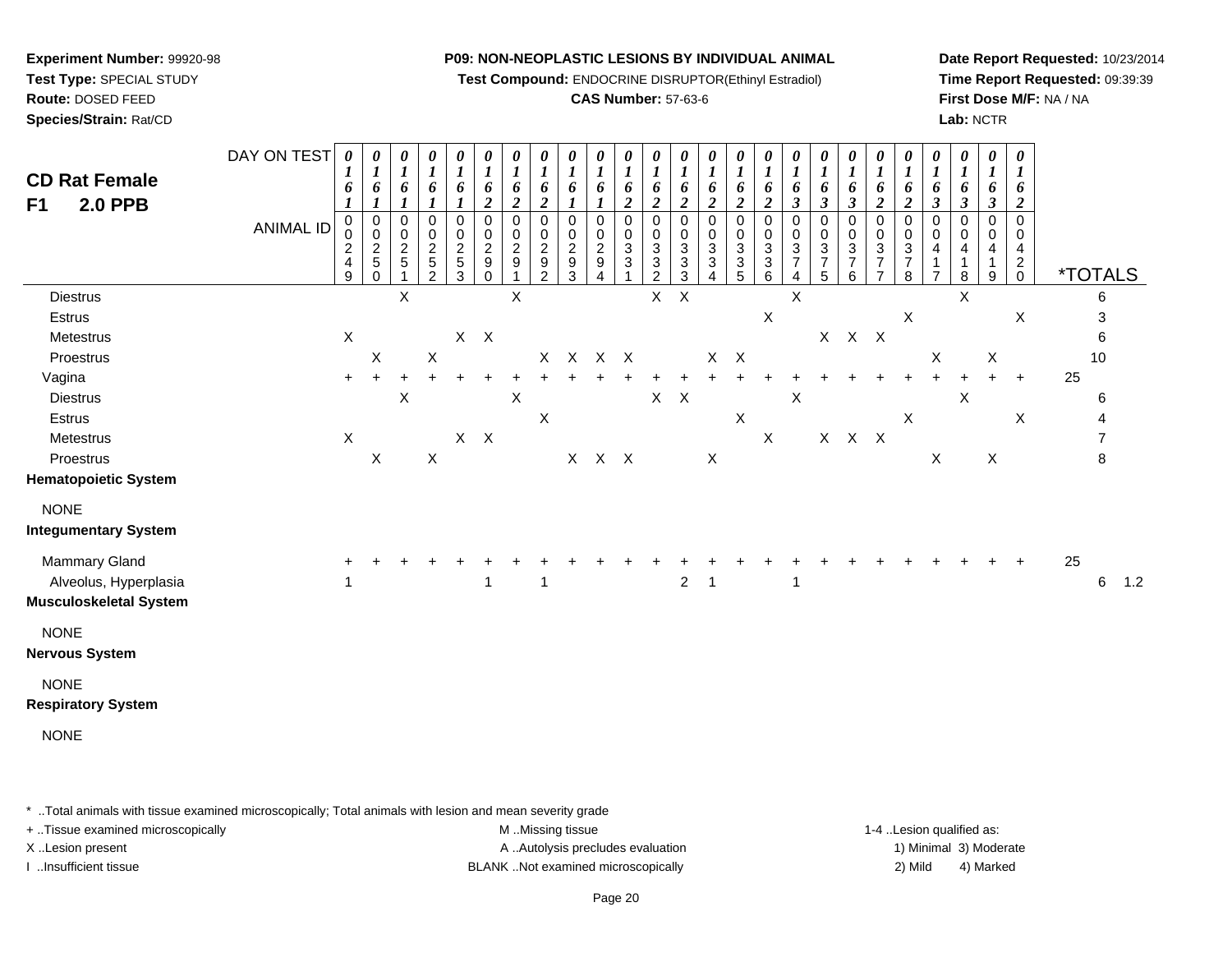**Test Compound:** ENDOCRINE DISRUPTOR(Ethinyl Estradiol)

## **CAS Number:** 57-63-6

**Date Report Requested:** 10/23/2014**Time Report Requested:** 09:39:39**First Dose M/F:** NA / NA**Lab:** NCTR

| <b>CD Rat Female</b><br>F1<br><b>2.0 PPB</b> | DAY ON TEST<br><b>ANIMAL ID</b> | 0<br>L<br>6<br>$\mathbf{I}$<br>0<br>0<br>$\overline{\mathbf{c}}$<br>$\overline{4}$<br>9 | $\boldsymbol{\theta}$<br>$\boldsymbol{l}$<br>6<br>$\boldsymbol{0}$<br>$\boldsymbol{0}$<br>$rac{2}{5}$ | 0<br>6<br>0<br>$\mathsf 0$<br>$\frac{2}{5}$ | 0<br>6<br>0<br>$\boldsymbol{0}$<br>$rac{2}{5}$<br>$\mathcal{L}$ | 0<br>$\mathbf{I}$<br>6<br>0<br>$\pmb{0}$<br>$\frac{2}{5}$<br>3 | $\boldsymbol{\theta}$<br>$\boldsymbol{l}$<br>6<br>$\overline{2}$<br>$\mathbf 0$<br>$\overline{c}$<br>9 | 0<br>6<br>◠<br>0<br>0<br>$\boldsymbol{2}$<br>$\boldsymbol{9}$ | 0<br>6<br>∍<br>0<br>0<br>$\overline{c}$<br>9<br>ົ | 0<br>6<br>0<br>0<br>$\overline{c}$<br>9<br>3 | 0<br>0<br>1<br>0<br>$\overline{c}$<br>$\boldsymbol{9}$ | U<br>6<br>∠<br>0<br>0<br>3<br>3 | $\boldsymbol{\theta}$<br>6<br>0<br>0<br>3<br>3<br>ົ | $\boldsymbol{\theta}$<br>6<br>0<br>0<br>$\mathbf{3}$<br>3<br>3 | 0<br>6<br>0<br>3<br>3 | $\bm{o}$<br>0<br>$\sqrt{3}$<br>3 | $\boldsymbol{\theta}$<br>6<br>0<br>0<br>$\ensuremath{\mathsf{3}}$<br>3<br>6 | 0<br>6<br>0<br>$\pmb{0}$<br>$\mathbf{3}$<br>$\overline{ }$<br>4 | 0<br>$\mathbf{I}$<br>6<br>0<br>0<br>$\sqrt{3}$<br>$\overline{ }$<br>5 | $\boldsymbol{\theta}$<br>L<br>6<br>J<br>0<br>$\mathbf 0$<br>$\mathbf{3}$<br>$\overline{ }$<br>6 | 0<br>6<br>$\boldsymbol{2}$<br>0<br>$_{3}^{\rm 0}$<br>$\overline{ }$<br>$\rightarrow$ | 0<br>6<br>C<br>0<br>0<br>3<br>$\overline{\phantom{a}}$<br>8 | $\boldsymbol{\theta}$<br>6<br>0<br>0<br>4<br>$\overline{ }$ | 0<br>6<br>$\boldsymbol{\beta}$<br>$\mathbf 0$<br>4<br>8 | 0<br>6<br>3<br>0<br>0<br>4<br>9 | $\boldsymbol{\theta}$<br>O<br>0<br>4<br>2<br>$\Omega$ | <i><b>*TOTALS</b></i> |     |
|----------------------------------------------|---------------------------------|-----------------------------------------------------------------------------------------|-------------------------------------------------------------------------------------------------------|---------------------------------------------|-----------------------------------------------------------------|----------------------------------------------------------------|--------------------------------------------------------------------------------------------------------|---------------------------------------------------------------|---------------------------------------------------|----------------------------------------------|--------------------------------------------------------|---------------------------------|-----------------------------------------------------|----------------------------------------------------------------|-----------------------|----------------------------------|-----------------------------------------------------------------------------|-----------------------------------------------------------------|-----------------------------------------------------------------------|-------------------------------------------------------------------------------------------------|--------------------------------------------------------------------------------------|-------------------------------------------------------------|-------------------------------------------------------------|---------------------------------------------------------|---------------------------------|-------------------------------------------------------|-----------------------|-----|
| <b>Special Senses System</b>                 |                                 |                                                                                         |                                                                                                       |                                             |                                                                 |                                                                |                                                                                                        |                                                               |                                                   |                                              |                                                        |                                 |                                                     |                                                                |                       |                                  |                                                                             |                                                                 |                                                                       |                                                                                                 |                                                                                      |                                                             |                                                             |                                                         |                                 |                                                       |                       |     |
| <b>NONE</b>                                  |                                 |                                                                                         |                                                                                                       |                                             |                                                                 |                                                                |                                                                                                        |                                                               |                                                   |                                              |                                                        |                                 |                                                     |                                                                |                       |                                  |                                                                             |                                                                 |                                                                       |                                                                                                 |                                                                                      |                                                             |                                                             |                                                         |                                 |                                                       |                       |     |
| <b>Urinary System</b>                        |                                 |                                                                                         |                                                                                                       |                                             |                                                                 |                                                                |                                                                                                        |                                                               |                                                   |                                              |                                                        |                                 |                                                     |                                                                |                       |                                  |                                                                             |                                                                 |                                                                       |                                                                                                 |                                                                                      |                                                             |                                                             |                                                         |                                 |                                                       |                       |     |
| Kidney                                       |                                 | $\ddot{}$                                                                               |                                                                                                       |                                             |                                                                 |                                                                |                                                                                                        |                                                               |                                                   |                                              |                                                        |                                 |                                                     |                                                                |                       |                                  |                                                                             |                                                                 |                                                                       |                                                                                                 |                                                                                      |                                                             |                                                             |                                                         |                                 | $\pm$                                                 | 25                    |     |
| Cortex, Cyst                                 |                                 |                                                                                         |                                                                                                       |                                             |                                                                 |                                                                |                                                                                                        |                                                               |                                                   | Χ                                            |                                                        |                                 |                                                     |                                                                |                       |                                  |                                                                             |                                                                 | X                                                                     |                                                                                                 |                                                                                      |                                                             |                                                             |                                                         | X                               |                                                       | 3                     |     |
| Infarct                                      |                                 |                                                                                         |                                                                                                       |                                             |                                                                 |                                                                |                                                                                                        |                                                               |                                                   |                                              |                                                        |                                 |                                                     |                                                                |                       |                                  |                                                                             |                                                                 |                                                                       |                                                                                                 |                                                                                      |                                                             |                                                             | X                                                       |                                 |                                                       |                       |     |
| Pelvis, Dilatation                           |                                 |                                                                                         |                                                                                                       |                                             |                                                                 |                                                                |                                                                                                        |                                                               |                                                   |                                              |                                                        | 4                               |                                                     |                                                                |                       |                                  |                                                                             |                                                                 |                                                                       |                                                                                                 |                                                                                      |                                                             |                                                             |                                                         |                                 |                                                       | 1                     | 4.0 |
| Renal Tubule, Mineralization                 |                                 |                                                                                         | $\mathbf{2}^{\circ}$                                                                                  |                                             |                                                                 | 2                                                              |                                                                                                        |                                                               |                                                   |                                              |                                                        |                                 |                                                     |                                                                |                       | 4                                | 4                                                                           |                                                                 | 4                                                                     | 2                                                                                               | 2                                                                                    |                                                             |                                                             |                                                         | 3                               | 2                                                     | 18                    | 2.0 |

\* ..Total animals with tissue examined microscopically; Total animals with lesion and mean severity grade

+ ..Tissue examined microscopically examined microscopically examined as:  $M$  ..Missing tissue 1-4 ..Lesion qualified as:

**Experiment Number:** 99920-98**Test Type:** SPECIAL STUDY**Route:** DOSED FEED**Species/Strain:** Rat/CD

X..Lesion present **A ..Autolysis precludes evaluation** A ..Autolysis precludes evaluation 1) Minimal 3) Moderate I ..Insufficient tissue BLANK ..Not examined microscopically 2) Mild 4) Marked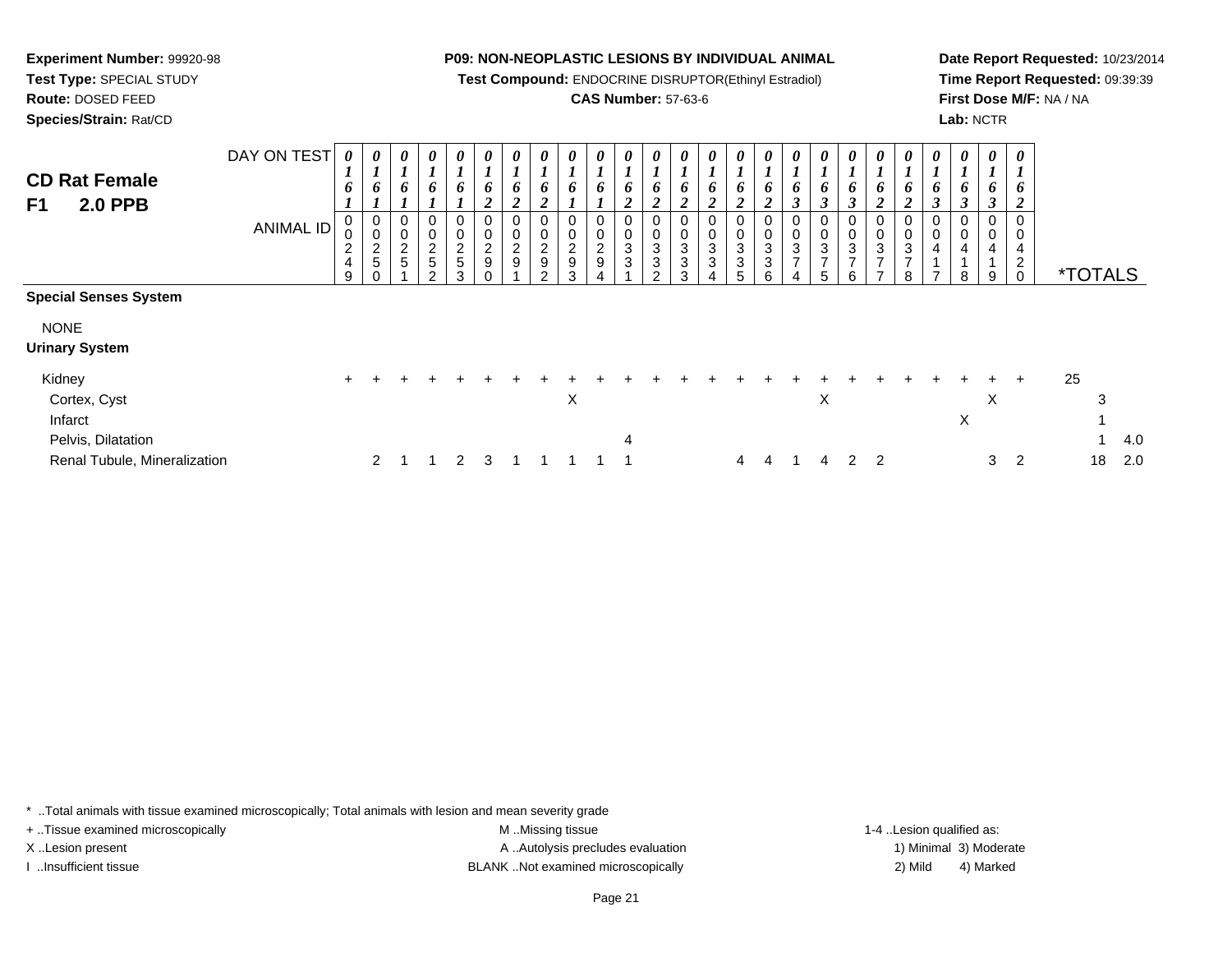**Test Compound:** ENDOCRINE DISRUPTOR(Ethinyl Estradiol)

## **CAS Number:** 57-63-6

**Date Report Requested:** 10/23/2014**Time Report Requested:** 09:39:39**First Dose M/F:** NA / NA**Lab:** NCTR

| <b>CD Rat Female</b><br><b>10 PPB</b><br>F <sub>1</sub> | DAY ON TEST | $\pmb{\theta}$<br>1<br>6             | $\boldsymbol{\theta}$<br>$\boldsymbol{l}$<br>6<br>$\boldsymbol{l}$ | 0<br>$\bm{l}$<br>6<br>1                               | $\pmb{\theta}$<br>$\boldsymbol{l}$<br>6<br>1                  | $\pmb{\theta}$<br>$\boldsymbol{l}$<br>6<br>$\boldsymbol{l}$ | 0<br>$\boldsymbol{l}$<br>$\pmb{6}$<br>$\overline{c}$ | $\boldsymbol{\theta}$<br>$\boldsymbol{l}$<br>6<br>$\boldsymbol{l}$ | $\pmb{\theta}$<br>$\boldsymbol{l}$<br>6                                        | 0<br>$\boldsymbol{l}$<br>6             | 0<br>$\boldsymbol{l}$<br>6<br>1      | 0<br>$\boldsymbol{l}$<br>6<br>$\boldsymbol{2}$                   | $\pmb{\theta}$<br>$\boldsymbol{l}$<br>6<br>$\boldsymbol{2}$ | 0<br>$\boldsymbol{l}$<br>6<br>$\overline{2}$ | $\pmb{\theta}$<br>$\boldsymbol{l}$<br>6<br>$\boldsymbol{2}$ | $\pmb{\theta}$<br>$\boldsymbol{l}$<br>6<br>$\boldsymbol{2}$     | $\pmb{\theta}$<br>$\boldsymbol{l}$<br>6<br>$\boldsymbol{2}$ | $\pmb{\theta}$<br>$\boldsymbol{l}$<br>6<br>$\boldsymbol{2}$ | 0<br>$\boldsymbol{l}$<br>6<br>$\boldsymbol{2}$ | $\boldsymbol{\theta}$<br>$\boldsymbol{l}$<br>$\pmb{6}$<br>$\boldsymbol{2}$ | $\pmb{\theta}$<br>$\boldsymbol{l}$<br>6<br>$\boldsymbol{2}$ | 0<br>$\boldsymbol{l}$<br>6<br>$\overline{2}$ | $\boldsymbol{\theta}$<br>$\boldsymbol{l}$<br>6<br>$\boldsymbol{2}$ | $\pmb{\theta}$<br>$\boldsymbol{l}$<br>6<br>$\mathbf{I}$ | $\pmb{\theta}$<br>$\boldsymbol{l}$<br>6    | $\pmb{\theta}$<br>$\boldsymbol{l}$<br>6<br>0     |    |                       |
|---------------------------------------------------------|-------------|--------------------------------------|--------------------------------------------------------------------|-------------------------------------------------------|---------------------------------------------------------------|-------------------------------------------------------------|------------------------------------------------------|--------------------------------------------------------------------|--------------------------------------------------------------------------------|----------------------------------------|--------------------------------------|------------------------------------------------------------------|-------------------------------------------------------------|----------------------------------------------|-------------------------------------------------------------|-----------------------------------------------------------------|-------------------------------------------------------------|-------------------------------------------------------------|------------------------------------------------|----------------------------------------------------------------------------|-------------------------------------------------------------|----------------------------------------------|--------------------------------------------------------------------|---------------------------------------------------------|--------------------------------------------|--------------------------------------------------|----|-----------------------|
|                                                         | ANIMAL ID   | 0<br>$\mathbf 0$<br>$rac{2}{5}$<br>4 | $\pmb{0}$<br>$\mathbf 0$<br>$\frac{2}{5}$<br>$\overline{5}$        | $\pmb{0}$<br>0<br>$\boldsymbol{2}$<br>$\sqrt{5}$<br>6 | $\mathsf 0$<br>0<br>$\frac{2}{5}$<br>$\overline{\phantom{a}}$ | $\pmb{0}$<br>$\pmb{0}$<br>$\frac{2}{5}$<br>8                | 0<br>$\pmb{0}$<br>$\frac{2}{9}$<br>5                 | $\pmb{0}$<br>$\,0\,$<br>$\boldsymbol{2}$<br>$\boldsymbol{9}$<br>6  | $\pmb{0}$<br>$\pmb{0}$<br>$\overline{2}$<br>$\boldsymbol{9}$<br>$\overline{ }$ | $\mathbf 0$<br>0<br>$\frac{2}{9}$<br>8 | $\pmb{0}$<br>0<br>$\frac{2}{9}$<br>9 | $\mathbf 0$<br>0<br>$\sqrt{3}$<br>$\ensuremath{\mathsf{3}}$<br>7 | $\mathsf 0$<br>$\frac{0}{3}$<br>8                           | 0<br>$\frac{0}{3}$<br>$\mathbf{3}$<br>9      | $\pmb{0}$<br>$_{3}^{\rm 0}$<br>$\overline{4}$<br>$\Omega$   | $\mathbf 0$<br>$\pmb{0}$<br>$\mathbf{3}$<br>$\overline{4}$<br>1 | $\mathbf 0$<br>$\mathsf 0$<br>$\frac{3}{7}$<br>9            | $\mathbf 0$<br>$\pmb{0}$<br>$\mathbf{3}$<br>8<br>$\Omega$   | $\mathbf 0$<br>0<br>$\sqrt{3}$<br>8            | $\mathbf 0$<br>0<br>$\sqrt{3}$<br>$\,8\,$<br>$\mathfrak{p}$                | $\boldsymbol{0}$<br>$\pmb{0}$<br>$_8^3$<br>3                | $\pmb{0}$<br>0<br>4<br>$\sqrt{2}$            | $\pmb{0}$<br>0<br>$\overline{\mathbf{4}}$<br>$\frac{2}{2}$         | $\pmb{0}$<br>0<br>4<br>$\frac{2}{3}$                    | $\pmb{0}$<br>0<br>4<br>$\overline{c}$<br>4 | $\mathbf 0$<br>$\mathbf 0$<br>4<br>$\frac{2}{5}$ |    | <i><b>*TOTALS</b></i> |
| <b>Alimentary System</b>                                |             |                                      |                                                                    |                                                       |                                                               |                                                             |                                                      |                                                                    |                                                                                |                                        |                                      |                                                                  |                                                             |                                              |                                                             |                                                                 |                                                             |                                                             |                                                |                                                                            |                                                             |                                              |                                                                    |                                                         |                                            |                                                  |    |                       |
| <b>NONE</b><br><b>Cardiovascular System</b>             |             |                                      |                                                                    |                                                       |                                                               |                                                             |                                                      |                                                                    |                                                                                |                                        |                                      |                                                                  |                                                             |                                              |                                                             |                                                                 |                                                             |                                                             |                                                |                                                                            |                                                             |                                              |                                                                    |                                                         |                                            |                                                  |    |                       |
| <b>NONE</b><br><b>Endocrine System</b>                  |             |                                      |                                                                    |                                                       |                                                               |                                                             |                                                      |                                                                    |                                                                                |                                        |                                      |                                                                  |                                                             |                                              |                                                             |                                                                 |                                                             |                                                             |                                                |                                                                            |                                                             |                                              |                                                                    |                                                         |                                            |                                                  |    |                       |
| <b>NONE</b><br><b>General Body System</b>               |             |                                      |                                                                    |                                                       |                                                               |                                                             |                                                      |                                                                    |                                                                                |                                        |                                      |                                                                  |                                                             |                                              |                                                             |                                                                 |                                                             |                                                             |                                                |                                                                            |                                                             |                                              |                                                                    |                                                         |                                            |                                                  |    |                       |
| <b>NONE</b><br><b>Genital System</b>                    |             |                                      |                                                                    |                                                       |                                                               |                                                             |                                                      |                                                                    |                                                                                |                                        |                                      |                                                                  |                                                             |                                              |                                                             |                                                                 |                                                             |                                                             |                                                |                                                                            |                                                             |                                              |                                                                    |                                                         |                                            |                                                  |    |                       |
| Ovary<br>Asynchrony<br>Cyst                             |             | $\ddot{}$                            |                                                                    |                                                       |                                                               |                                                             |                                                      |                                                                    |                                                                                |                                        |                                      | $\pmb{\times}$                                                   |                                                             |                                              |                                                             |                                                                 | $\mathsf X$                                                 |                                                             |                                                |                                                                            |                                                             |                                              |                                                                    |                                                         |                                            | $\ddot{}$                                        | 25 |                       |
| <b>Diestrus</b><br>Estrus                               |             | $\boldsymbol{\mathsf{X}}$            |                                                                    |                                                       | $X$ $X$                                                       |                                                             |                                                      | $X$ $X$ $X$                                                        |                                                                                |                                        | $\mathsf X$                          |                                                                  |                                                             | X                                            |                                                             |                                                                 |                                                             | $\boldsymbol{\mathsf{X}}$                                   |                                                | $X$ $X$ $X$                                                                |                                                             |                                              |                                                                    |                                                         |                                            |                                                  |    | 6<br>$\,6$            |
| Metestrus<br>Proestrus                                  |             |                                      | $\mathsf X$                                                        |                                                       |                                                               | Χ                                                           |                                                      |                                                                    |                                                                                | $\boldsymbol{\mathsf{X}}$              |                                      |                                                                  | X                                                           |                                              | $\mathsf X$                                                 | $X$ $X$                                                         |                                                             |                                                             |                                                |                                                                            |                                                             | $\mathsf X$                                  | $\mathsf X$                                                        | $\mathsf X$                                             | $\mathsf X$                                | $\mathsf X$                                      |    | $\,6\,$<br>6          |
| Oviduct                                                 |             | ٠                                    |                                                                    |                                                       |                                                               |                                                             |                                                      |                                                                    |                                                                                |                                        |                                      |                                                                  |                                                             |                                              |                                                             |                                                                 |                                                             |                                                             |                                                |                                                                            |                                                             |                                              |                                                                    |                                                         |                                            | $\ddot{}$                                        | 25 |                       |
| Uterus                                                  |             |                                      |                                                                    |                                                       |                                                               |                                                             |                                                      |                                                                    |                                                                                |                                        |                                      |                                                                  |                                                             |                                              |                                                             |                                                                 |                                                             |                                                             |                                                |                                                                            |                                                             |                                              |                                                                    |                                                         |                                            | $\ddot{}$                                        | 25 |                       |
| Cyst<br><b>Diestrus</b>                                 |             | X                                    |                                                                    |                                                       | $X$ $X$                                                       |                                                             |                                                      |                                                                    |                                                                                |                                        |                                      | $\mathsf X$                                                      |                                                             | $\mathsf X$                                  |                                                             |                                                                 |                                                             |                                                             | X                                              |                                                                            | $X$ $X$                                                     |                                              |                                                                    |                                                         |                                            |                                                  |    | $\overline{7}$        |

\* ..Total animals with tissue examined microscopically; Total animals with lesion and mean severity grade

| + Tissue examined microscopically | M Missing tissue                   | 1-4 Lesion qualified as: |                        |
|-----------------------------------|------------------------------------|--------------------------|------------------------|
| X Lesion present                  | A Autolysis precludes evaluation   |                          | 1) Minimal 3) Moderate |
| Insufficient tissue               | BLANK Not examined microscopically | 2) Mild                  | 4) Marked              |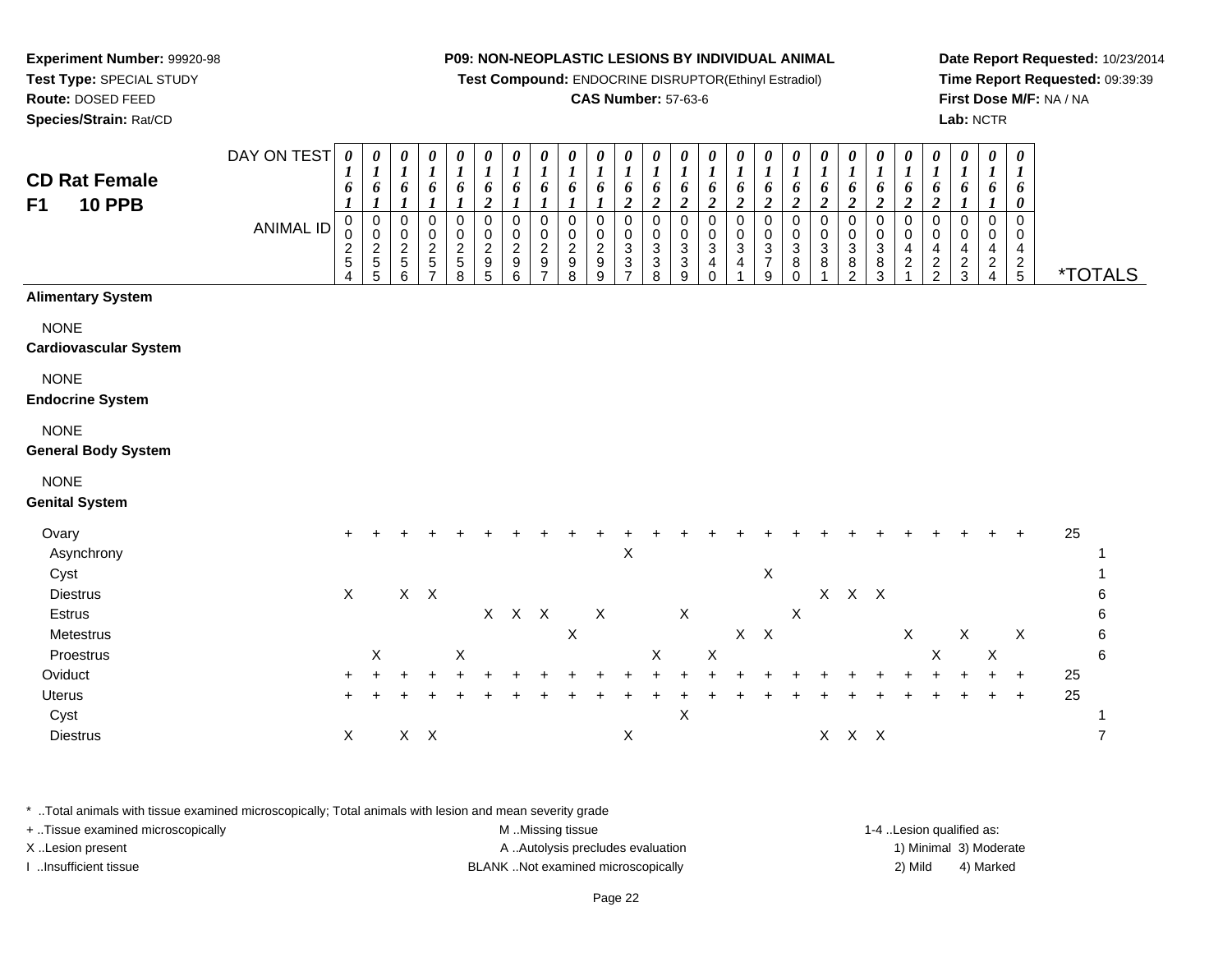**Test Compound:** ENDOCRINE DISRUPTOR(Ethinyl Estradiol)

## **CAS Number:** 57-63-6

**Date Report Requested:** 10/23/2014**Time Report Requested:** 09:39:39**First Dose M/F:** NA / NA**Lab:** NCTR

| <b>CD Rat Female</b><br><b>10 PPB</b><br>F <sub>1</sub>                        | DAY ON TEST<br><b>ANIMAL ID</b> | 0<br>6<br>$\boldsymbol{l}$<br>$\mathbf 0$<br>0<br>$\frac{2}{5}$<br>$\overline{\mathbf{4}}$ | 0<br>$\boldsymbol{l}$<br>6<br>$\mathbf{I}$<br>$\pmb{0}$<br>$\pmb{0}$<br>$rac{2}{5}$ | 0<br>$\boldsymbol{l}$<br>6<br>$\boldsymbol{l}$<br>$\mathbf 0$<br>0<br>$\frac{2}{5}$<br>6 | 0<br>$\boldsymbol{l}$<br>6<br>$\boldsymbol{l}$<br>0<br>$\pmb{0}$<br>$\frac{2}{5}$<br>$\overline{7}$ | 0<br>$\boldsymbol{l}$<br>6<br>$\mathbf{I}$<br>$\pmb{0}$<br>$\pmb{0}$<br>$\overline{c}$<br>$\sqrt{5}$<br>8 | 0<br>$\boldsymbol{l}$<br>6<br>$\boldsymbol{2}$<br>$\mathbf 0$<br>$\pmb{0}$<br>$\overline{c}$<br>$\begin{array}{c} 9 \\ 5 \end{array}$ | 0<br>$\boldsymbol{l}$<br>6<br>$\boldsymbol{l}$<br>$\mathbf 0$<br>0<br>$\sqrt{2}$<br>$\boldsymbol{9}$<br>6 | 0<br>$\boldsymbol{l}$<br>6<br>$\boldsymbol{l}$<br>$\mathbf 0$<br>0<br>$\overline{2}$<br>$\boldsymbol{9}$<br>$\overline{7}$ | 0<br>$\boldsymbol{l}$<br>6<br>1<br>$\mathbf 0$<br>0<br>$\sqrt{2}$<br>$\boldsymbol{9}$<br>8 | 0<br>$\boldsymbol{l}$<br>6<br>1<br>0<br>0<br>$\frac{2}{9}$<br>$\boldsymbol{9}$ | 0<br>$\boldsymbol{l}$<br>6<br>$\overline{c}$<br>0<br>$\mathbf 0$<br>$\ensuremath{\mathsf{3}}$<br>$\frac{3}{7}$ | 0<br>$\boldsymbol{l}$<br>6<br>$\boldsymbol{2}$<br>$\mathbf 0$<br>$\mathbf 0$<br>$\sqrt{3}$<br>$\ensuremath{\mathsf{3}}$<br>8 | 0<br>$\boldsymbol{l}$<br>6<br>$\boldsymbol{2}$<br>$\pmb{0}$<br>$\pmb{0}$<br>$\ensuremath{\mathsf{3}}$<br>$\ensuremath{\mathsf{3}}$<br>$\boldsymbol{9}$ | 0<br>$\boldsymbol{l}$<br>6<br>$\boldsymbol{2}$<br>0<br>0<br>3<br>4<br>0 | 0<br>$\boldsymbol{l}$<br>6<br>$\boldsymbol{2}$<br>$\pmb{0}$<br>0<br>$\sqrt{3}$<br>4 | $\boldsymbol{\theta}$<br>$\boldsymbol{l}$<br>6<br>$\boldsymbol{2}$<br>$\pmb{0}$<br>0<br>$\sqrt{3}$<br>$\overline{7}$<br>9 | 0<br>$\boldsymbol{l}$<br>6<br>$\boldsymbol{2}$<br>$\mathbf 0$<br>$\mathbf 0$<br>$\ensuremath{\mathsf{3}}$<br>$\bf 8$<br>$\pmb{0}$ | 0<br>$\boldsymbol{l}$<br>6<br>$\boldsymbol{2}$<br>0<br>0<br>$\ensuremath{\mathsf{3}}$<br>8 | 0<br>$\boldsymbol{l}$<br>6<br>$\boldsymbol{2}$<br>$\Omega$<br>0<br>$\sqrt{3}$<br>8<br>$\overline{2}$ | 0<br>$\boldsymbol{l}$<br>6<br>$\boldsymbol{2}$<br>$\mathbf 0$<br>$\mathbf 0$<br>$\ensuremath{\mathsf{3}}$<br>$\bf8$<br>3 | 0<br>$\boldsymbol{l}$<br>6<br>$\boldsymbol{2}$<br>$\mathbf 0$<br>0<br>4<br>$\overline{c}$ | 0<br>$\boldsymbol{l}$<br>6<br>$\boldsymbol{2}$<br>$\Omega$<br>0<br>4<br>$\frac{2}{2}$ | 0<br>$\boldsymbol{l}$<br>6<br>$\boldsymbol{l}$<br>$\mathbf 0$<br>0<br>4<br>$\frac{2}{3}$ | 0<br>$\boldsymbol{l}$<br>6<br>$\boldsymbol{\mathcal{I}}$<br>$\pmb{0}$<br>0<br>$\overline{4}$<br>$\frac{2}{4}$ | 0<br>$\boldsymbol{l}$<br>6<br>$\boldsymbol{\theta}$<br>0<br>0<br>$\overline{4}$<br>$\frac{2}{5}$ |    | *TOTALS    |     |
|--------------------------------------------------------------------------------|---------------------------------|--------------------------------------------------------------------------------------------|-------------------------------------------------------------------------------------|------------------------------------------------------------------------------------------|-----------------------------------------------------------------------------------------------------|-----------------------------------------------------------------------------------------------------------|---------------------------------------------------------------------------------------------------------------------------------------|-----------------------------------------------------------------------------------------------------------|----------------------------------------------------------------------------------------------------------------------------|--------------------------------------------------------------------------------------------|--------------------------------------------------------------------------------|----------------------------------------------------------------------------------------------------------------|------------------------------------------------------------------------------------------------------------------------------|--------------------------------------------------------------------------------------------------------------------------------------------------------|-------------------------------------------------------------------------|-------------------------------------------------------------------------------------|---------------------------------------------------------------------------------------------------------------------------|-----------------------------------------------------------------------------------------------------------------------------------|--------------------------------------------------------------------------------------------|------------------------------------------------------------------------------------------------------|--------------------------------------------------------------------------------------------------------------------------|-------------------------------------------------------------------------------------------|---------------------------------------------------------------------------------------|------------------------------------------------------------------------------------------|---------------------------------------------------------------------------------------------------------------|--------------------------------------------------------------------------------------------------|----|------------|-----|
| Estrus                                                                         |                                 |                                                                                            |                                                                                     |                                                                                          |                                                                                                     |                                                                                                           | $\mathsf{X}$                                                                                                                          | $\mathsf{X}$                                                                                              | $\sf X$                                                                                                                    |                                                                                            | X                                                                              |                                                                                                                |                                                                                                                              | X                                                                                                                                                      |                                                                         |                                                                                     |                                                                                                                           | $\overline{X}$                                                                                                                    |                                                                                            |                                                                                                      |                                                                                                                          |                                                                                           |                                                                                       |                                                                                          |                                                                                                               |                                                                                                  |    | 6          |     |
| Metestrus                                                                      |                                 |                                                                                            |                                                                                     |                                                                                          |                                                                                                     |                                                                                                           |                                                                                                                                       |                                                                                                           |                                                                                                                            | $\mathsf X$                                                                                |                                                                                |                                                                                                                |                                                                                                                              |                                                                                                                                                        |                                                                         |                                                                                     | $X$ $X$                                                                                                                   |                                                                                                                                   |                                                                                            |                                                                                                      |                                                                                                                          | X                                                                                         |                                                                                       | $\boldsymbol{\mathsf{X}}$                                                                |                                                                                                               | X                                                                                                |    | 6          |     |
| Proestrus                                                                      |                                 |                                                                                            | X                                                                                   |                                                                                          |                                                                                                     | $\boldsymbol{\mathsf{X}}$                                                                                 |                                                                                                                                       |                                                                                                           |                                                                                                                            |                                                                                            |                                                                                |                                                                                                                | $\mathsf{X}$                                                                                                                 |                                                                                                                                                        | $\mathsf X$                                                             |                                                                                     |                                                                                                                           |                                                                                                                                   |                                                                                            |                                                                                                      |                                                                                                                          |                                                                                           | $\mathsf X$                                                                           |                                                                                          | $\mathsf X$                                                                                                   |                                                                                                  |    | 6          |     |
| Vagina                                                                         |                                 |                                                                                            |                                                                                     |                                                                                          |                                                                                                     |                                                                                                           |                                                                                                                                       |                                                                                                           |                                                                                                                            |                                                                                            |                                                                                |                                                                                                                |                                                                                                                              | $\pm$                                                                                                                                                  |                                                                         |                                                                                     |                                                                                                                           |                                                                                                                                   |                                                                                            |                                                                                                      |                                                                                                                          |                                                                                           |                                                                                       |                                                                                          | $+$                                                                                                           | $\ddot{}$                                                                                        | 25 |            |     |
| <b>Diestrus</b>                                                                |                                 | $\sf X$                                                                                    |                                                                                     |                                                                                          | X                                                                                                   |                                                                                                           |                                                                                                                                       |                                                                                                           |                                                                                                                            |                                                                                            |                                                                                |                                                                                                                |                                                                                                                              |                                                                                                                                                        |                                                                         |                                                                                     |                                                                                                                           |                                                                                                                                   |                                                                                            | $X$ $X$ $X$                                                                                          |                                                                                                                          |                                                                                           |                                                                                       |                                                                                          |                                                                                                               |                                                                                                  |    | 5          |     |
| <b>Estrus</b>                                                                  |                                 |                                                                                            |                                                                                     |                                                                                          |                                                                                                     |                                                                                                           | X                                                                                                                                     | $X$ $X$                                                                                                   |                                                                                                                            |                                                                                            |                                                                                |                                                                                                                |                                                                                                                              | X                                                                                                                                                      |                                                                         |                                                                                     |                                                                                                                           | $\boldsymbol{\mathsf{X}}$                                                                                                         |                                                                                            |                                                                                                      |                                                                                                                          |                                                                                           |                                                                                       |                                                                                          | X                                                                                                             |                                                                                                  |    | $\,6$      |     |
| Metestrus                                                                      |                                 |                                                                                            |                                                                                     |                                                                                          |                                                                                                     |                                                                                                           |                                                                                                                                       |                                                                                                           |                                                                                                                            |                                                                                            | $X$ $X$ $X$                                                                    |                                                                                                                |                                                                                                                              |                                                                                                                                                        |                                                                         |                                                                                     | $X$ $X$                                                                                                                   |                                                                                                                                   |                                                                                            |                                                                                                      |                                                                                                                          | $\mathsf{X}$                                                                              |                                                                                       | $\mathsf{X}$                                                                             |                                                                                                               | $\boldsymbol{\mathsf{X}}$                                                                        |    | 8          |     |
| Proestrus                                                                      |                                 |                                                                                            | $X$ $X$                                                                             |                                                                                          |                                                                                                     | $\mathsf{X}$                                                                                              |                                                                                                                                       |                                                                                                           |                                                                                                                            |                                                                                            |                                                                                |                                                                                                                | $\boldsymbol{X}$                                                                                                             |                                                                                                                                                        | $\boldsymbol{\mathsf{X}}$                                               |                                                                                     |                                                                                                                           |                                                                                                                                   |                                                                                            |                                                                                                      |                                                                                                                          |                                                                                           | X                                                                                     |                                                                                          |                                                                                                               |                                                                                                  |    | 6          |     |
| <b>Hematopoietic System</b>                                                    |                                 |                                                                                            |                                                                                     |                                                                                          |                                                                                                     |                                                                                                           |                                                                                                                                       |                                                                                                           |                                                                                                                            |                                                                                            |                                                                                |                                                                                                                |                                                                                                                              |                                                                                                                                                        |                                                                         |                                                                                     |                                                                                                                           |                                                                                                                                   |                                                                                            |                                                                                                      |                                                                                                                          |                                                                                           |                                                                                       |                                                                                          |                                                                                                               |                                                                                                  |    |            |     |
| <b>NONE</b><br><b>Integumentary System</b>                                     |                                 |                                                                                            |                                                                                     |                                                                                          |                                                                                                     |                                                                                                           |                                                                                                                                       |                                                                                                           |                                                                                                                            |                                                                                            |                                                                                |                                                                                                                |                                                                                                                              |                                                                                                                                                        |                                                                         |                                                                                     |                                                                                                                           |                                                                                                                                   |                                                                                            |                                                                                                      |                                                                                                                          |                                                                                           |                                                                                       |                                                                                          |                                                                                                               |                                                                                                  |    |            |     |
| <b>Mammary Gland</b><br>Alveolus, Hyperplasia<br><b>Musculoskeletal System</b> |                                 |                                                                                            |                                                                                     | 1                                                                                        |                                                                                                     |                                                                                                           |                                                                                                                                       |                                                                                                           |                                                                                                                            | $\boldsymbol{2}$                                                                           |                                                                                |                                                                                                                | 1                                                                                                                            |                                                                                                                                                        | 1                                                                       |                                                                                     | $\mathbf{1}$                                                                                                              |                                                                                                                                   |                                                                                            |                                                                                                      |                                                                                                                          |                                                                                           |                                                                                       |                                                                                          |                                                                                                               |                                                                                                  | 25 | $\sqrt{5}$ | 1.2 |
| <b>NONE</b><br><b>Nervous System</b>                                           |                                 |                                                                                            |                                                                                     |                                                                                          |                                                                                                     |                                                                                                           |                                                                                                                                       |                                                                                                           |                                                                                                                            |                                                                                            |                                                                                |                                                                                                                |                                                                                                                              |                                                                                                                                                        |                                                                         |                                                                                     |                                                                                                                           |                                                                                                                                   |                                                                                            |                                                                                                      |                                                                                                                          |                                                                                           |                                                                                       |                                                                                          |                                                                                                               |                                                                                                  |    |            |     |
| <b>NONE</b><br><b>Respiratory System</b>                                       |                                 |                                                                                            |                                                                                     |                                                                                          |                                                                                                     |                                                                                                           |                                                                                                                                       |                                                                                                           |                                                                                                                            |                                                                                            |                                                                                |                                                                                                                |                                                                                                                              |                                                                                                                                                        |                                                                         |                                                                                     |                                                                                                                           |                                                                                                                                   |                                                                                            |                                                                                                      |                                                                                                                          |                                                                                           |                                                                                       |                                                                                          |                                                                                                               |                                                                                                  |    |            |     |
| <b>NONE</b>                                                                    |                                 |                                                                                            |                                                                                     |                                                                                          |                                                                                                     |                                                                                                           |                                                                                                                                       |                                                                                                           |                                                                                                                            |                                                                                            |                                                                                |                                                                                                                |                                                                                                                              |                                                                                                                                                        |                                                                         |                                                                                     |                                                                                                                           |                                                                                                                                   |                                                                                            |                                                                                                      |                                                                                                                          |                                                                                           |                                                                                       |                                                                                          |                                                                                                               |                                                                                                  |    |            |     |

\* ..Total animals with tissue examined microscopically; Total animals with lesion and mean severity grade

**Experiment Number:** 99920-98**Test Type:** SPECIAL STUDY**Route:** DOSED FEED**Species/Strain:** Rat/CD

+ ..Tissue examined microscopically examined microscopically examined as:  $M$  ..Missing tissue 1-4 ..Lesion qualified as: X..Lesion present **A ..Autolysis precludes evaluation** A ..Autolysis precludes evaluation 1) Minimal 3) Moderate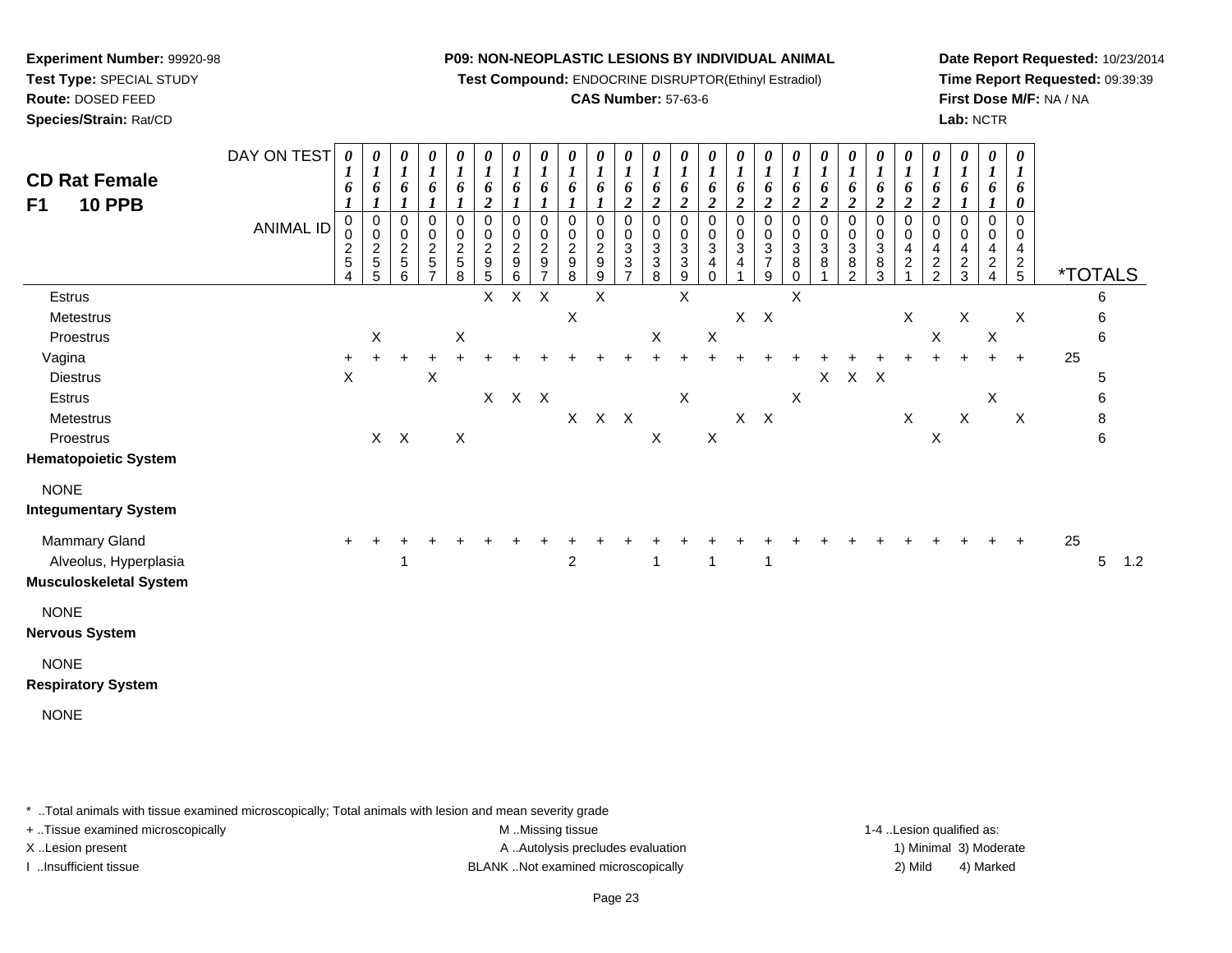**Test Compound:** ENDOCRINE DISRUPTOR(Ethinyl Estradiol)

## **CAS Number:** 57-63-6

**Date Report Requested:** 10/23/2014**Time Report Requested:** 09:39:39**First Dose M/F:** NA / NA**Lab:** NCTR

\*TOTALS

| <b>CD Rat Female</b><br>F1<br><b>10 PPB</b> | DAY ON TEST | $\boldsymbol{\theta}$<br>o | 0<br>6                     | 0<br>o | 0<br><sup>0</sup> | 0<br>6           | $\boldsymbol{\theta}$<br>o | $\boldsymbol{\theta}$<br>o | $\boldsymbol{\theta}$<br>o | $\boldsymbol{\theta}$<br>6 | $\theta$<br>o | 0<br>o | 0<br>6<br>∍<br>$\overline{2}$ | $\theta$<br>o<br>2 | $\boldsymbol{\theta}$<br>o | $\theta$<br>o<br>∠     | $\boldsymbol{\theta}$<br>6<br>2 | 0<br>o | 0<br>o<br>∠ | 0<br>6<br>ി<br>$\overline{2}$ | 0<br>o<br>2 | 0<br>o | - 0<br>- 6<br>2          |
|---------------------------------------------|-------------|----------------------------|----------------------------|--------|-------------------|------------------|----------------------------|----------------------------|----------------------------|----------------------------|---------------|--------|-------------------------------|--------------------|----------------------------|------------------------|---------------------------------|--------|-------------|-------------------------------|-------------|--------|--------------------------|
|                                             | ANIMAL ID   | U<br>ν<br>5                | 0<br>◡<br>റ<br>∠<br>5<br>5 | 5      | ົ<br>$\mathbf{D}$ | 0<br>ົ<br>5<br>8 | ົ<br>9<br>5                | 0<br>0<br>ີ<br>9<br>6      | 0<br>0<br>ົ<br>9           | 0<br>0<br>റ<br>∠<br>9<br>8 | ◠<br>9<br>a   | ົ<br>3 | 0<br>0<br>3<br>3<br>8         | 3<br>3<br>q        | 0<br>0<br>3<br>4           | 0<br>0<br>ົ<br>۰J<br>4 | 0<br>-0<br>3<br>.q              | ົ<br>8 | 3<br>8      | 0<br>0<br>3<br>8<br>ົ         | 3<br>8<br>ર | 4<br>ົ | - 0<br>0<br>4<br>2<br>-2 |
| Special Senses Svstem                       |             |                            |                            |        |                   |                  |                            |                            |                            |                            |               |        |                               |                    |                            |                        |                                 |        |             |                               |             |        |                          |

| Eye<br>Cornea, Edema<br><b>Urinary System</b> |         |  |  |                             |  |  |  |  |  |  |  | $\pm$<br>Χ |             |         |     |     |
|-----------------------------------------------|---------|--|--|-----------------------------|--|--|--|--|--|--|--|------------|-------------|---------|-----|-----|
| Kidney                                        | $+$ $+$ |  |  |                             |  |  |  |  |  |  |  |            |             | $+$ $+$ | -25 |     |
| Nephropathy                                   |         |  |  |                             |  |  |  |  |  |  |  |            |             |         |     | 1.0 |
| Renal Tubule, Mineralization                  |         |  |  | 2 1 2 1 2 2 1 1 3 2 2 3 2 1 |  |  |  |  |  |  |  |            | $2 \quad 2$ |         |     | 1.7 |

\* ..Total animals with tissue examined microscopically; Total animals with lesion and mean severity grade

**Experiment Number:** 99920-98**Test Type:** SPECIAL STUDY**Route:** DOSED FEED**Species/Strain:** Rat/CD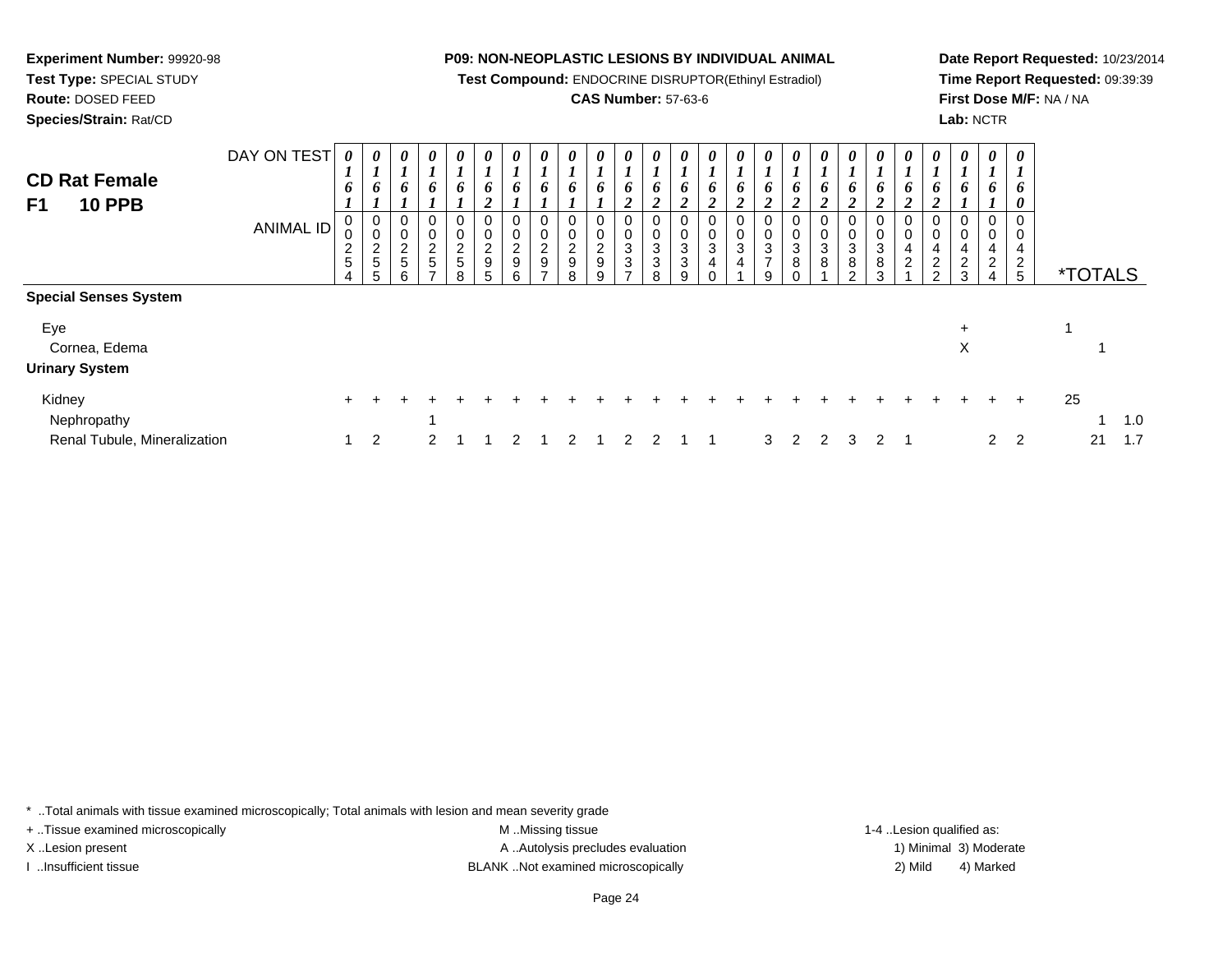**Test Compound:** ENDOCRINE DISRUPTOR(Ethinyl Estradiol)

## **CAS Number:** 57-63-6

**Date Report Requested:** 10/23/2014**Time Report Requested:** 09:39:39**First Dose M/F:** NA / NA**Lab:** NCTR

| <b>CD Rat Female</b><br><b>50 PPB</b><br>F <sub>1</sub><br><b>Alimentary System</b>                                                                                    | DAY ON TEST<br><b>ANIMAL ID</b> | 0<br>1<br>6<br>1<br>0<br>0<br>$\frac{2}{5}$<br>9 | 0<br>$\boldsymbol{l}$<br>6<br>0<br>$\pmb{0}$<br>$\mathbf 0$<br>$\boldsymbol{2}$<br>6<br>$\Omega$ | 0<br>$\boldsymbol{l}$<br>6<br>0<br>0<br>$\pmb{0}$<br>$\overline{c}$<br>6 | 0<br>$\boldsymbol{l}$<br>6<br>$\boldsymbol{\theta}$<br>0<br>$\pmb{0}$<br>$\boldsymbol{2}$<br>$\,6\,$<br>$\mathcal{P}$ | 0<br>$\boldsymbol{l}$<br>6<br>$\pmb{\theta}$<br>0<br>$\pmb{0}$<br>$\overline{a}$<br>$\,6$<br>3 | 0<br>$\boldsymbol{l}$<br>6<br>1<br>$\pmb{0}$<br>$\pmb{0}$<br>$\sqrt{3}$<br>$\pmb{0}$<br>$\Omega$ | 0<br>$\boldsymbol{l}$<br>6<br>1<br>$\mathbf 0$<br>$\mathbf 0$<br>$\mathbf{3}$<br>$\mathbf 0$ | 0<br>$\boldsymbol{l}$<br>6<br>$\boldsymbol{l}$<br>$\pmb{0}$<br>$\pmb{0}$<br>$\mathfrak{S}$<br>$\pmb{0}$<br>2 | 0<br>$\boldsymbol{l}$<br>6<br>1<br>0<br>$\mathbf 0$<br>3<br>0<br>3 | 0<br>$\boldsymbol{l}$<br>6<br>0<br>0<br>0<br>$\mathbf{3}$<br>0<br>4 | $\boldsymbol{\theta}$<br>$\boldsymbol{l}$<br>6<br>1<br>$\mathbf 0$<br>$\mathbf 0$<br>$\mathbf{3}$<br>$\overline{4}$<br>$\mathcal{P}$ | 0<br>$\boldsymbol{l}$<br>6<br>0<br>0<br>3<br>4<br>3 | 0<br>$\boldsymbol{l}$<br>6<br>$\mathbf 0$<br>$\mathbf 0$<br>$\mathbf{3}$<br>4<br>4 | 0<br>1<br>6<br>1<br>0<br>$\pmb{0}$<br>$\mathbf{3}$<br>4<br>5 | 0<br>$\boldsymbol{l}$<br>6<br>1<br>0<br>$\pmb{0}$<br>$\mathbf{3}$<br>4<br>6 | 0<br>$\boldsymbol{l}$<br>6<br>$\boldsymbol{2}$<br>$\mathbf 0$<br>0<br>$\mathbf{3}$<br>8<br>4 | 0<br>$\boldsymbol{l}$<br>6<br>$\boldsymbol{2}$<br>$\pmb{0}$<br>$\pmb{0}$<br>$\sqrt{3}$<br>8<br>5 | $\boldsymbol{\theta}$<br>$\boldsymbol{l}$<br>6<br>$\boldsymbol{2}$<br>$\boldsymbol{0}$<br>$\mathbf 0$<br>3<br>8<br>6 | 0<br>$\boldsymbol{l}$<br>6<br>$\overline{c}$<br>$\pmb{0}$<br>$_{3}^{\rm 0}$<br>8 | 0<br>$\boldsymbol{l}$<br>6<br>$\overline{2}$<br>$\mathbf 0$<br>$\mathbf 0$<br>3<br>8<br>8 | 0<br>$\boldsymbol{l}$<br>6<br>$\boldsymbol{2}$<br>$\mathbf 0$<br>0<br>$\overline{4}$<br>$\boldsymbol{2}$<br>$\,6\,$ | 0<br>$\boldsymbol{l}$<br>6<br>$\boldsymbol{2}$<br>$\pmb{0}$<br>$\pmb{0}$<br>$\overline{4}$<br>$\frac{2}{7}$ | 0<br>$\boldsymbol{l}$<br>6<br>$\boldsymbol{2}$<br>$\mathbf 0$<br>$\pmb{0}$<br>$\overline{4}$<br>$\frac{2}{8}$ | $\boldsymbol{\theta}$<br>$\boldsymbol{I}$<br>6<br>$\boldsymbol{I}$<br>0<br>$\pmb{0}$<br>$\overline{4}$<br>$\frac{2}{9}$ | 0<br>$\boldsymbol{l}$<br>6<br>1<br>0<br>0<br>4<br>$\mathbf{3}$<br>$\mathbf 0$ |                      | <i><b>*TOTALS</b></i>          |     |
|------------------------------------------------------------------------------------------------------------------------------------------------------------------------|---------------------------------|--------------------------------------------------|--------------------------------------------------------------------------------------------------|--------------------------------------------------------------------------|-----------------------------------------------------------------------------------------------------------------------|------------------------------------------------------------------------------------------------|--------------------------------------------------------------------------------------------------|----------------------------------------------------------------------------------------------|--------------------------------------------------------------------------------------------------------------|--------------------------------------------------------------------|---------------------------------------------------------------------|--------------------------------------------------------------------------------------------------------------------------------------|-----------------------------------------------------|------------------------------------------------------------------------------------|--------------------------------------------------------------|-----------------------------------------------------------------------------|----------------------------------------------------------------------------------------------|--------------------------------------------------------------------------------------------------|----------------------------------------------------------------------------------------------------------------------|----------------------------------------------------------------------------------|-------------------------------------------------------------------------------------------|---------------------------------------------------------------------------------------------------------------------|-------------------------------------------------------------------------------------------------------------|---------------------------------------------------------------------------------------------------------------|-------------------------------------------------------------------------------------------------------------------------|-------------------------------------------------------------------------------|----------------------|--------------------------------|-----|
| Liver<br>Basophilic Focus, Multiple<br>Developmental Malformation<br>Inflammation, Chronic Active<br><b>Cardiovascular System</b>                                      |                                 |                                                  |                                                                                                  |                                                                          |                                                                                                                       | х<br>$\sf X$<br>1                                                                              |                                                                                                  |                                                                                              |                                                                                                              |                                                                    |                                                                     |                                                                                                                                      |                                                     |                                                                                    |                                                              |                                                                             |                                                                                              |                                                                                                  |                                                                                                                      |                                                                                  |                                                                                           | $\mathsf X$                                                                                                         |                                                                                                             |                                                                                                               |                                                                                                                         |                                                                               | 25                   | $\overline{a}$<br>$\mathbf{1}$ | 1.0 |
| <b>NONE</b><br><b>Endocrine System</b>                                                                                                                                 |                                 |                                                  |                                                                                                  |                                                                          |                                                                                                                       |                                                                                                |                                                                                                  |                                                                                              |                                                                                                              |                                                                    |                                                                     |                                                                                                                                      |                                                     |                                                                                    |                                                              |                                                                             |                                                                                              |                                                                                                  |                                                                                                                      |                                                                                  |                                                                                           |                                                                                                                     |                                                                                                             |                                                                                                               |                                                                                                                         |                                                                               |                      |                                |     |
| <b>Adrenal Cortex</b><br>Hypertrophy, Focal<br>Adrenal Medulla<br><b>Pituitary Gland</b><br><b>Thyroid Gland</b><br>Ultimobranchial Cyst<br><b>General Body System</b> |                                 |                                                  |                                                                                                  |                                                                          |                                                                                                                       |                                                                                                |                                                                                                  |                                                                                              | X                                                                                                            |                                                                    |                                                                     |                                                                                                                                      |                                                     |                                                                                    |                                                              |                                                                             |                                                                                              |                                                                                                  |                                                                                                                      |                                                                                  |                                                                                           |                                                                                                                     |                                                                                                             |                                                                                                               |                                                                                                                         | $\ddot{}$                                                                     | 25<br>25<br>25<br>25 |                                | 1.0 |
| <b>NONE</b><br><b>Genital System</b><br><b>Clitoral Gland</b><br>Cyst<br>Ovary                                                                                         |                                 |                                                  |                                                                                                  |                                                                          |                                                                                                                       |                                                                                                |                                                                                                  |                                                                                              |                                                                                                              |                                                                    |                                                                     |                                                                                                                                      |                                                     |                                                                                    |                                                              |                                                                             |                                                                                              |                                                                                                  |                                                                                                                      |                                                                                  |                                                                                           | $\ddot{}$<br>X                                                                                                      |                                                                                                             |                                                                                                               |                                                                                                                         |                                                                               | $\mathbf{1}$<br>25   |                                |     |

\* ..Total animals with tissue examined microscopically; Total animals with lesion and mean severity grade

| + Tissue examined microscopically | M Missing tissue                   | 1-4 Lesion qualified as: |                        |
|-----------------------------------|------------------------------------|--------------------------|------------------------|
| X Lesion present                  | A Autolysis precludes evaluation   |                          | 1) Minimal 3) Moderate |
| Insufficient tissue               | BLANK Not examined microscopically | 2) Mild                  | 4) Marked              |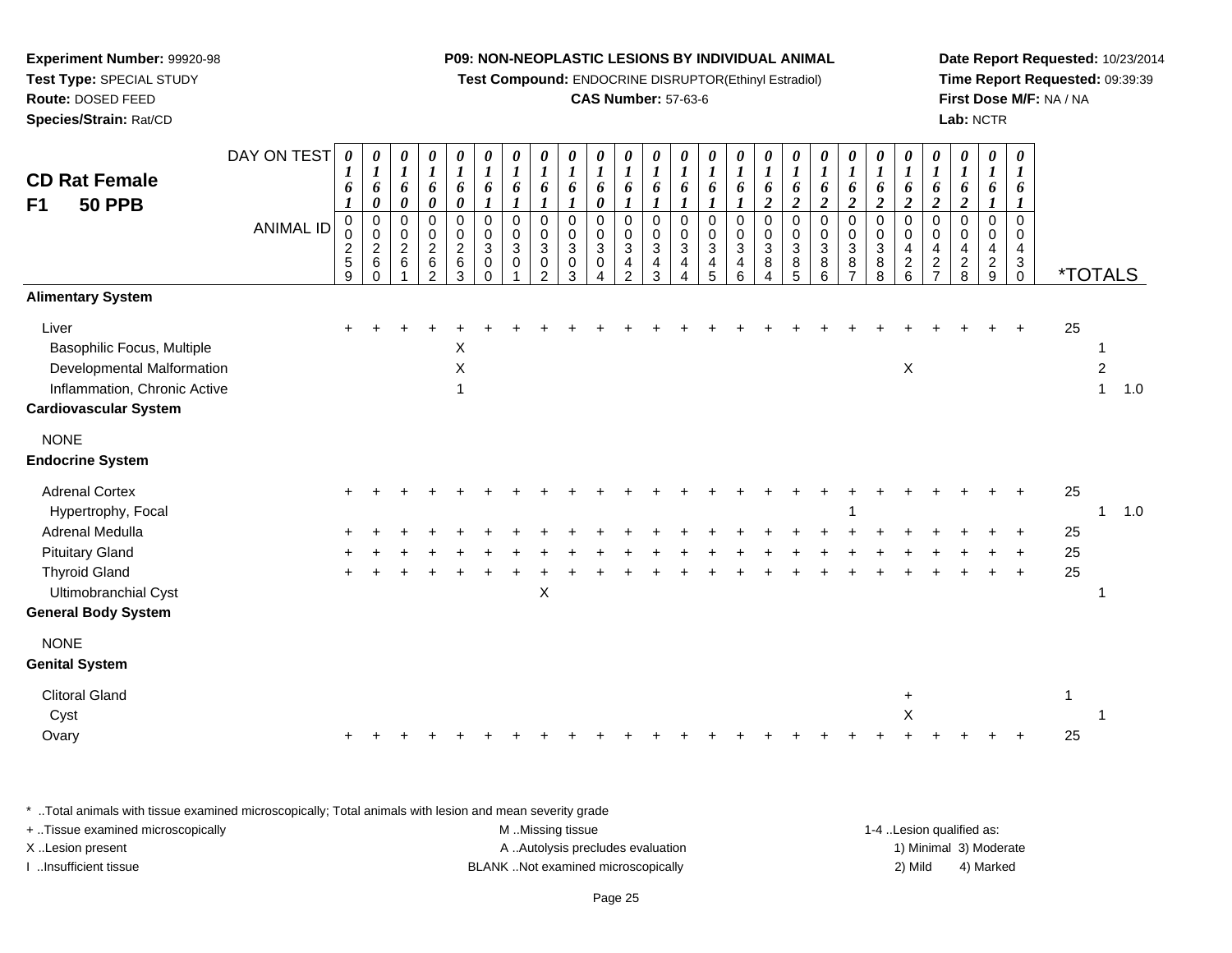**Test Compound:** ENDOCRINE DISRUPTOR(Ethinyl Estradiol)

## **CAS Number:** 57-63-6

**Date Report Requested:** 10/23/2014**Time Report Requested:** 09:39:39**First Dose M/F:** NA / NA**Lab:** NCTR

| <b>CD Rat Female</b><br><b>50 PPB</b><br>F1 | DAY ON TEST<br><b>ANIMAL ID</b> | $\boldsymbol{\theta}$<br>1<br>6<br>1<br>0<br>$\frac{2}{5}$<br>9 | $\boldsymbol{\theta}$<br>$\boldsymbol{I}$<br>6<br>$\boldsymbol{\theta}$<br>$\pmb{0}$<br>0<br>$\overline{2}$<br>$\,6\,$<br>$\Omega$ | 0<br>$\boldsymbol{l}$<br>6<br>$\pmb{\theta}$<br>$\pmb{0}$<br>$\begin{array}{c} 0 \\ 2 \\ 6 \end{array}$ | $\boldsymbol{\theta}$<br>$\boldsymbol{l}$<br>6<br>$\boldsymbol{\theta}$<br>$\mathbf 0$<br>0<br>$\frac{2}{6}$<br>$\overline{c}$ | $\pmb{\theta}$<br>$\boldsymbol{l}$<br>6<br>0<br>$\mathbf 0$<br>0<br>$\frac{2}{6}$<br>3 | 0<br>$\boldsymbol{l}$<br>6<br>$\mathbf 0$<br>0<br>$\mathbf{3}$<br>0<br>$\Omega$ | $\pmb{\theta}$<br>$\boldsymbol{l}$<br>6<br>$\mathbf 0$<br>0<br>$\sqrt{3}$<br>0 | 0<br>1<br>6<br>$\mathbf 0$<br>0<br>3<br>0<br>$\mathcal{P}$ | 0<br>$\boldsymbol{l}$<br>6<br>1<br>$\mathbf 0$<br>0<br>3<br>0<br>3 | $\boldsymbol{\theta}$<br>$\boldsymbol{l}$<br>6<br>0<br>$\Omega$<br>0<br>$\sqrt{3}$<br>0 | $\pmb{\theta}$<br>$\boldsymbol{l}$<br>6<br>$\mathbf 0$<br>0<br>$\overline{3}$<br>4<br>$\mathcal{P}$ | $\pmb{\theta}$<br>$\boldsymbol{l}$<br>6<br>$\mathbf 0$<br>0<br>$\overline{3}$<br>4<br>3 | 0<br>1<br>6<br>$\mathbf 0$<br>0<br>$\ensuremath{\mathsf{3}}$<br>4<br>4 | 0<br>1<br>6<br>$\mathbf 0$<br>0<br>$\mathbf{3}$<br>4<br>5 | 0<br>1<br>6<br>$\mathbf 0$<br>0<br>$\sqrt{3}$<br>4<br>6 | 0<br>1<br>6<br>2<br>$\Omega$<br>0<br>3<br>8<br>4 | 0<br>$\boldsymbol{I}$<br>6<br>$\boldsymbol{2}$<br>$\mathbf 0$<br>0<br>$\mathbf{3}$<br>8<br>5 | 0<br>$\boldsymbol{l}$<br>6<br>$\boldsymbol{2}$<br>$\mathbf 0$<br>0<br>$\mathbf{3}$<br>8<br>6 | $\boldsymbol{\theta}$<br>$\boldsymbol{l}$<br>6<br>$\boldsymbol{2}$<br>$\mathbf 0$<br>0<br>$\sqrt{3}$<br>8 | 0<br>$\boldsymbol{l}$<br>6<br>$\boldsymbol{2}$<br>$\mathsf 0$<br>$_{3}^{\rm 0}$<br>$\overline{8}$<br>8 | 0<br>$\boldsymbol{l}$<br>6<br>$\overline{2}$<br>$\mathbf 0$<br>0<br>$\overline{4}$<br>$\frac{2}{6}$ | $\pmb{\theta}$<br>$\boldsymbol{l}$<br>6<br>$\overline{c}$<br>$\mathbf 0$<br>0<br>4<br>$\boldsymbol{2}$<br>$\overline{7}$ | 0<br>$\boldsymbol{l}$<br>6<br>$\boldsymbol{2}$<br>$\mathbf 0$<br>0<br>$\overline{4}$<br>$\overline{c}$<br>8 | $\boldsymbol{\theta}$<br>$\boldsymbol{l}$<br>6<br>$\mathbf 0$<br>0<br>$\overline{4}$<br>$\frac{2}{9}$ | 0<br>$\bm{l}$<br>6<br>$\Omega$<br>0<br>4<br>3<br>$\mathbf 0$ | <i><b>*TOTALS</b></i> |                           |     |
|---------------------------------------------|---------------------------------|-----------------------------------------------------------------|------------------------------------------------------------------------------------------------------------------------------------|---------------------------------------------------------------------------------------------------------|--------------------------------------------------------------------------------------------------------------------------------|----------------------------------------------------------------------------------------|---------------------------------------------------------------------------------|--------------------------------------------------------------------------------|------------------------------------------------------------|--------------------------------------------------------------------|-----------------------------------------------------------------------------------------|-----------------------------------------------------------------------------------------------------|-----------------------------------------------------------------------------------------|------------------------------------------------------------------------|-----------------------------------------------------------|---------------------------------------------------------|--------------------------------------------------|----------------------------------------------------------------------------------------------|----------------------------------------------------------------------------------------------|-----------------------------------------------------------------------------------------------------------|--------------------------------------------------------------------------------------------------------|-----------------------------------------------------------------------------------------------------|--------------------------------------------------------------------------------------------------------------------------|-------------------------------------------------------------------------------------------------------------|-------------------------------------------------------------------------------------------------------|--------------------------------------------------------------|-----------------------|---------------------------|-----|
| Corpus Luteum, Cyst                         |                                 |                                                                 |                                                                                                                                    |                                                                                                         |                                                                                                                                |                                                                                        |                                                                                 | X                                                                              |                                                            |                                                                    |                                                                                         |                                                                                                     |                                                                                         |                                                                        |                                                           |                                                         |                                                  |                                                                                              |                                                                                              |                                                                                                           |                                                                                                        |                                                                                                     |                                                                                                                          |                                                                                                             |                                                                                                       |                                                              |                       |                           |     |
| Cyst                                        |                                 |                                                                 |                                                                                                                                    |                                                                                                         |                                                                                                                                |                                                                                        |                                                                                 |                                                                                |                                                            |                                                                    |                                                                                         |                                                                                                     |                                                                                         |                                                                        |                                                           |                                                         |                                                  |                                                                                              |                                                                                              |                                                                                                           |                                                                                                        |                                                                                                     |                                                                                                                          | X                                                                                                           |                                                                                                       |                                                              |                       | 1                         |     |
| <b>Diestrus</b>                             |                                 |                                                                 |                                                                                                                                    |                                                                                                         | $\sf X$                                                                                                                        |                                                                                        |                                                                                 | $X$ $X$                                                                        |                                                            | $\mathsf{X}$                                                       |                                                                                         |                                                                                                     | X X X                                                                                   |                                                                        |                                                           | $\boldsymbol{X}$                                        |                                                  |                                                                                              |                                                                                              | $\mathsf X$                                                                                               |                                                                                                        | $\mathsf X$                                                                                         |                                                                                                                          | X                                                                                                           |                                                                                                       |                                                              | 11                    |                           |     |
| Estrus                                      |                                 |                                                                 |                                                                                                                                    |                                                                                                         |                                                                                                                                |                                                                                        |                                                                                 |                                                                                |                                                            |                                                                    |                                                                                         |                                                                                                     |                                                                                         |                                                                        | $\boldsymbol{\mathsf{X}}$                                 |                                                         |                                                  |                                                                                              |                                                                                              |                                                                                                           | $\mathsf X$                                                                                            |                                                                                                     | $\mathsf X$                                                                                                              |                                                                                                             |                                                                                                       |                                                              |                       | $\ensuremath{\mathsf{3}}$ |     |
| Hyperplasia, Sertoliform                    |                                 |                                                                 | 1                                                                                                                                  |                                                                                                         |                                                                                                                                |                                                                                        |                                                                                 |                                                                                |                                                            |                                                                    |                                                                                         |                                                                                                     |                                                                                         |                                                                        |                                                           |                                                         | $\overline{1}$                                   | $\overline{2}$                                                                               |                                                                                              |                                                                                                           |                                                                                                        |                                                                                                     |                                                                                                                          |                                                                                                             |                                                                                                       |                                                              |                       | 3                         | 1.3 |
| Metestrus                                   |                                 |                                                                 | $\pmb{\times}$                                                                                                                     |                                                                                                         |                                                                                                                                | X                                                                                      |                                                                                 |                                                                                |                                                            |                                                                    |                                                                                         |                                                                                                     |                                                                                         |                                                                        |                                                           |                                                         |                                                  | X                                                                                            |                                                                                              |                                                                                                           |                                                                                                        |                                                                                                     |                                                                                                                          |                                                                                                             |                                                                                                       |                                                              |                       | 3                         |     |
| Proestrus                                   |                                 | $\boldsymbol{X}$                                                |                                                                                                                                    | $\pmb{\times}$                                                                                          |                                                                                                                                |                                                                                        |                                                                                 |                                                                                | $\boldsymbol{\mathsf{X}}$                                  |                                                                    | $\boldsymbol{\mathsf{X}}$                                                               |                                                                                                     |                                                                                         |                                                                        |                                                           |                                                         | $\boldsymbol{X}$                                 |                                                                                              | $\boldsymbol{\mathsf{X}}$                                                                    |                                                                                                           |                                                                                                        |                                                                                                     |                                                                                                                          |                                                                                                             |                                                                                                       | $X$ $X$                                                      |                       | 8                         |     |
| Rete Ovarii, Dilatation                     |                                 |                                                                 |                                                                                                                                    |                                                                                                         |                                                                                                                                |                                                                                        |                                                                                 |                                                                                |                                                            | $\overline{2}$                                                     |                                                                                         |                                                                                                     |                                                                                         |                                                                        |                                                           |                                                         |                                                  |                                                                                              |                                                                                              |                                                                                                           |                                                                                                        |                                                                                                     |                                                                                                                          |                                                                                                             |                                                                                                       |                                                              |                       | $\mathbf{1}$              | 2.0 |
| Oviduct                                     |                                 |                                                                 |                                                                                                                                    |                                                                                                         |                                                                                                                                |                                                                                        |                                                                                 |                                                                                |                                                            |                                                                    |                                                                                         |                                                                                                     |                                                                                         |                                                                        |                                                           |                                                         |                                                  |                                                                                              |                                                                                              |                                                                                                           |                                                                                                        |                                                                                                     |                                                                                                                          |                                                                                                             |                                                                                                       |                                                              | 25                    |                           |     |
| Uterus                                      |                                 |                                                                 |                                                                                                                                    |                                                                                                         |                                                                                                                                |                                                                                        |                                                                                 |                                                                                |                                                            |                                                                    |                                                                                         |                                                                                                     |                                                                                         |                                                                        |                                                           |                                                         |                                                  |                                                                                              |                                                                                              |                                                                                                           |                                                                                                        |                                                                                                     |                                                                                                                          |                                                                                                             |                                                                                                       | $\ddot{}$                                                    | 25                    |                           |     |
| <b>Diestrus</b>                             |                                 |                                                                 |                                                                                                                                    |                                                                                                         | $\sf X$                                                                                                                        |                                                                                        | $\mathsf{X}$                                                                    | $\mathsf{X}$                                                                   |                                                            | $\pmb{\times}$                                                     |                                                                                         | $\mathsf{X}$                                                                                        | $\mathsf X$                                                                             | $\mathsf{X}$                                                           |                                                           | $\boldsymbol{\mathsf{X}}$                               |                                                  |                                                                                              |                                                                                              | $\mathsf X$                                                                                               |                                                                                                        | $\mathsf X$                                                                                         |                                                                                                                          | $\boldsymbol{\mathsf{X}}$                                                                                   |                                                                                                       |                                                              | 11                    |                           |     |
| Estrus                                      |                                 |                                                                 |                                                                                                                                    |                                                                                                         |                                                                                                                                |                                                                                        |                                                                                 |                                                                                |                                                            |                                                                    |                                                                                         |                                                                                                     |                                                                                         |                                                                        | $\mathsf X$                                               |                                                         |                                                  |                                                                                              |                                                                                              |                                                                                                           | $\mathsf X$                                                                                            |                                                                                                     | $\boldsymbol{\mathsf{X}}$                                                                                                |                                                                                                             |                                                                                                       |                                                              |                       | 3                         |     |
| Metestrus                                   |                                 |                                                                 | $\boldsymbol{\mathsf{X}}$                                                                                                          |                                                                                                         |                                                                                                                                | X                                                                                      |                                                                                 |                                                                                |                                                            |                                                                    |                                                                                         |                                                                                                     |                                                                                         |                                                                        |                                                           |                                                         |                                                  | $\boldsymbol{\mathsf{X}}$                                                                    |                                                                                              |                                                                                                           |                                                                                                        |                                                                                                     |                                                                                                                          |                                                                                                             |                                                                                                       |                                                              |                       | 3                         |     |
| Proestrus                                   |                                 | $\mathsf X$                                                     |                                                                                                                                    | $\mathsf X$                                                                                             |                                                                                                                                |                                                                                        |                                                                                 |                                                                                | X                                                          |                                                                    | $\boldsymbol{\mathsf{X}}$                                                               |                                                                                                     |                                                                                         |                                                                        |                                                           |                                                         | X                                                |                                                                                              | $\boldsymbol{\mathsf{X}}$                                                                    |                                                                                                           |                                                                                                        |                                                                                                     |                                                                                                                          |                                                                                                             | X                                                                                                     | $\boldsymbol{X}$                                             |                       | 8                         |     |
| Vagina                                      |                                 | $+$                                                             |                                                                                                                                    |                                                                                                         |                                                                                                                                |                                                                                        |                                                                                 |                                                                                |                                                            |                                                                    |                                                                                         |                                                                                                     |                                                                                         |                                                                        |                                                           |                                                         |                                                  |                                                                                              |                                                                                              |                                                                                                           |                                                                                                        |                                                                                                     |                                                                                                                          |                                                                                                             |                                                                                                       | $\ddot{}$                                                    | 25                    |                           |     |
| <b>Diestrus</b>                             |                                 |                                                                 |                                                                                                                                    |                                                                                                         | X                                                                                                                              |                                                                                        |                                                                                 | $X$ $X$                                                                        |                                                            | $\mathsf X$                                                        |                                                                                         | $\mathsf X$                                                                                         | $\mathsf X$                                                                             | $\boldsymbol{\mathsf{X}}$                                              |                                                           | $\mathsf X$                                             |                                                  |                                                                                              |                                                                                              | $\sf X$                                                                                                   |                                                                                                        | $\sf X$                                                                                             |                                                                                                                          | $\mathsf X$                                                                                                 |                                                                                                       |                                                              | 11                    |                           |     |
| Estrus                                      |                                 |                                                                 |                                                                                                                                    | X                                                                                                       |                                                                                                                                |                                                                                        |                                                                                 |                                                                                |                                                            |                                                                    | $\boldsymbol{\mathsf{X}}$                                                               |                                                                                                     |                                                                                         |                                                                        | $\mathsf X$                                               |                                                         | $\mathsf X$                                      |                                                                                              |                                                                                              |                                                                                                           | X                                                                                                      |                                                                                                     | $\mathsf X$                                                                                                              |                                                                                                             |                                                                                                       |                                                              |                       | 6                         |     |
| Metestrus                                   |                                 |                                                                 | $\mathsf X$                                                                                                                        |                                                                                                         |                                                                                                                                | X                                                                                      |                                                                                 |                                                                                |                                                            |                                                                    |                                                                                         |                                                                                                     |                                                                                         |                                                                        |                                                           |                                                         |                                                  | $\sf X$                                                                                      |                                                                                              |                                                                                                           |                                                                                                        |                                                                                                     |                                                                                                                          |                                                                                                             |                                                                                                       |                                                              |                       | 3                         |     |
| Proestrus                                   |                                 | X                                                               |                                                                                                                                    |                                                                                                         |                                                                                                                                |                                                                                        |                                                                                 |                                                                                | $\boldsymbol{\mathsf{X}}$                                  |                                                                    |                                                                                         |                                                                                                     |                                                                                         |                                                                        |                                                           |                                                         |                                                  |                                                                                              | $\boldsymbol{\mathsf{X}}$                                                                    |                                                                                                           |                                                                                                        |                                                                                                     |                                                                                                                          |                                                                                                             |                                                                                                       | $X$ $X$                                                      |                       | 5                         |     |
| <b>Hematopoietic System</b>                 |                                 |                                                                 |                                                                                                                                    |                                                                                                         |                                                                                                                                |                                                                                        |                                                                                 |                                                                                |                                                            |                                                                    |                                                                                         |                                                                                                     |                                                                                         |                                                                        |                                                           |                                                         |                                                  |                                                                                              |                                                                                              |                                                                                                           |                                                                                                        |                                                                                                     |                                                                                                                          |                                                                                                             |                                                                                                       |                                                              |                       |                           |     |
| <b>Bone Marrow</b>                          |                                 |                                                                 |                                                                                                                                    |                                                                                                         |                                                                                                                                |                                                                                        |                                                                                 |                                                                                |                                                            |                                                                    |                                                                                         |                                                                                                     |                                                                                         |                                                                        |                                                           |                                                         |                                                  |                                                                                              |                                                                                              |                                                                                                           |                                                                                                        |                                                                                                     |                                                                                                                          |                                                                                                             |                                                                                                       |                                                              | 25                    |                           |     |
| Spleen                                      |                                 |                                                                 |                                                                                                                                    |                                                                                                         |                                                                                                                                |                                                                                        |                                                                                 |                                                                                |                                                            |                                                                    |                                                                                         |                                                                                                     |                                                                                         |                                                                        |                                                           |                                                         |                                                  |                                                                                              |                                                                                              |                                                                                                           |                                                                                                        |                                                                                                     |                                                                                                                          |                                                                                                             |                                                                                                       |                                                              | 25                    |                           |     |
|                                             |                                 |                                                                 |                                                                                                                                    |                                                                                                         |                                                                                                                                |                                                                                        |                                                                                 |                                                                                |                                                            |                                                                    |                                                                                         |                                                                                                     |                                                                                         |                                                                        |                                                           |                                                         |                                                  |                                                                                              |                                                                                              |                                                                                                           |                                                                                                        |                                                                                                     |                                                                                                                          |                                                                                                             |                                                                                                       |                                                              |                       |                           |     |

\* ..Total animals with tissue examined microscopically; Total animals with lesion and mean severity grade

**Experiment Number:** 99920-98**Test Type:** SPECIAL STUDY**Route:** DOSED FEED**Species/Strain:** Rat/CD